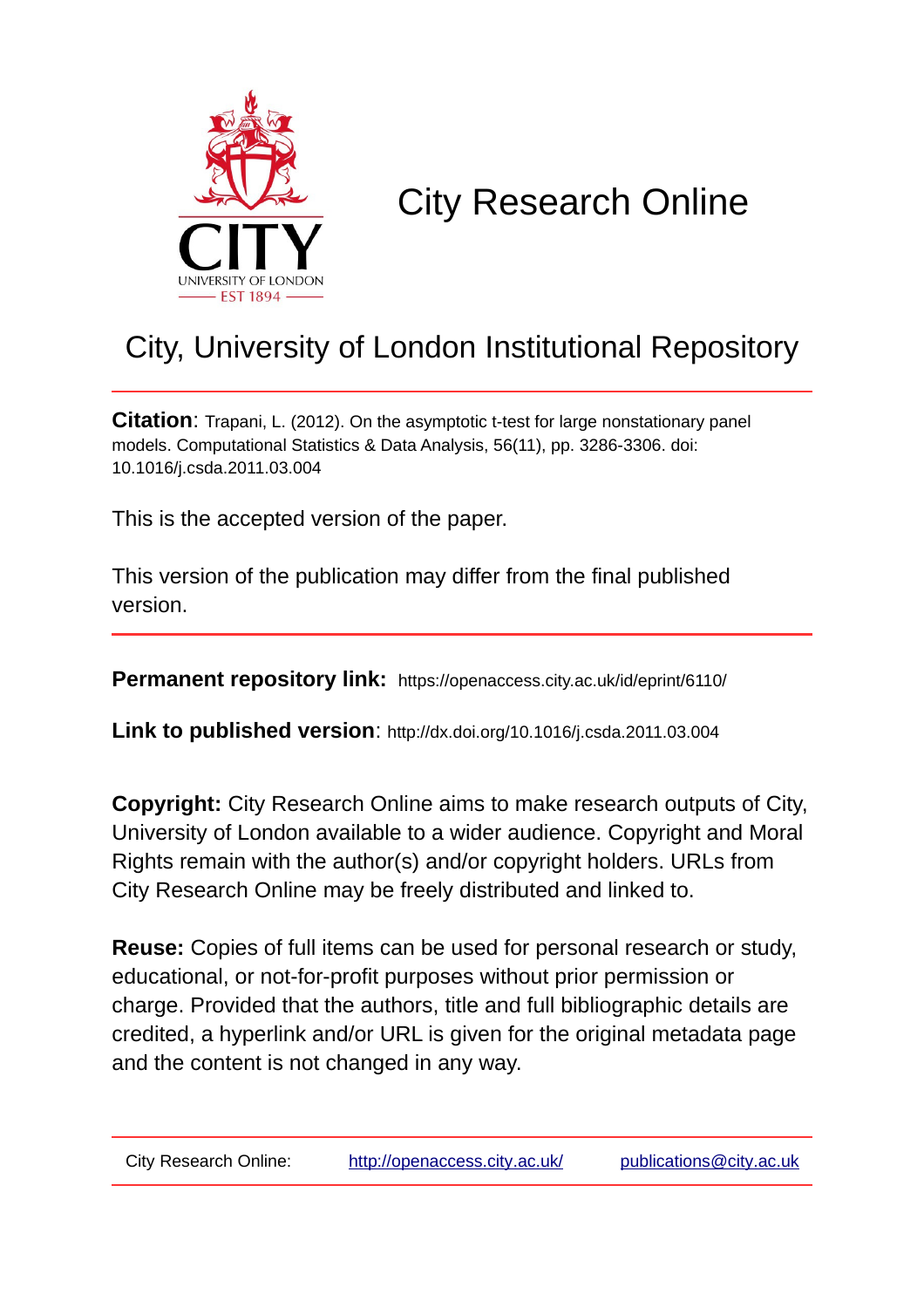## On the asymptotic  $t$ -test for large nonstationary panel models

Lorenzo Trapani Cass Business School

September 20, 2010

#### Abstract

The asymptotic  $t$ -test for the long-run average in a heterogeneous nonstationary panel model is derived. The asymptotics of the Least Squares Dummy Variable (LSDV) and of the Pooled-OLS (POLS) estimators for the slope parameter is studied under various circumstances (serial correlation, strong cross sectional dependence in the errors and in the regressors and mixed stationary/non-stationary errors) and a modified estimator of the asymptotic variance is derived. The asymptotic variance is computed up to a simple transformation of the residual and no nuisance parameters need to be estimated. The resulting t-statistics are shown to have a standard normal limiting distribution. Asymptotic tests based on the standardised version of the t-statistic are shown to have good power properties, and the correct size, even for  $n$  as small as 25.

KEYWORDS: Panel data, t-test, Asymptotics, Monte Carlo, Common factors.

Cass Business School, Faculty of Finance, 106 Bunhill Row, London EC1Y 8TZ, Tel.: +44 (0) 207 040 5260; email: L.Trapani@city.ac.uk.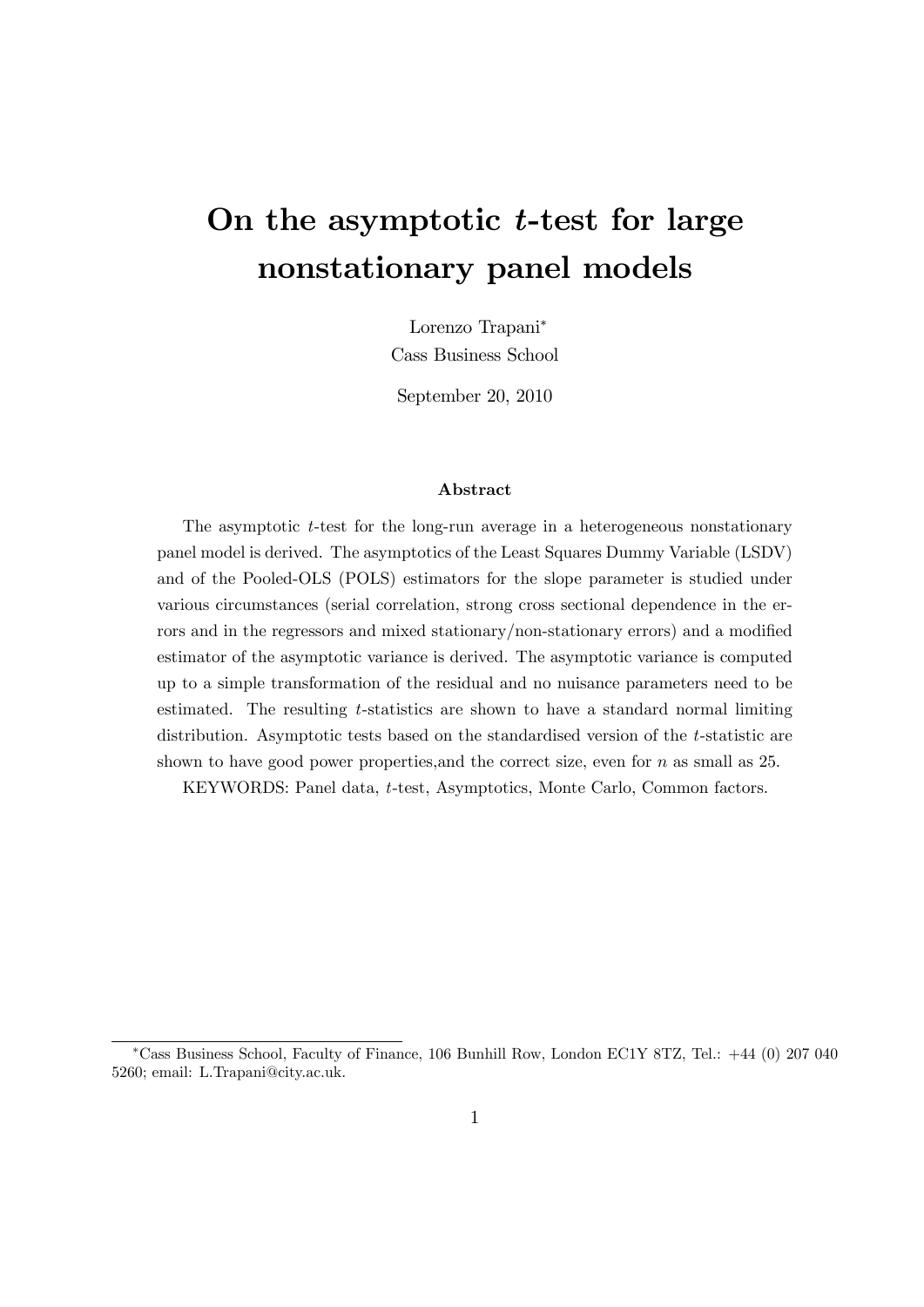### 1 Introduction

Consider the heterogeneous panel regression model

$$
y_{it} = \alpha_i + \beta_i x_{it} + u_{it},\tag{1}
$$

where  $i = 1, ..., n, t = 1, ..., T$  and the variables  $y_{it}$  and  $x_{it}$  are both  $I(1)$  for each i. It is well known, since the seminal contributions by Engle and Granger (1987) and Phillips (1986), that when the error term  $u_{it}$  is  $I(1)$ , there is no cointegration between  $y_{it}$  and  $x_{it}$ . However, this does not imply that there is no relationship of any kind between  $y_{it}$  and  $x_{it}$ : this would be the case if and only if  $\beta_i = 0$ , which is genuine spurious regression. Finding  $u_{it} \sim I(1)$ could be due to various other reasons, which have been summarised, inter alia, by Fuertes (2008) and Choi, Hu and Ogaki (2008); these include e.g. neglected nonlinearity in the form of lumpy adjustment costs or Markov switching, nonstationary measurement error, or other forms of misspecification such as omitting an important nonstationary variable from the specification of (1). Of course, even when  $\beta_i \neq 0$ ,  $\beta_i$  cannot be interpreted as a cointegration coefficient, due to the lack of cointegration. However,  $\beta_i$  may be interpreted as a statistical long-run correlation coefficient between  $y_{it}$  and  $x_{it}$ , and thus the information contained in  $\beta_i$ would not be entirely worthless. The question then arises as to how to estimate consistently and conduct inference on  $\beta_i$ .

In a pure time series setting, it is well known that when  $u_{it}$  is  $I(1)$ , then  $\beta_i$  may not be estimated consistently - see e.g. Phillips (1986). Conversely, in a large panel framework (where both n and T are large), the seminal contributions by Kao  $(1999)$  and Phillips and Moon (1999b) show that even when (some or all of) the  $u_{it}$ s are nonstationary, it is still possible to estimate consistently, at a rate  $O_p(n^{-1/2})$ , the average long run correlation between  $y_{it}$  and  $x_{it}$ , i.e. the coefficient  $\beta$  customarily known as the "long-run average" - see Phillips and Moon (1999b, 2000). The issue of estimating average elasticities has been paid great attention in the empirical literature. For example, in the context of growth studies, as Fuertes (2008, p. 3356) points out "[...] output is regressed against the stock of physical capital and/or education, and the error term captures technical progress. The individual equations are not long-run equilibrium relations if technology is  $I(1)$ , but the average capital (or education) elasticity  $E(\beta_i)$  is still of interest for economists". See also the discussions in Temple (1999), Baltagi and Kao (2000), Sun (2004) and Smith and Fuertes (2009). An important potential shortcoming of the long run average coefficient  $\beta$  is that it is equal to the average  $\beta_i$ , say  $E(\beta_i)$ , only under certain assumptions. For example,  $\beta = E(\beta_i)$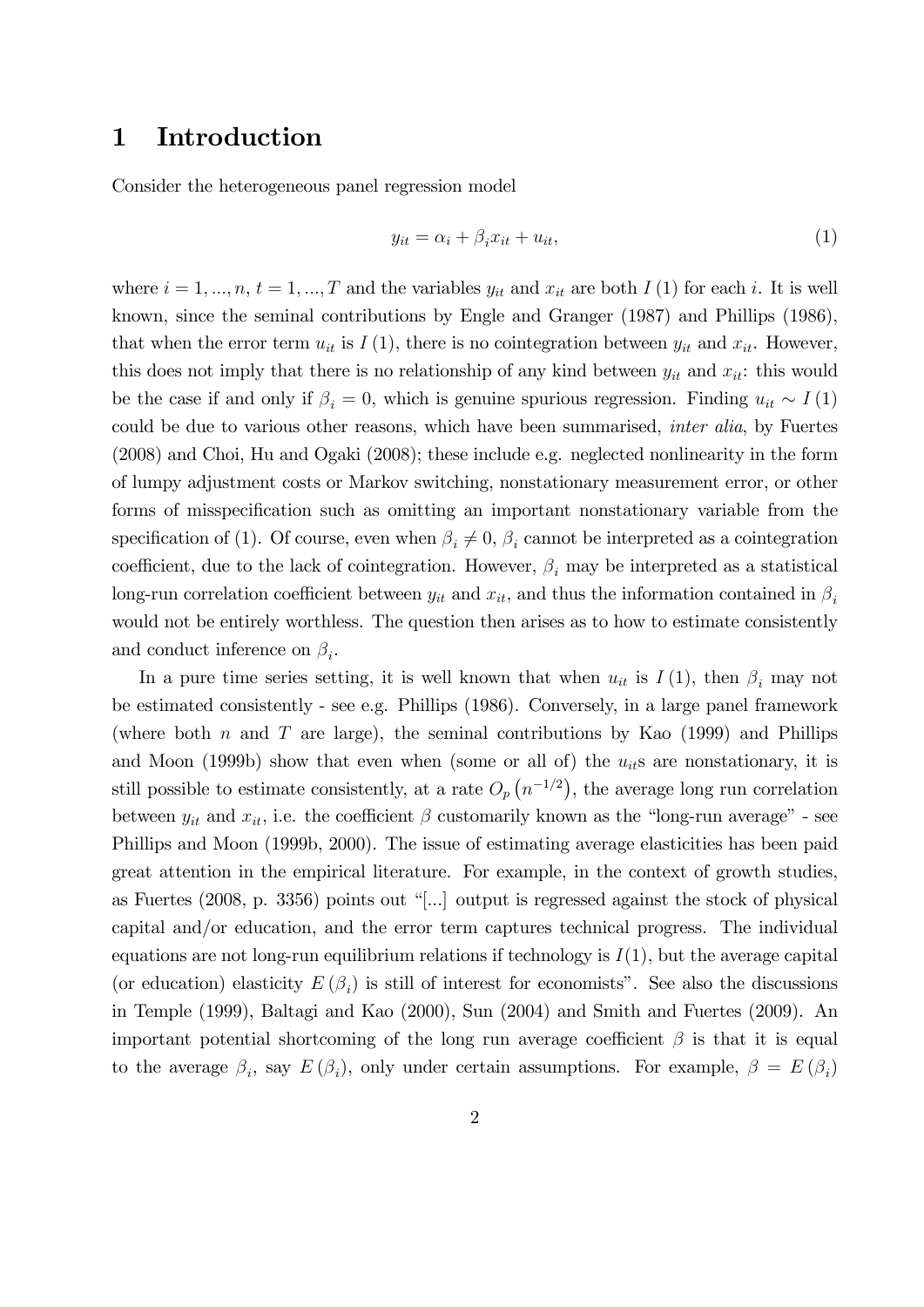when the  $\beta_i$ s and the  $x_{it}$ s are independent, although other assumptions would grant the same result - see e.g. the discussion in Phillips and Moon  $(2000)$ . In principle,  $E(\beta_i)$  could be estimated using the Mean-Group estimator (henceforth  $\hat{\beta}^{MG}$ ) proposed by Pesaran and Smith (1995); if all units cointegrate, then it is well known that  $\hat{\beta}^{MG}$  is  $\sqrt{n}T$ -consistent (see also Smith and Fuertes, 2009, p. 52-53). If, however, the panel is mixed, with  $u_{it}$  being  $I(0)$ for some units and  $I(1)$  for some other units, then  $\hat{\beta}^{MG}$  becomes inconsistent. Conversely, the estimator of the long run average parameter  $\beta$ , say  $\hat{\beta}$ , is  $\sqrt{n}$ -consistent irrespective of whether all, some or no units cointegrate in (1). Thus,  $\hat{\beta}$  is a more robust estimator of the long-run average relationship between  $y_{it}$  and  $x_{it}$  (see Phillips and Moon, 2000, p. 272). In recent years, the literature on nonstationary panels has developed various techniques to estimate  $\beta$ . Phillips and Moon (1999a, 1999b) discuss the properties of the Pooled OLS (POLS) and of the Least Squares Dummy Variables (LSDV) estimators, finding that these are  $\sqrt{n}$  -consistent as  $(n, T) \to \infty$  under the restriction  $\frac{n}{T} \to 0$ ; a similar analysis is contained in Kao (1999). Sun (2004) proposes an estimator of  $\beta$  based on the estimators of the long run variance/covariance matrices in (1), showing that this is  $\sqrt{n}$ -consistent as  $(n, T) \rightarrow \infty$ under the milder restriction  $\frac{\sqrt{n}}{T} \to 0$ .

#### The asymptotic t-test for long-run averages

Despite the availability of consistent estimators for  $\beta$  in a panel setting, asymptotic theory and inference differ from the time series case; particularly, Kao (1999) shows that t-tests based on estimates of  $\beta$  diverge as  $T \to \infty$ , thereby leading to null rejection frequency asymptotically equal to 1. Hence, care should be used when carrying out significance tests using estimates from a nonstationary panel, and it is crucial to implement a correct standardization of the estimated  $\beta$  in order to conduct hypothesis testing.

In a recent contribution, Fuertes (2008) studied the behavior of t-statistics for the longrun average parameter  $\beta$  under the null  $H_0$ :  $\beta = \beta_0$ . Using a comprehensive Monte Carlo exercise, Fuertes analysed the amount of size distortion when using

$$
t_{\beta} = \frac{\hat{\beta} - \beta_0}{se\left(\hat{\beta}\right)},\tag{2}
$$

where  $\hat{\beta}$  is either the Least Squares Dummy Variable (LSDV) or the Pooled-OLS (POLS) estimator of  $\beta$  in

$$
y_{it} = \alpha_i + \beta x_{it} + v_{it},\tag{3}
$$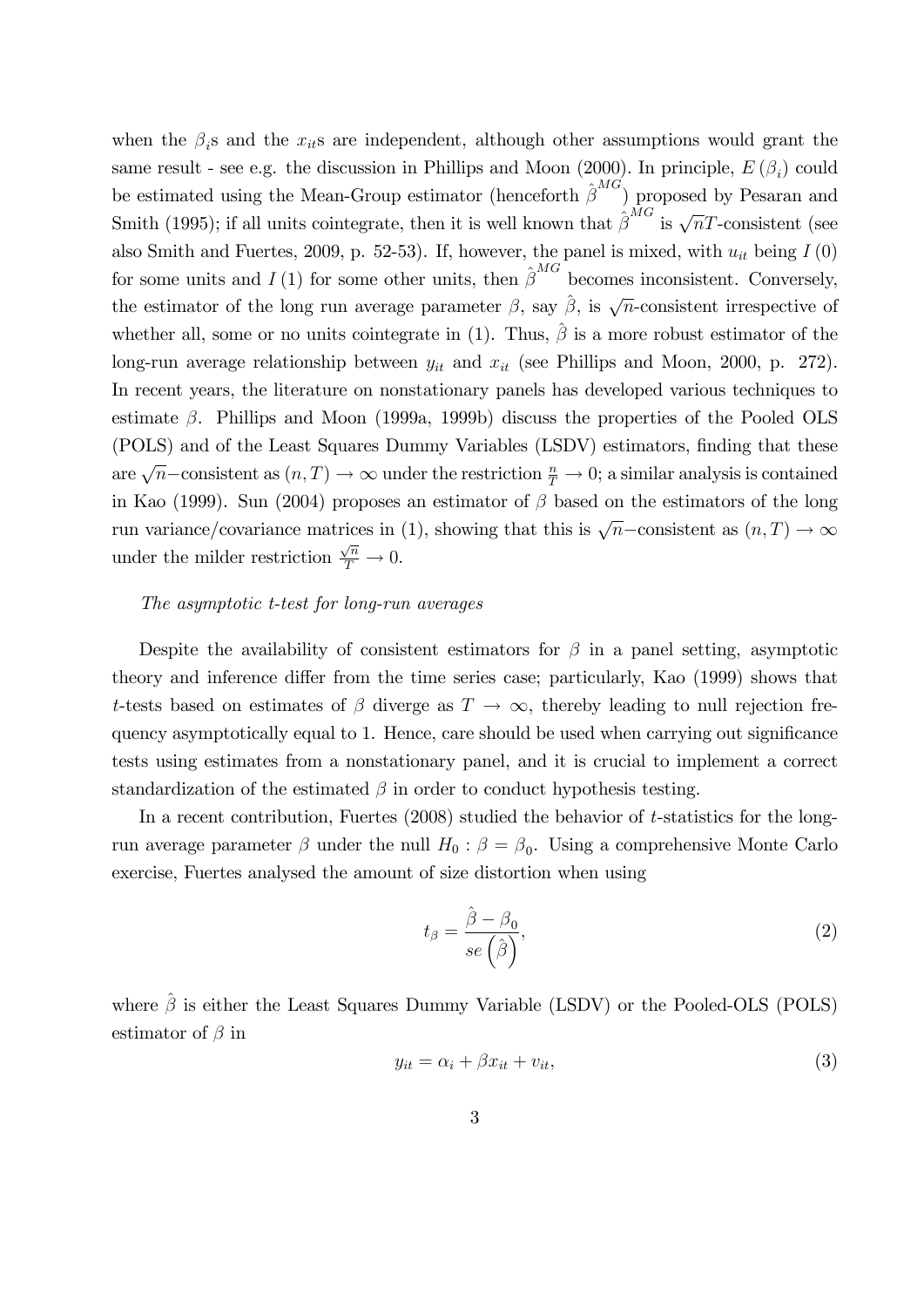with  $v_{it} = u_{it} + (\beta_i - \beta) x_{it}$  and

$$
se\left(\hat{\beta}\right) = \sqrt{\frac{1}{nT} \frac{\sum_{i=1}^{n} \sum_{t=1}^{T} \hat{v}_{it}^2}{\sum_{i=1}^{n} \sum_{t=1}^{T} \bar{x}_{it}^2}},\tag{4}
$$

where  $\hat{v}_{it}$  is the regression residual and  $\bar{x}_{it}$  is the demeaned version of  $x_{it}$ , i.e.  $\bar{x}_{it} = x_{it}$  - $T^{-1} \sum_{t=1}^{T} x_{it}$ . The null rejection frequency is shown to be very high (around 70% for  $T = 300$ , with a nominal level at  $5\%$ ) and increasing with T, which is a consequence of the theoretical result that  $t_{\beta} = O_p\left(\sqrt{T}\right)$  - see Theorem 1(c) in Kao (1999). This problem is compounded when the panel is a mixture of spurious and cointegrated regressions, since the asymptotic distribution of  $T^{-1/2}t_{\beta}$  depends upon various nuisance parameters including the proportion of spurious regressions in (1): this is a consequence of  $se(\hat{\beta})$  being an inconsistent estimator for the standard error of  $\hat{\beta}$ . In order to overcome this issue and make the t-test usable, Fuertes (2008) proposes sieve bootstrap. Although the theory of bootstrap for cross-sectionally dependent panels is still to be fully explored, and the bootstrap may be computationally burdensome, the simulations in Fuertes (2008) show that size distortion is reduced. However, as  $T \to \infty$ ,  $t_\beta$  diverges and thus even the bootstrap becomes inapplicable.

The main contribution of this paper is to propose a general methodology to consistently estimate the standard error of the estimated  $\beta$ , obtaining  $\tilde{se}(\hat{\beta})$ . Thus,  $\hat{\beta} - \beta_0$  can be properly studentized by  $\widetilde{se}(\cdot)$ , thereby obtaining a nuisance free statistic, whose limiting distribution is standard Normal as  $(n, T) \to \infty$  jointly with  $\frac{n}{T} \to 0$ . As an illustration, we calculate the standard errors of the LSDV and POLS estimators for  $\beta$ , defined respectively as  $\tilde{se}(\hat{\beta}^{POLS})$  and  $\tilde{se}(\hat{\beta}^{LSDV})$ , and study the asymptotic t-test based on the two estimators.

The empirical relevance of conducting a t-test for the long-run average  $\beta$  in a panel that is a mixture of cointegrating and spurious regressions can be motivated by noting that in empirical applications it is rather frequent to find evidence of a panel which is a mixture of spurious and cointegrating regressions. As an example, consider the literature on PPP. Whilst empirical evidence shows that very often some units are not cointegrated and/or that the individual slopes are not homogeneous as prescribed by the strong version of the PPP (see e.g. Pedroni, 2001, and the references therein), it is still interesting to verify whether on average, in the panel, there is a one-to-one correspondence between the movements of nominal exchange rates and aggregate price ratios. Denoting the elasticity of the former to the latter as  $\beta$ , this would correspond to testing for  $H_0: \beta = 1$ . As another example, in the literature on the Feldstein-Horioka puzzle, estimation of the long-run average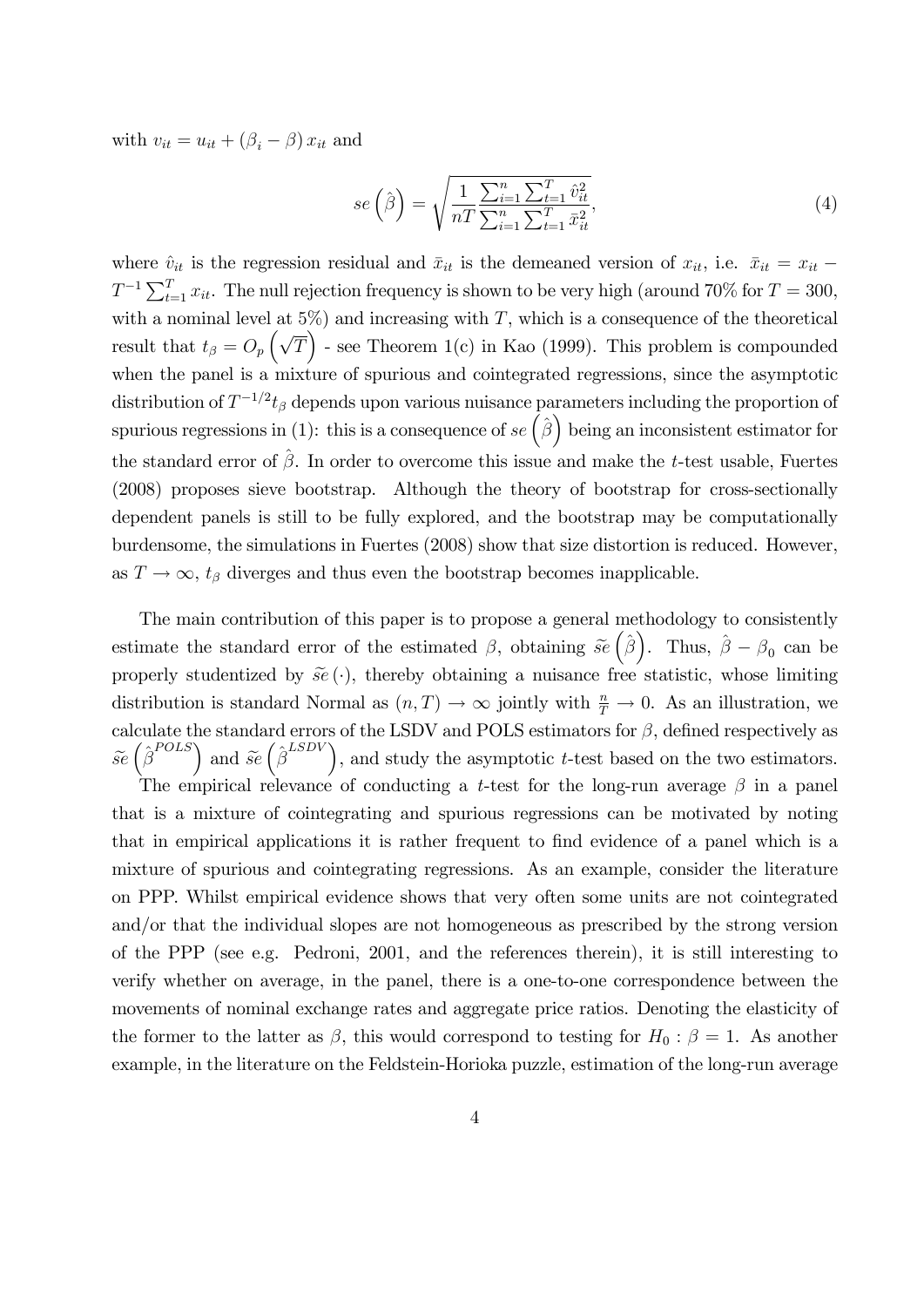is a routine exercise, also motivated by the systematic failure of cointegration in the unit specific equations (Phillips and Moon, 2000, p. 279; Coakley *et al.*, 2004); in this context, a customarily tested hypothesis is that of perfect capital mobility, which is a t-test for the null  $H_0: \beta = 0$ , where  $\beta$  represents the elasticity of investments to savings.

From a statistical point of view, tests based on the modified t-statistic proposed here,  $\tilde{t}_{\beta}$ , are a useful complement to bootstrap for at least three reasons. First, the test is shown to be asymptotically  $N(0, 1)$  under serial dependence, in presence of strong cross sectional dependence arising from the presence of a factor-loading structure in in the regressor  $x_{it}$ and/or in the error term  $u_{it}$  and for any value of the percentage of spurious regressions in the panel. Thus, the test is robust to all the cases considered in Fuertes (2008), and can be used with no need for pre-testing, thereby avoiding e.g. having to apply unit root tests to the residuals  $\hat{u}_{it}$ . Note that some bootstrapping algorithms (e.g. the pre-testing sieve bootstrap, discussed in Fuertes, 2008) do require pre-testing. Also, the estimation of the fraction of spurious regressions is not required either (see also Ng, 2008, and Trapani, 2010). A second advantage is that the test statistic is asymptotically bounded (unlike  $t_{\beta}$ ) and its limiting distribution is free from nuisance parameters; therefore, the accuracy of the bootstrap algorithm when applied to  $\tilde{t}_{\beta}$  instead of  $t_{\beta}$  directly should be enhanced, also allowing for asymptotic refinements. Thus, the results of this paper can be viewed as both an alternative or a complement to bootstrap. Third, the test is computationally very convenient and it can be implemented in any software that performs panel estimation, such as Eviews, OxMetrics or Stata.

The structure of this note is as follows. Section 2 lays out the assumptions and discusses the asymptotics of the estimated  $\beta$ ; the modified t-test is studied in Section 3. Numerical evidence from synthetic data is reported in Section 4. Section 5 concludes. Proofs and Tables are in Appendices A and B respectively. The notation employed throughout the paper is fairly standard: standard Brownian motions are denoted as  $W(r)$  for  $r \in [0, 1]$ ; integrals involving Brownian motions such as e.g.,  $\int_0^1 W(s)ds$  are referred to as  $\int W$  when there is no ambiguity over limits;  $\|\cdot\|$  denotes the Euclidean norm,  $\stackrel{d}{\longrightarrow}$  convergence in distribution,  $\stackrel{p}{\longrightarrow}$ convergence in probability and  $\lvert \cdot \rvert$  the integer part; for a generic Brownian motion W, we define  $\overline{W} = W - \int W$  to denote the demeaned version of W.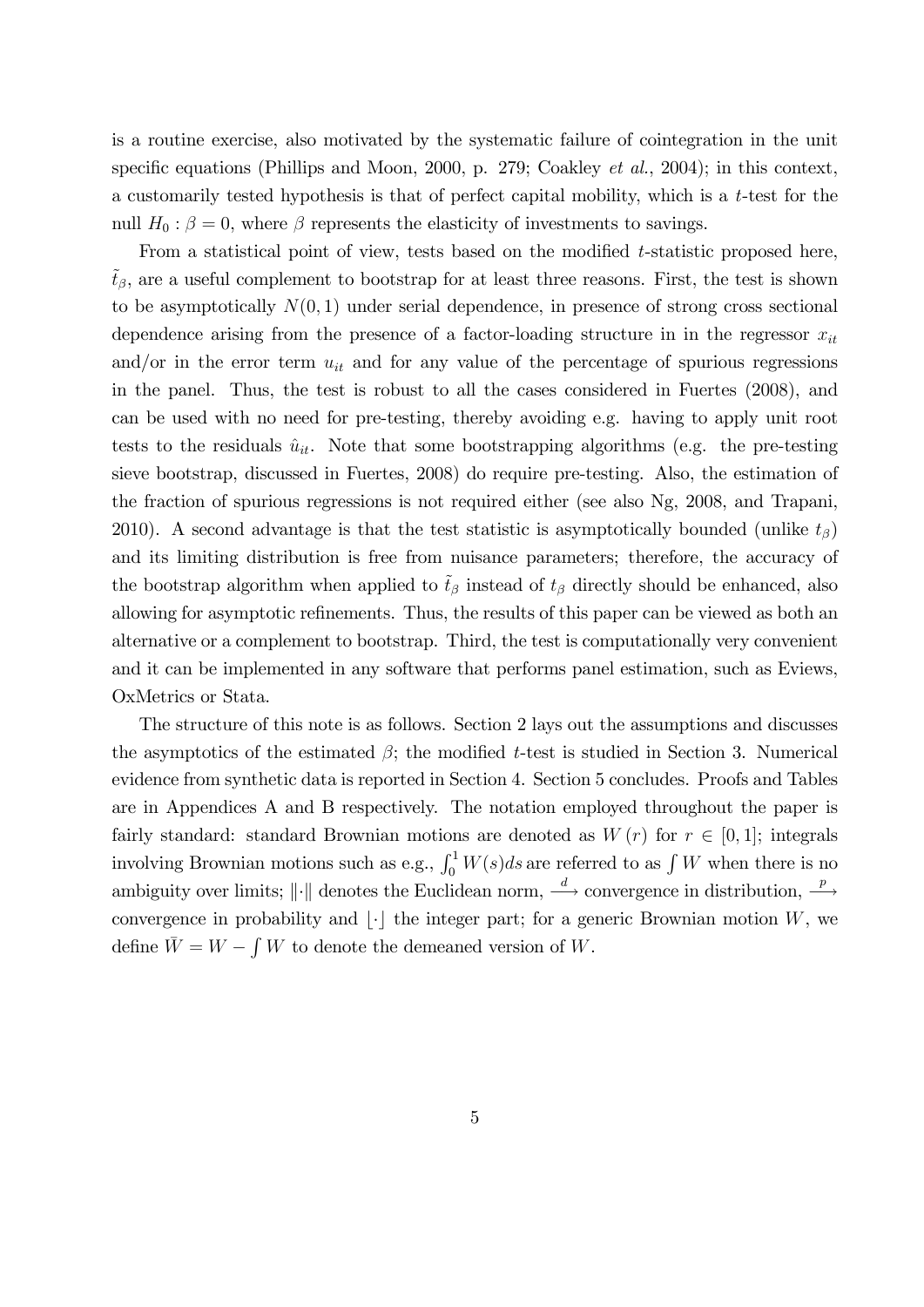### 2 Assumptions and preliminary results

Recall the heterogeneous panel model (1)

$$
y_{it} = \alpha_i + \beta_i x_{it} + u_{it},
$$

and the pooled regression (3)

$$
y_{it} = \alpha_i + \beta x_{it} + v_{it}.
$$

The regressor  $x_{it}$  is assumed to have the following DGP

$$
x_{it} = x_{it-1} + e_{it}^x,\t\t(5)
$$

and we let  $v_{it} = u_{it} + (\beta_i - \beta) x_{it}$ . Strong cross-sectional dependence is assumed to be introduced by considering a factor-loading specification for the error term  $u_{it}$ :

$$
u_{it} = \left[\varphi_i F_t^{(\lambda)} + e_{it}^{u(\lambda)}\right] d_{\lambda,i} + \left[\varphi_i F_t^{(1-\lambda)} + e_{it}^{u(1-\lambda)}\right] \left(1 - d_{\lambda,i}\right),\tag{6}
$$

where we define  $d_{\lambda,i} = 1$  for  $i = 1, ..., \lfloor n\lambda \rfloor$  and zero otherwise. We assume that  $\left\{F_t^{(\lambda)}\right\}$  $\left\{ \begin{matrix} \lambda \\ t \end{matrix} \right\}$ ,  $e_{it}^{u(\lambda)}$ is nonstationary and  $\left\{ F_t^{(1-\lambda)}, e_{it}^{u(1-\lambda)} \right\}$  is stationary, i.e.

$$
F_t^{(\lambda)} = F_{t-1}^{(\lambda)} + \varepsilon_t^F,
$$
  

$$
e_{it}^{u(\lambda)} = e_{it-1}^{u(\lambda)} + \varepsilon_{it}^e,
$$

and

$$
F_t^{(1-\lambda)} = \rho_i^F F_{t-1}^{(1-\lambda)} + \varepsilon_t^F,
$$
  

$$
e_{it}^{u(1-\lambda)} = \rho_i^e e_{it}^{u(1-\lambda)} + \varepsilon_{it}^e,
$$

with  $|\rho_i^F|$  < 1 and  $|\rho_i^e|$  < 1;  $\{\varepsilon_t^F, \varepsilon_{it}^e\}$  is assumed to be a linear stationary process in both cases. The setup considered here allows for a mixed panel, where  $\vert n\lambda \vert$  units are spurious regressions and the rest of the units are cointegration relationships. Allowing for  $\lambda \in [0, 1]$ means that the boundary cases where all units are cointegration/spurious relationships can be accommodated within this framework. Thus, we entertain the cases that  $(a)$  all units are cointegrated,  $(b)$  all units are spurious regressions and  $(c)$  the panel is a mixture of cointegrating and spurious regressions (mixed panel). Hence, the tests discussed below are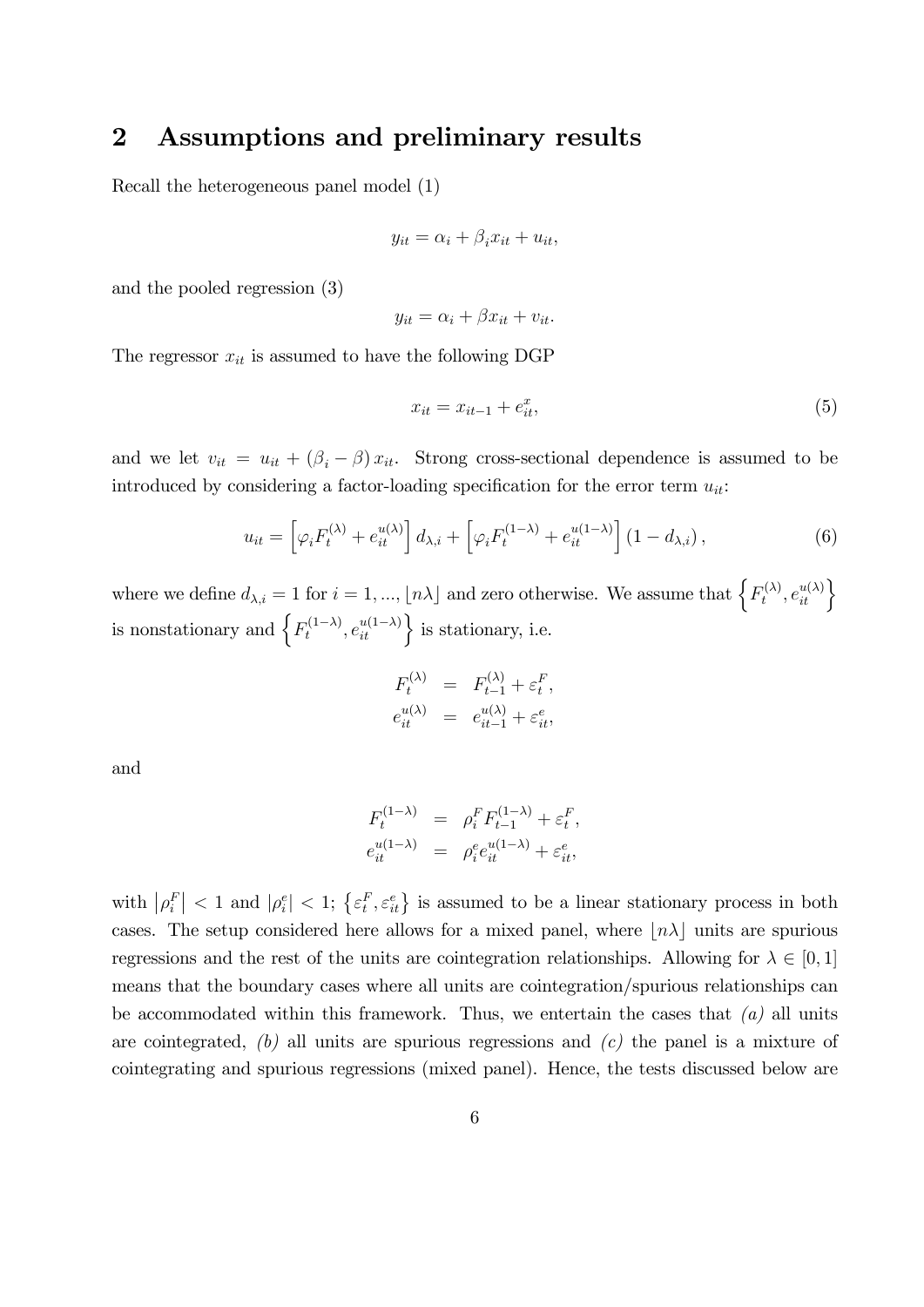robust to the boundary cases of cointegration or spurious regression across all units as well as the case of a panel with mixed  $I(0)$  and  $I(1)$  error terms. Model (3) represents a spurious regression for all units i since the error term is always  $I(1)$  because it contains  $(\beta_i - \beta) \bar{x}_{it} \sim I(1)$  for all i - see also Phillips and Moon (1999b, p. 1080) - and also possibly because  $u_{it} \sim I(1)$  for some i. All results are derived assuming only one regressor in (1) and only one factor in (6). This is done for the sake of notational simplicity, and extensions to the multivariate case can be done at the price of a more complicated algebra but essentially under the same assumptions.

Consider the following assumptions.

**Assumption 1:** [time series properties] (i) for all i it holds that  $|\varphi_i|^{2+\delta} < \infty$  for some  $\delta > 0$ ; (ii) letting  $\omega_{it} = \left[e_{it}^x, \varepsilon_t^F, \varepsilon_{it}^e\right]'$ , it holds that  $\omega_{it}$  is a linear stationary process with  $E \|\omega_{it}\|^{2+\delta}$  $\infty$  for some  $\delta > 0$  and an Invariance Principle (IP) holds for the partial sums of  $\omega_{it}$  such that for all  $r \in [0, 1]$ ,  $T^{-1/2} \sum_{t=1}^{\lfloor Tr \rfloor} \omega_{it} \stackrel{d}{\to} B_i(r)$ , where  $B_i(r) = [B_{xi}(r), B_{ei}(r), B_{ei}(r)]$  has covariance matrix  $\Omega_i = diag\{\sigma_x^2, \sigma_F^2, \sigma_u^2\}.$ 

**Assumption 2:** [heterogeneous coefficients] (i) for all i, the coefficients  $\alpha_i$  and  $\beta_i$  are i.i.d. with  $E(\alpha_i) = \alpha$ ,  $Var(\alpha_i) = \sigma_{\alpha}^2 < \infty$  and  $E(\beta_i) = \beta$ ,  $Var(\beta_i) = \sigma_{\beta}^2 < \infty$  and  $E|\beta_i|^{2+\delta} < \infty$ for some  $\delta > 0$ ; (ii)  $\{\alpha_i\}$ ,  $\{\beta_i\}$  and  $\{x_{it}, u_{it}\}$  are three mutually independent groups.

Assumption 1 considers a broadly general specification for the time series properties of panel  $y_{it}$ . Time dependence is assumed through a linear process - this requirement is needed in order to apply the method of proof proposed in Phillips and Solo (1992), but more general forms of time dependence could be allowed, as long as an IP holds for the partial sums of  $\omega_{it}$ . Cross sectional dependence is allowed for by using a factor-loading specification for the error term (equation (6)) - we refer e.g. to Bai (2003) and Pesaran (2006) for the stationary case and Bai (2004) for the nonstationary case. No assumption is needed on the loadings  $\varphi_i$ or on the factors  $F_t^{(\cdot)}$  apart from the validity of the IP and  $|\varphi_i|^{2+\delta} < \infty$ . The latter is needed in order for the variance of  $\varphi_i F_t^{(\cdot)}$  to be finite for all t. In this respect, it could alternatively be assumed that the loadings  $\varphi_i$  be random and independent of the other random variables in the model, as long as some Lindeberg condition holds. Note that in this context neither  $\varphi_i$ nor  $F_t^{(\cdot)}$  need to be identified or estimated, as they will be treated as nuisance parameters. Correlation between  $\varepsilon_t^F$  and  $\varepsilon_{it}^e$  is assumed to be zero; while this is common in panel factor models (see e.g. Assumption D in Bai, 2004), this requirement is not strictly needed here and it is assumed only for the purpose of a simple notation. The long run covariance matrix of  $B_i$ is assumed to be homogeneous across units. This is not necessary, and all the results derived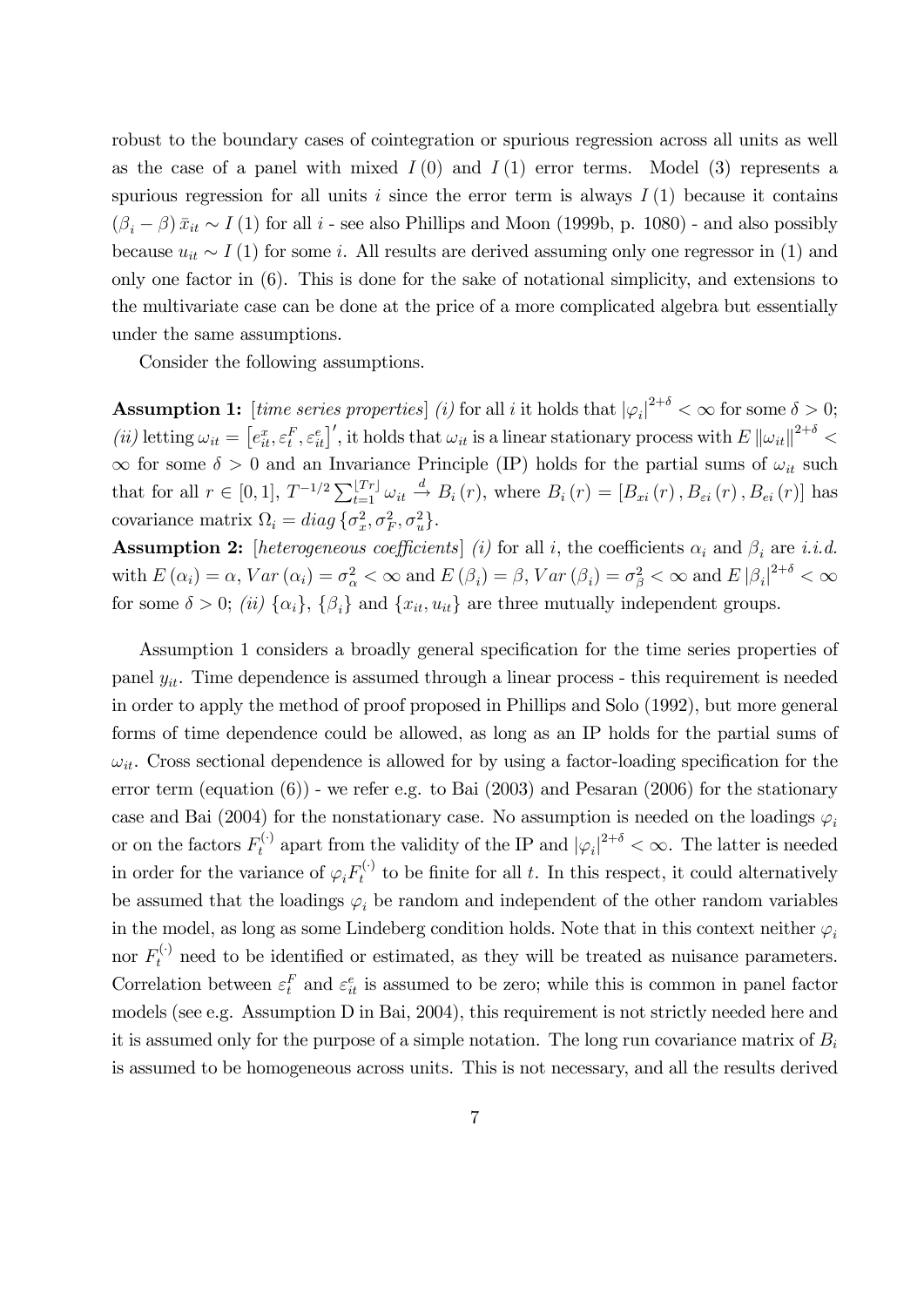hereafter could be obtained considering different long run covariance structures (under some mild summability conditions).

Assumption 2 is needed only in order for the Central Limit Theorem (CLT) and the Law of Large Numbers (LLN) to hold for the  $\alpha_i$ s and the  $\beta_i$ s such that e.g.  $n^{-1} \sum_{i=1}^n (\beta_i - \beta)^2 \stackrel{p}{\rightarrow} \sigma_{\beta}^2$ and  $(n\sigma_{\beta}^2)^{-1/2} \sum_{i=1}^n (\beta_i - \beta) \stackrel{d}{\rightarrow} N(0, 1)$ ; less strict assumptions could be considered as long as the CLT and the LLN hold in the weak form. A consequence of Assumption  $2(ii)$  is that  $E(\beta_i) = \beta.$ 

As well as considering a framework where the regressors  $x_{it}$  are cross-sectionally independent, typical in the early panel literature (Phillips and Moon, 1999b; Kao, 1999), recently the literature has also considered the case of strong cross-dependence in the regressors (see e.g. the analysis and the comments in Pesaran, 2006; and Kapetanios et al., 2009). This case, arising e.g. from the presence of common factors in the DGP of the  $x_{it}$ s, can be accommodated using exactly the same theoretical framework as developed for the case of cross-sectionally independent regressors, and it is explored separately for the sake of notational simplicity. Consider the following DGP, alternative to (5)

$$
x_{it} = \vartheta_i G_t,\tag{7}
$$

where the nonstationary common factor  $G_t$  is defined by  $G_t = G_{t-1} + \varepsilon_t^G$ , with  $\varepsilon_t^G$  a stationary, linear process. Equation (7) could be generalised e.g. to include idiosyncratic nonstationary shocks as well, i.e.  $x_{it} = \vartheta_i G_t + \phi_{it}$  with  $\phi_{it} \sim I(1)$ , which we do not consider for brevity. Consider the following additional assumptions.

**Assumption 3:** [cross-correlated regressors] (i) either (a)  $E(\varphi_i \vartheta_i) = O(T^{-1/2})$  for all i, or (b)  $u_{it} = e_{it}^{u(\lambda)} d_{\lambda,i} + e_{it}^{u(1-\lambda)} (1 - d_{\lambda,i}) + \varphi_i F_t^{(1-\lambda)}$ ; *(ii)* letting  $\tilde{\omega}_{it} = \left[ \varepsilon_{it}^G, \varepsilon_t^F, \varepsilon_{it}^e \right]'$ , it holds that  $\tilde{\omega}_{it}$  is a linear stationary process with  $E \|\tilde{\omega}_{it}\|^{2+\delta} < \infty$  for some  $\delta > 0$  and an IP holds whereby  $T^{-1/2} \sum_{t=1}^{[Tr]} \omega_{it} \stackrel{d}{\rightarrow} \tilde{B}_i(r)$ , where  $\tilde{B}_i(r)$  has covariance  $\tilde{\Omega}_i = diag\{\sigma_G^2, \sigma_F^2, \sigma_u^2\};$  (iii)  $E |\varphi_i|^{4+\delta} < \infty$  and  $E |\vartheta_i|^{4+\delta} < \infty$  for some  $\delta > 0$  with  $\{\varphi_i, \vartheta_i\}$  is independent of  $\beta_i$ .

Assumption 3 is made of three parts. Parts  $(ii)$  and  $(iii)$  are a generalisation of Assumptions 1(ii) and 2. Particularly, part (iii) is a sufficient condition to show that  $E |\varphi_i \vartheta_i|^{2+\delta}$  $\infty$ . The assumption that  $G_t$  and  $F_t$  have no long-run correlation could be relaxed but is maintained here for simplicity. Part  $(i)$  controls the amount of cross-dependence allowed for. Part  $(i)(a)$  is needed in order to establish that the correlation between  $x_{it}$  and  $u_{it}$  (conditional on the common shocks  $G_t$  and  $F_t$ ) is weak; a similar (in spirit) requirement is Assumption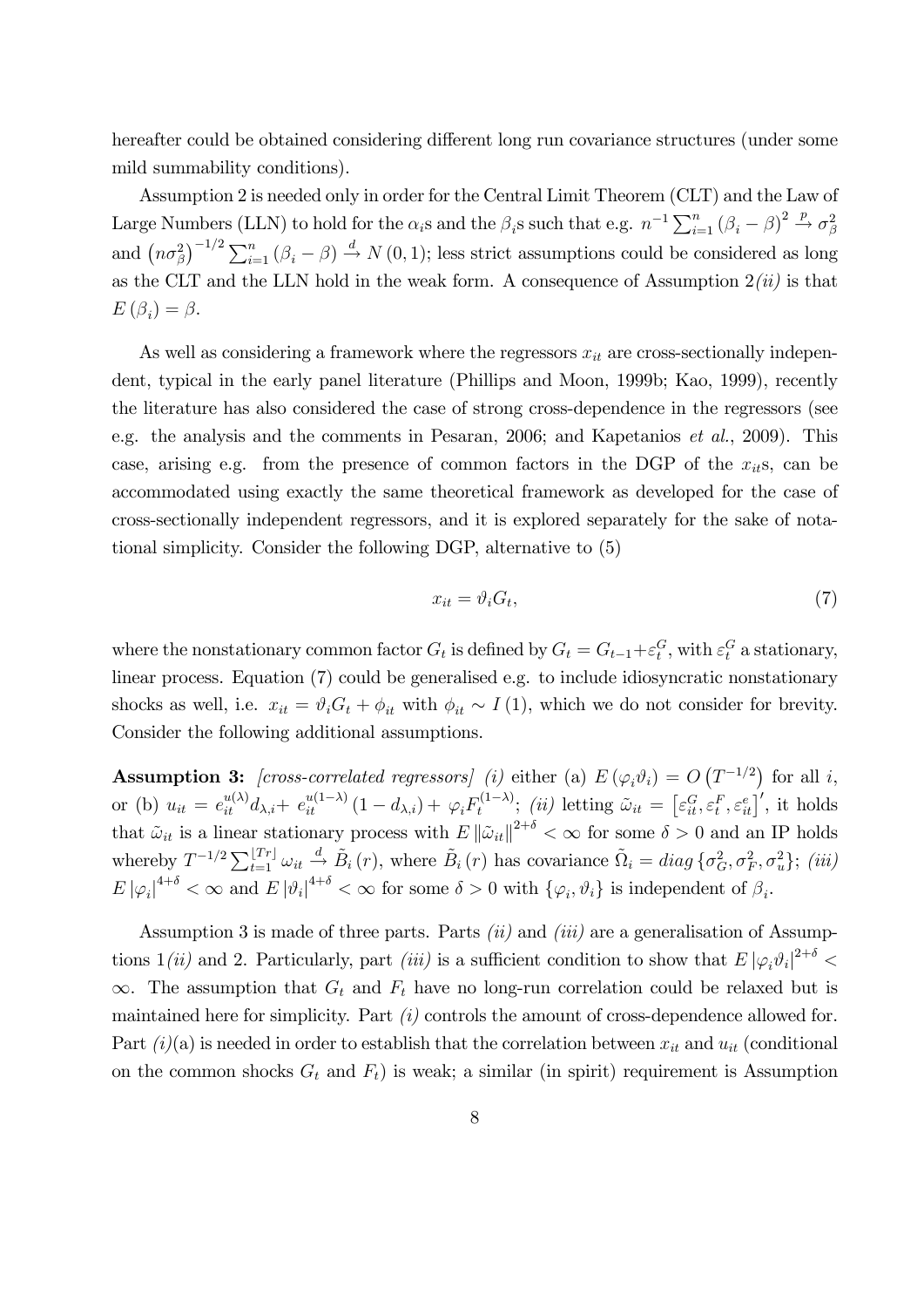CU in Andrews (2005, p. 1559). If  $E(\varphi_i \vartheta_i) \neq 0$  and finite, it would no longer be possible to have a consistent estimator of the long-run average  $\beta$  using an ordinary OLS framework (see also, in a cross sectional setting, Andrews, 2005); consistency could be achieved using the estimation technique proposed by Pesaran (2006), although in order for this to be applied without incurring in overdifferencing, one needs either  $\lambda = 0$  or  $\lambda = 1$ . Alternatively, it can be shown that OLS is consistent even if  $E(\varphi_i\vartheta_i) \neq 0$ , as long as the common factors in the error term are stationary, as required in part (b) of Assumption  $3(i)$ . Further explanations as to how part  $(i)$  works are below, after Lemma 2.

Consider the LSDV and the POLS estimators respectively for  $\beta$  in (3),

$$
\hat{\beta}^{LSDV} = \left[ \sum_{i=1}^{n} \sum_{t=1}^{T} \bar{x}_{it}^{2} \right]^{-1} \left[ \sum_{i=1}^{n} \sum_{t=1}^{T} \bar{x}_{it} \bar{y}_{it} \right],
$$
  

$$
\hat{\beta}^{POLS} = \left[ \sum_{i=1}^{n} \sum_{t=1}^{T} \tilde{x}_{it}^{2} \right]^{-1} \left[ \sum_{i=1}^{n} \sum_{t=1}^{T} \tilde{x}_{it} \tilde{y}_{it} \right],
$$

where  $\bar{x}_{it} = x_{it} - T^{-1} \sum_t x_{it}$  and  $\tilde{x}_{it} = x_{it} - (nT)^{-1} \sum_i \sum_t x_{it}$  and  $\bar{y}_{it}$  and  $\tilde{y}_{it}$  are defined similarly.

The following notation will be used henceforth: we let  $\varphi^k = \lim_{n \to \infty} n^{-1} \sum_i \varphi_i^k$  for  $k =$ 1, 2, ...;  $\vartheta^k$  is defined similarly. Letting  $W_j$  for  $j = 1, 2, ...$  be independent standard Brownian motions, we define  $D_j = \int_0^1 \int_0^1 \overline{W}_j(s) \,\overline{W}_j(r) \, \psi(r, s) \, dr ds$  with  $\psi(r, s) = \frac{1}{3} + \min(r, s) \frac{1}{2}$  $\frac{1}{2}r^2 + r(1-r)$   $\left[\frac{1}{2}\right]$  $\frac{1}{2}s^2 + s(1-s)$  and,

$$
D'_{1} = \varphi^{2} \int_{0}^{1} \int_{0}^{1} W_{1}(r) W_{1}(s) \min(r, s) dr ds
$$
  
 
$$
- (\varphi^{1})^{2} \left[ \int_{0}^{1} W_{1}(r) dr \right] \int_{0}^{1} \int_{0}^{1} [W_{1}(r) + \bar{W}_{1}(r)] \min(r, s) dr ds.
$$

The following theorem characterizes the limiting distribution of  $\hat{\beta}^{LSDV}$  and  $\hat{\beta}^{POLS}$  and of their standard errors computed from (4).

**Lemma 1** Let the DGP of  $x_{it}$  be the one in (5), and let Assumptions 1 and 2 hold. Then,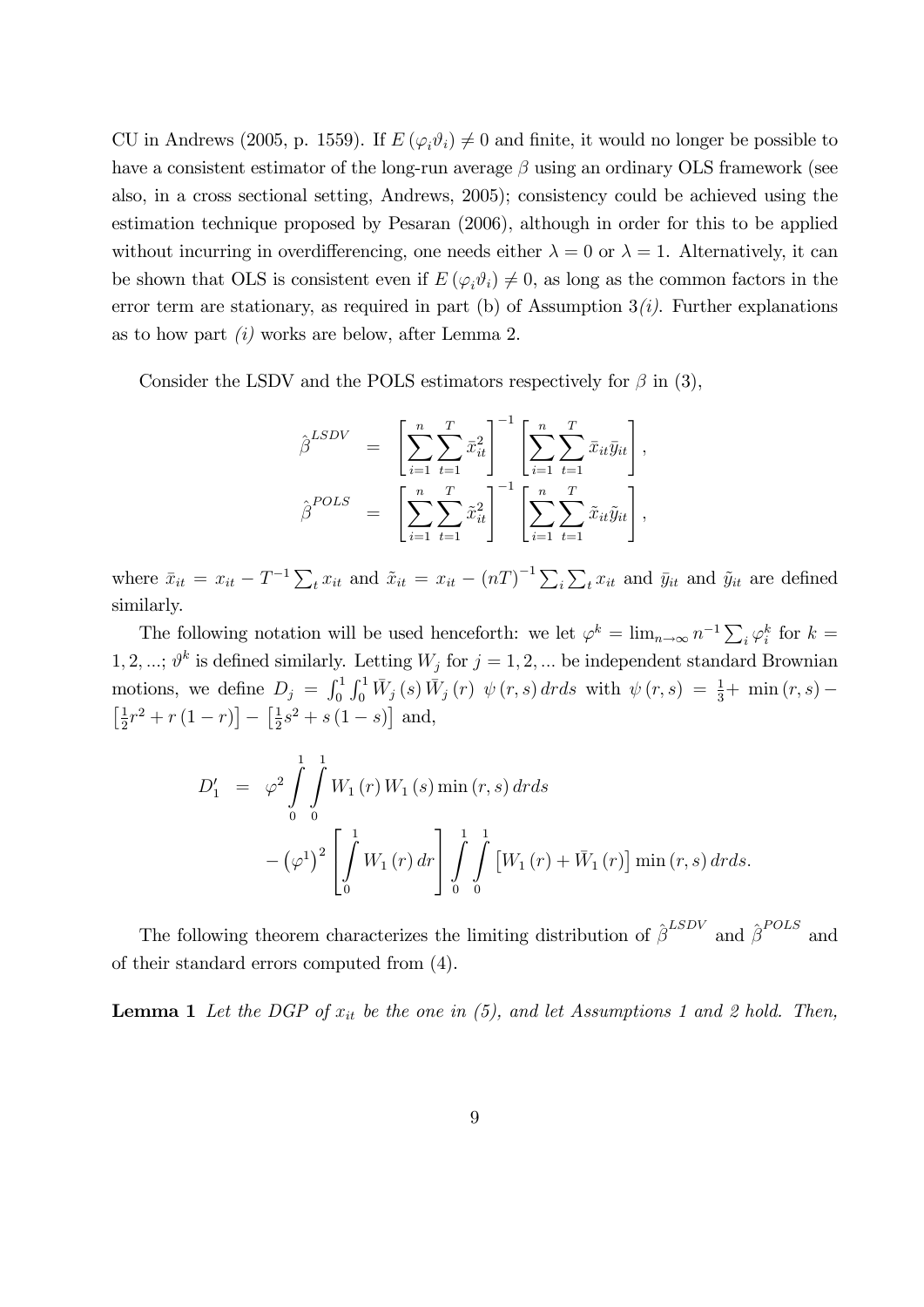as  $(n, T) \rightarrow \infty$  with  $\frac{n}{T} \rightarrow 0$ , it holds that

$$
\sqrt{n}\left(\hat{\boldsymbol{\beta}}^{LSDV} - \boldsymbol{\beta}\right) \stackrel{d}{\rightarrow} \left[\frac{2}{5}\frac{\lambda\sigma_u^2}{\sigma_x^2} + \frac{9}{5}\sigma_{\boldsymbol{\beta}}^2 + 6\frac{\lambda\varphi^2\sigma_F^2}{\sigma_x^2}D_1\right]^{1/2} \times Z,\tag{8}
$$

$$
\sqrt{nT}se\left(\hat{\beta}^{LSDV}\right) \stackrel{d}{\rightarrow} \sqrt{\frac{\lambda \sigma_u^2}{\sigma_x^2} + \sigma_\beta^2 + \frac{6\lambda \varphi^2 \sigma_F^2}{\sigma_x^2} \left(\int \bar{W}^2\right)},\tag{9}
$$

and

$$
\sqrt{n}\left(\hat{\boldsymbol{\beta}}^{POLS} - \boldsymbol{\beta}\right) \stackrel{d}{\rightarrow} \left[2\frac{\lambda\sigma_u^2}{\sigma_x^2} + \frac{10}{3}\sigma_{\boldsymbol{\beta}}^2 + 2\frac{\lambda\sigma_F^2}{\sigma_x^2}D_{\varphi1}'\right]^{1/2} \times Z\tag{10}
$$

$$
\sqrt{nT}se\left(\hat{\beta}^{POLS}\right) \xrightarrow{d} \sqrt{\frac{\lambda \sigma_u^2}{\sigma_x^2} + \sigma_\beta^2 + \frac{2\lambda \varphi^2 \sigma_F^2}{\sigma_x^2} \left(\int W^2\right)},\tag{11}
$$

with  $Z \sim N(0, 1)$  independent of all the other random variables. For both estimators, it holds that  $t_{\beta} = O_p\left(\sqrt{T}\right)$  as  $(n,T) \to \infty$  under  $\frac{n}{T} \to 0$ .

Lemma 1 states that  $\hat{\beta}$  is estimated consistently at a rate  $\sqrt{n}$ . This result is typical in panel spurious regression as shown by Kao (1999) and Phillips and Moon (1999a, 1999b). The novel result in (8) and (10) is the asymptotic distribution of  $\hat{\beta}$  under the broadly general Assumptions 1 and 2. Note that the limiting distribution of  $\hat{\beta}$  is mixed Normal instead of Normal, contrary to what is usually found in large nonstationary panel literature. This is due both to the presence of the common factors  $F_t^{(\cdot)}$  across units and the non-stationarity of  $F_t^{(\cdot)}$ , which makes the asymptotic theory in Phillips and Moon (1999b) not applicable here; see also the discussion in Kao, Trapani and Urga (2008, 2010). Equations (9) and (11) show that, for similar reasons, se  $(\hat{\beta})$  converges in distribution to a random variable rather than converging to a constant; this arises again from the presence of the  $I(1)$  common factors  $F_t^{(\cdot)}$  across units.

Equation (8) stipulates the consistency of  $\hat{\beta}^{LSDV}$  under various circumstances: mixed presence of cointegration and spurious regressions (so that  $\lambda \in [0, 1]$ ), various levels of slope heterogeneity (so that  $\sigma_{\beta}^2 \in [0, +\infty)$ ), and presence of strong cross-sectional dependence. Since the asymptotics of the LSDV estimator (as well as that of the POLS one) is robust to the values of various nuisance parameters, it can be used, for the purpose of carrying out a t-test on  $\beta$ , without the need of pre-testing for, e.g. panel cointegration or homogeneity. An alternative approach to the estimation of  $\beta$  is using some Mean Group procedure. Particularly, in the boundary cases  $\lambda = 0$  and  $\lambda = 1$ , as an alternative estimation method one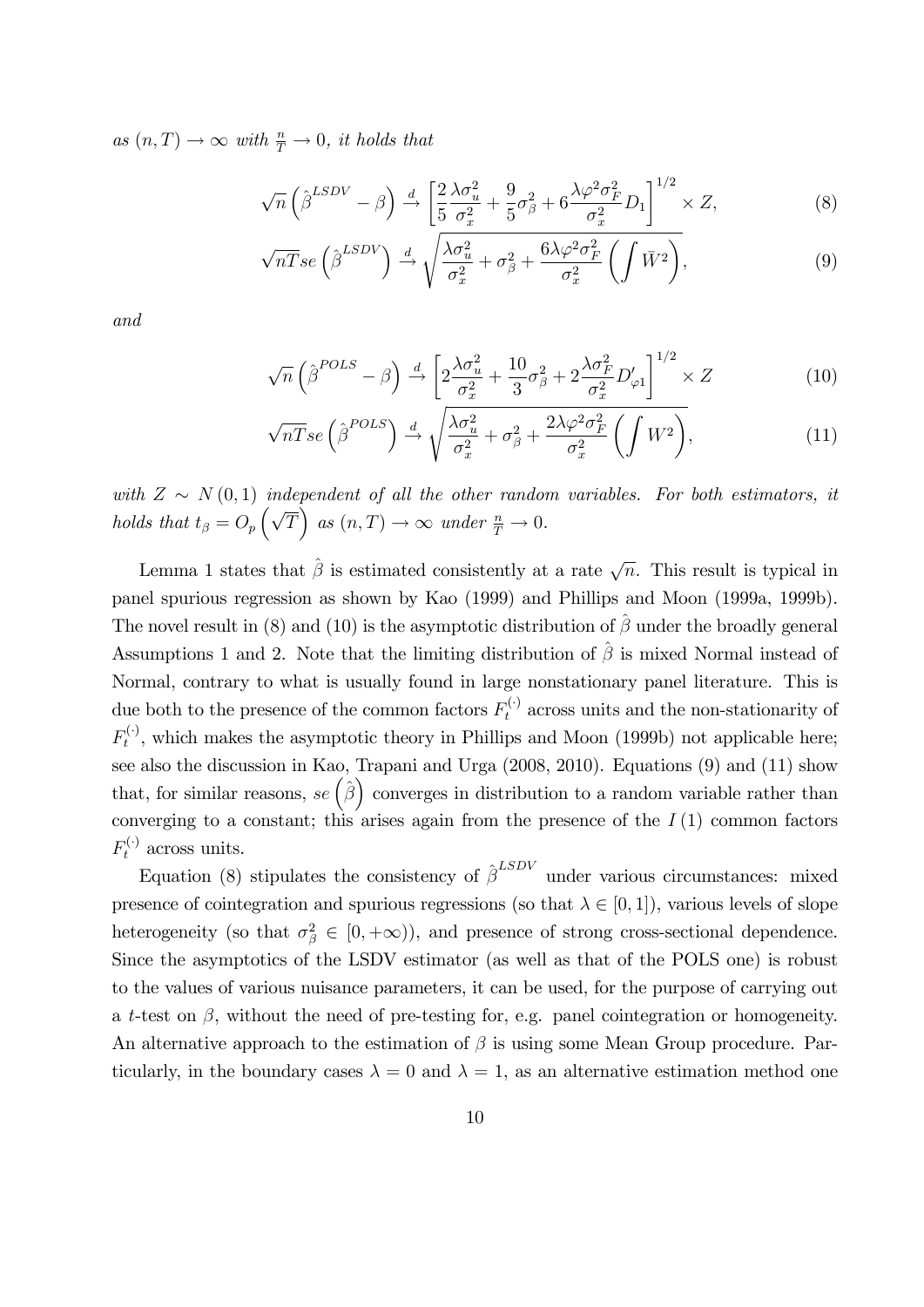could use the Common Correlated Effects Mean Group (CCE-MG) estimator, discussed in Kapetanios *et al.* (2009) and Pesaran (2006, applying it to first differenced data) respectively. The CCE-MG estimator of  $\beta$ , say  $\hat{\beta}^{CCEMG}$ , is  $\sqrt{n}$ -consistent and it holds that (see e.g. Theorem 2 in Pesaran, 2006, p. 985)  $\sqrt{n} \left( \hat{\beta}^{CCEM\tilde{G}} - \beta \right) \stackrel{d}{\rightarrow} N(0, \sigma_{\beta}^2)$ . Thus,  $\hat{\beta}^{M\tilde{G}}$  is asymptotically more efficient, which could result in higher power for the  $t$ -test. However, the range of applicability of Lemma 1 states that the LSDV and POLS estimators are more robust, since they can be used for all values of  $\lambda \in [0, 1]$  and not only at the boundaries.

When the DGP of the  $x_{it}$ s contains common factors, as in (7), the results are conceptually very similar, and the method of proof is exactly the same. We illustrate this by presenting the asymptotics of the LSDV estimator only, in order to save space - the limiting distribution of the Pooled-OLS estimator can be calculated following exactly the same steps as in the proof of Lemma 1.

**Lemma 2** Let the DGP of  $x_{it}$  be the one in (7), and let Assumptions 1-2 and 3(ii) hold. Then, under either Assumption 3(i)(a) or 3(i)(b), as  $(n,T) \to \infty$  with  $\frac{n}{T} \to 0$ , it holds that

$$
\sqrt{n}\left(\hat{\beta}^{LSDV} - \beta\right) \stackrel{d}{\rightarrow} \Sigma_G^{-1} \times
$$
\n
$$
\left[\sigma_{\beta}^2 \Sigma_G^2 + \lambda \sigma_u^2 \sigma_G^2 \vartheta^2 D_2 + d_b \lambda \sigma_u^2 \sigma_G^2 \kappa^2 \left(\int \bar{W}_1 \bar{W}_2\right)^2\right]^{1/2} \times Z,
$$
\n
$$
\sqrt{n} \bar{T} s e \left(\hat{\beta}^{LSDV}\right) \stackrel{d}{\rightarrow} \Sigma_1^{-1/2} \left[\frac{\lambda \sigma_u^2}{6} + \sigma_{\beta}^2 \Sigma_G + d_b \lambda \varphi^2 \sigma_F^2 \left(\int \bar{W}_1^2\right)\right]^{1/2},
$$
\n(13)

where  $\Sigma_G = \sigma_G^2 \vartheta^2 \int \bar{W}_2^2$ ,  $\kappa^2 = \lim_{n \to \infty} n^{-1} \sum_i \varphi_i^2 \vartheta_i^2$  and the dummy variable  $d_b$  is equal to 1 under Assumption  $3(i)(a)$  and zero otherwise. It holds that  $t_{\beta} = O_p\left(\sqrt{T}\right)$  as  $(n,T) \to \infty$ under  $\frac{n}{T} \to 0$ .

Lemma 2 states a very similar result to Lemma 1, in terms of rate of convergence of  $\hat{\boldsymbol{\beta}}^{LSDV}$ and also as far as its standard error is concerned. The method of proof, as shown in Appendix A, is the same. As in Lemma 1, the presence of common factors introduces a randomness which is not smoothed away by cross-sectional averaging: the limiting distribution of  $\hat{\beta}^{LSDV}$ is mixed Normal instead of Normal. In this case, this is due to the presence of common factors in both the error term  $u_{it}$  and in the regressor  $x_{it}$ , as it can be seen by noting that the denominator of  $\hat{\beta}^{LSDV} - \beta$  does not converge in probability to a number as in the case of Lemma 1, but it converges weakly to a random variable,  $\Sigma_G$ .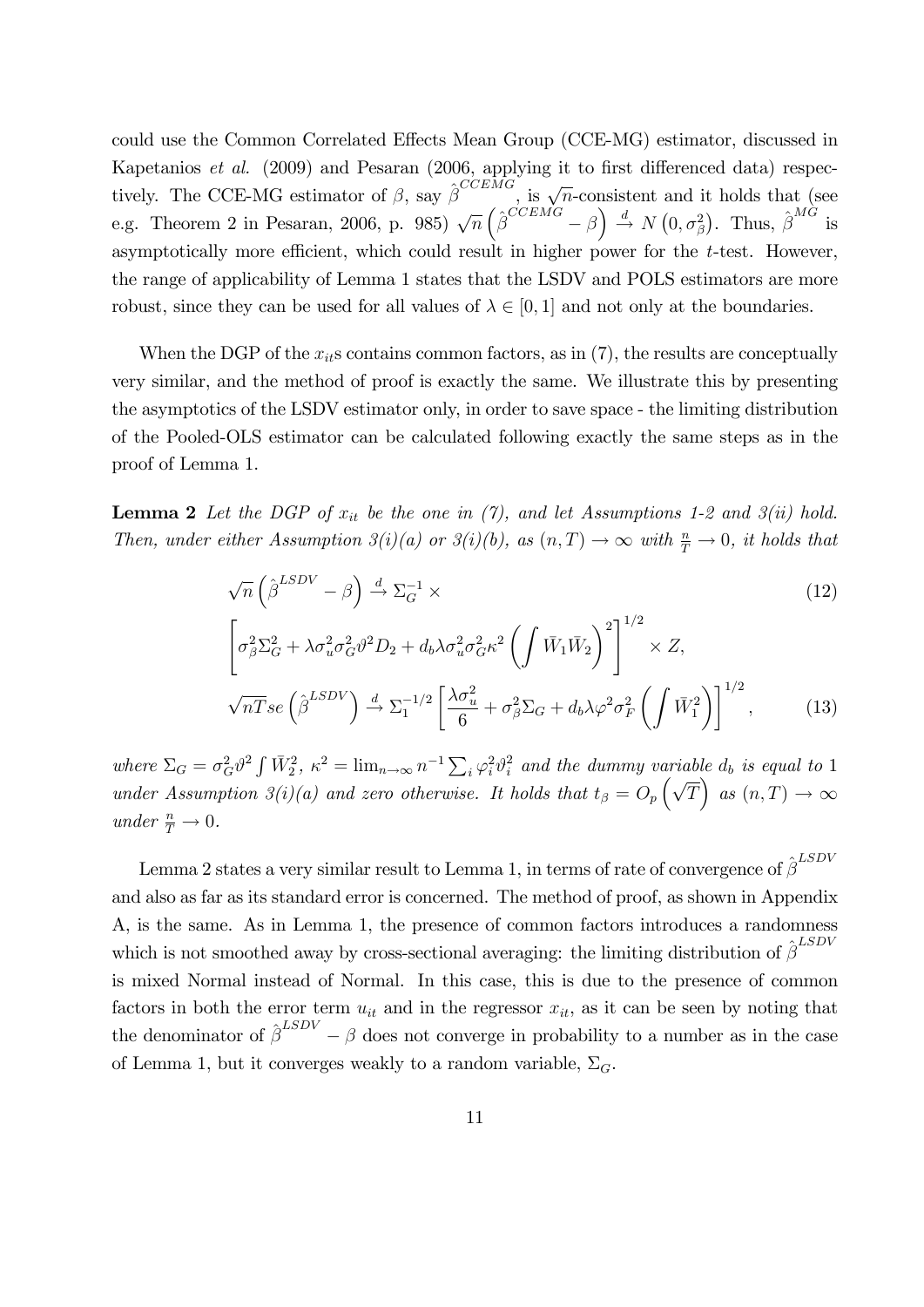As equation (24) in Appendix A shows, Assumption  $3(i)$  is needed in order to ensure consistency of  $\hat{\beta}^{LSDV}$ ; this is because, in the expression of the denominator of  $\hat{\beta}^{LSDV}$  -  $\beta$ , there is a term equal to  $(n^{-1/2}\sum_{i=1}^n\varphi_i\vartheta_i)\left(T^{-2}\sum_{t=1}^T\bar{F}_t\bar{G}_t\right)$ . As  $(n,T)\to\infty$  this has expectation (conditional on  $F_t$  and  $G_t$ ) given by  $\Delta = \sqrt{n} E (\varphi_i \vartheta_i) \left( T^{-2} \sum_{t=1}^T \bar{F}_t \bar{G}_t \right)$ ; this is negligible (and therefore there is no asymptotic bias) if either  $E(\varphi_i \vartheta_i)$  or  $T^{-2} \sum_{t=1}^T \bar{F}_t \bar{G}_t$  converge to zero in some sense. This happens under Assumption  $3(i)(b)$ , as the FCLT entails that  $E\left(T^{-2}\sum_{t=1}^{T}\bar{F}_t\bar{G}_t\right) = O_p(T^{-1}),$  and therefore  $\Delta = O_p\left(\frac{\sqrt{n}}{T}\right)$ T ; alternatively, Assumption  $3(i)$ (a) suffices to show that  $\Delta = O_p\left(\sqrt{\frac{n}{T}}\right)$ . In both cases, the restriction  $\frac{n}{T} \to 0$  as  $(n, T) \to$  $\infty$  entails that  $\Delta = o_p(1)$ .

### 3 The asymptotic t-test

Equations  $(8)-(11)$  in Lemma 1, and  $(12)-(13)$  in Lemma 2, show that, as already proved by Kao (1999) under different assumptions,  $t_{\beta} = O_p\left(\sqrt{T}\right)$  both when computed using the LSDV and the POLS estimator. Therefore, the ordinary  $\acute{t}$ -test  $t_{\beta}$  can not be employed due to two reasons. First,  $t_{\beta}$  diverges as  $T \to \infty$  and therefore, as  $T \to \infty$ , the size of the test converges in probability to 1; this finding is consistent with the theory derived by Kao (1999) for a more restrictive setting and with the simulations in Fuertes (2008). Second, even when suitably normalised by  $\sqrt{T}$ ,  $t_\beta$  would not converge to a standard Normal because  $se\left(\hat{\beta}\right)$ does not converge to the asymptotic variance of  $\hat{\beta}$ .

In order to solve this problem, in this section we propose an alternative approach to the estimation of the variances of  $\hat{\beta}^{ESDV}$  and  $\hat{\beta}^{POLS}$ , in a similar spirit to Bai and Kao (2006).

Let 
$$
\hat{v}_{it} = \bar{y}_{it} - \hat{\beta}^{LSDV} \bar{x}_{it}
$$
 and  $\check{v}_{it} = \tilde{y}_{it} - \hat{\beta}^{POLS} \tilde{x}_{it}$  and define

$$
\widetilde{se}\left(\widehat{\beta}^{LSDV}\right) = \frac{\sqrt{\sum_{i=1}^{n} \left(\sum_{t=1}^{T} \bar{x}_{it} \widehat{v}_{it}\right)^{2}}}{\sum_{i=1}^{n} \sum_{t=1}^{T} \bar{x}_{it}^{2}},
$$
\n(14)

$$
\tilde{se}\left(\hat{\beta}^{POLS}\right) = \frac{\sqrt{\sum_{i=1}^{n} \left(\sum_{t=1}^{T} \tilde{x}_{it} \check{v}_{it}\right)^{2}}}{\sum_{i=1}^{n} \sum_{t=1}^{T} \tilde{x}_{it}^{2}}.
$$
\n(15)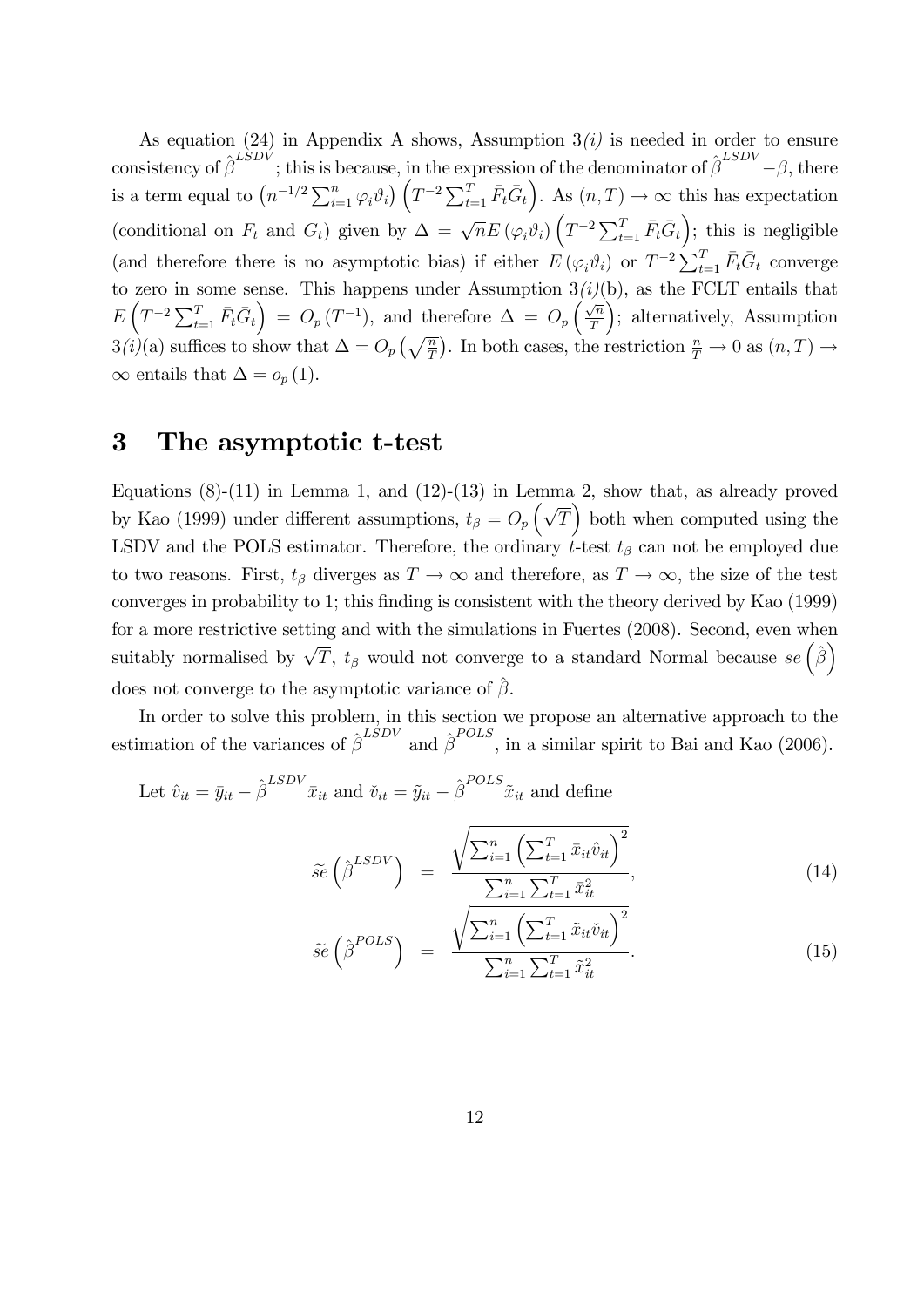Under  $H_0: \beta = \beta_0$ , the modified *t*-statistic is defined as

$$
\tilde{t}_{\beta}^{LSDV} = \frac{\hat{\beta}^{LSDV} - \beta_0}{\tilde{se} \left(\hat{\beta}^{LSDV}\right)},
$$

and  $\tilde{t}^{POLS}_{\beta}$  can be defined similarly.

The following theorem characterizes the limiting distribution of  $\tilde{t}_{\beta}$  under  $H_0$  and under local alternatives  $H_A^{(n)}$  $A^{(n)}$ :  $\beta = \beta_0 + c/\sqrt{n}$ .

**Theorem 1** Consider (5), and let Assumptions 1 and 2 hold. Then as  $(n, T) \rightarrow \infty$  with  $\frac{n}{T} \to 0,$ 

$$
\tilde{t}_{\beta}^{LSDV} \xrightarrow[H_0]{d} N(0,1),\tag{16}
$$

$$
\tilde{t}_{\beta}^{LSDV} \underset{H_A^{(n)}}{\xrightarrow{d}} N(c,1). \tag{17}
$$

The same results hold for  $\tilde{t}^{POLS}_{\beta}$ , and also under (7) and Assumption 3.

Theorem 1 shows the distribution of the modified t-statistics  $\tilde{t}^{LSDV}_{\beta}$  and  $\tilde{t}^{LSDV}_{\beta}$  under the null and under local alternatives. The studentization in (14) ensures that  $\tilde{t}_{\beta}$  has a standard Normal distribution as  $(n, T) \rightarrow \infty$ , under the setup laid out in Assumptions 1 and 2. Since Lemma 1 shows that  $\hat{\beta}$  has a mixed Gaussian distribution, appropriate studentization ensures standard normality - see also the discussion in Andrews (2005). This is achieved with no need to estimate nuisance parameters such as the fraction of error terms  $u_{it}$  that are  $I(1)$ , the degree of heterogeneity  $\sigma_{\beta}^2$  or  $\varphi_i$  and  $F_t^{(\cdot)}$  in (6). The statistic is robust to the values of nuisance parameters: for example, when  $\lambda = 0$  or 1, and regardless of the presence and the extent of cross-sectional dependence. Also, the limiting distribution of  $\tilde{t}_{\beta}$  is nuisance free, and therefore bootstrapping  $\tilde{t}_{\beta}$  could yield asymptotic refinements. This holds true also if there are common factors in the DGP of the  $x_{it}$ s, in spite of the different limiting distribution of  $\hat{\beta}^{LSDV}$  as illustrated by Lemma 2. Finally, note that Theorem 1 holds for the joint limit case, provided that  $\frac{n}{T} \to 0$ . The practical consequence of this restriction is that the number of units n cannot be "too large" with respect to T. The test is shown to be powerful versus local alternatives of magnitude  $O_p(1/\sqrt{n})$ . This result is not surprising and, as shown in the proof, it follows from the consistency of  $\sqrt{n}\tilde{s}\tilde{e}$   $(\hat{\beta})$  as an estimator of  $Var\left(\hat{\beta}\right)$  under  $H_A^{(n)}$  $A^{(n)}$ . Theorem 1 states that both  $\left[\tilde{se}\left(\hat{\beta}^{LSDV}\right)\right]^2$  and  $\left[\tilde{se}\left(\hat{\beta}^{POLS}\right)\right]^2$  are consistent estima-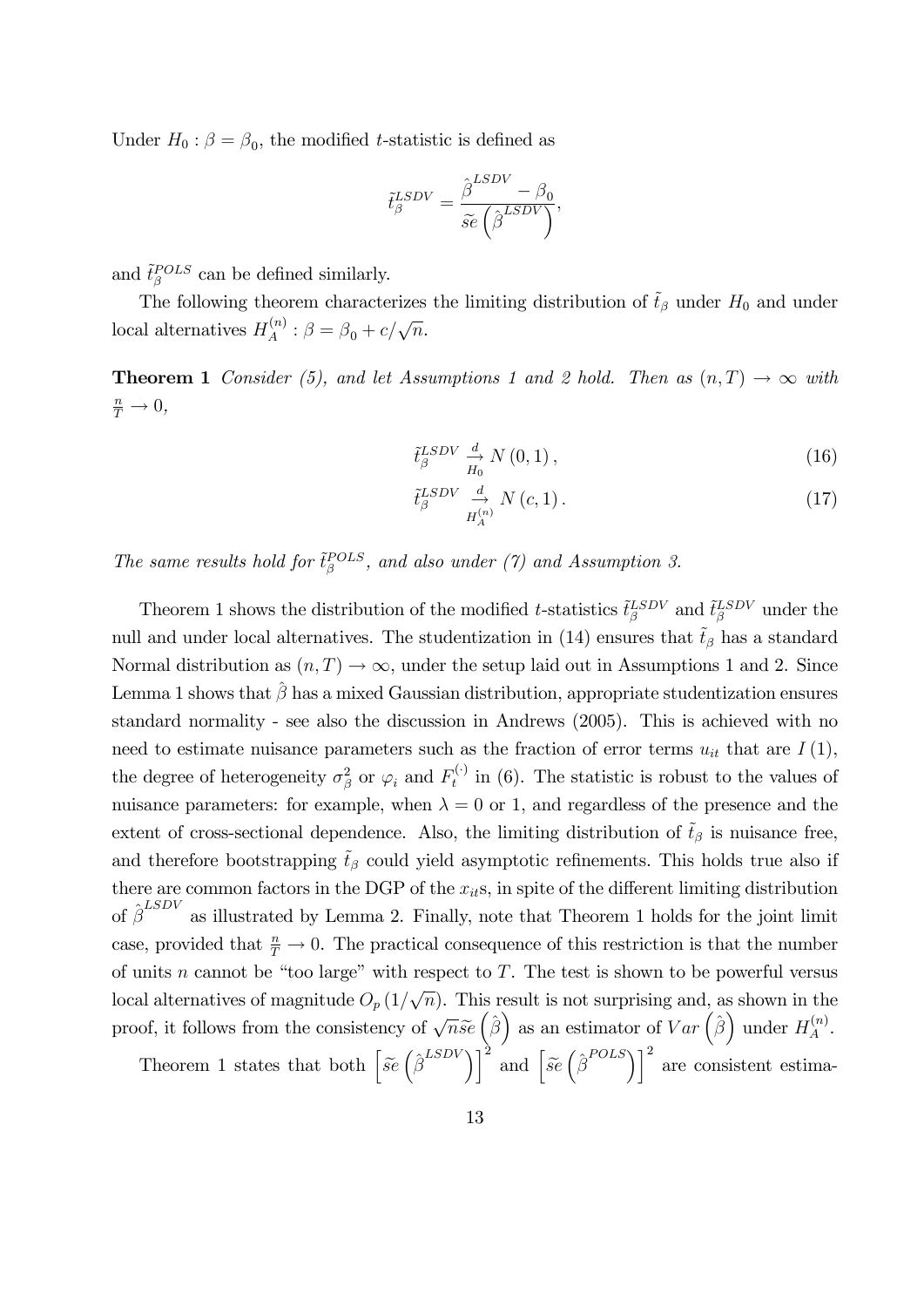tors for the variance of  $\hat{\beta}^{LSDV}$  and  $\hat{\beta}^{POLS}$  respectively. Whilst details are in Appendix A, it is worth providing an intuition of this result here. Consider the numerator of (14),  $n^{-1} \sum_{i=1}^{n} \left( T^{-2} \sum_{t=1}^{T} \bar{x}_{it} \hat{v}_{it} \right)^2$ . Given that  $\hat{\beta}^{LSDV}$  is a consistent estimator,  $n^{-1} \sum_{i=1}^{n} \left( T^{-2} \sum_{t=1}^{T} \bar{v}_{it} \hat{v}_{it} \right)^2$  $(\bar{x}_{it}\hat{v}_{it})^2 = n^{-1} \sum_{i=1}^n (T^{-2} \sum_{t=1}^T \bar{x}_{it}v_{it})^2 + o_p(1)$ . The quantities  $(T^{-2} \sum_{t=1}^T \bar{x}_{it}v_{it})^2$  are (after conditioning) independent across  $i$  and have finite expectation. Thus, a cross-sectional LLN holds as  $n \to \infty$ , for any T, ensuring that  $n^{-1} \sum_{i=1}^{n} \left( T^{-2} \sum_{t=1}^{T} \bar{x}_{it} v_{it} \right)^2 \stackrel{p}{\to} \lim_{n \to \infty} n^{-1} \sum_{i=1}^{n}$ E  $\left[\lim_{T\to\infty}\left(T^{-2}\sum_{t=1}^T \bar{x}_{it}v_{it}\right)^2\right]$ , which, as  $T \to \infty$ , corresponds to the asymptotic variance of the numerator of  $\hat{\beta}^{LSDV}$  by definition - see equation (20) in Appendix A. Thus, similarly to the Phillips and Moon (1999b) approach, the fact that  $T$  passes to infinity is just ancillary to the main argument of the proof. This is another example that illustrates how it is possible, with panel data, to estimate long run variances using the full time series sample due to the availability of a large amount of cross sectional information - see also the discussion in Sun (2004).

#### 4 Monte Carlo evidence

The null rejection frequency and the power of tests based on  $\tilde{t}^{LSDV}_{\beta}$  are reported in Tables 1-3 in Appendix B; results for  $\tilde{t}^{POLS}_{\beta}$  showed a similar pattern and thus were not reported. The Monte Carlo exercises have been conducted with 2000 replications. When assessing the size of the test at a confidence level  $c_{\alpha}$ , this entails a standard error given by  $\sqrt{c_{\alpha}(1 - c_{\alpha})/2000}$ ; for a confidence level  $c_{\alpha} = 0.05$ , this means that the reported rejection frequencies lie within a 95\% confidence interval of width  $\pm 0.01$ .

The experiments reported here were carried out for  $(n, T) = (25, 100)$ ,  $(50, 200)$  and (100; 400); tables are reported in Appendix B. Other experiments, not reported here, showed that size distortion does arise for  $n < 25$ . Thus,  $n = 25$  seems to be the threshold below which the asymptotic approximation of  $\tilde{t}_{\beta}$  is no longer accurate.

Synthetic data are generated using equation (1)

$$
y_{it} = \alpha_i + \beta_i x_{it} + \left[\varphi_i F_t^{(\lambda)} + e_{it}^{u(\lambda)}\right] d_{\lambda,i} + \left[\varphi_i F_t^{(1-\lambda)} + e_{it}^{u(1-\lambda)}\right] (1-d_{\lambda,i}),
$$

with  $x_{it} = x_{it-1} + e_{it}^x$ ,  $\alpha_i \sim i.i.d.N(1,1)$ ,  $\beta_i \sim i.i.d.N(1,\sigma_\beta^2)$  and  $\varphi_i \sim i.i.d.N(\bar{\varphi}, \sigma_\varphi)$ . We consider the cases  $\sigma_{\beta}^2 = \{0, 0.25, 0.5\}$ , based on "typical" values of heterogeneity (see the discussion in Trapani and Urga, 2009) and also  $\sigma_{\beta}^2 = 4$  to investigate the robustness of the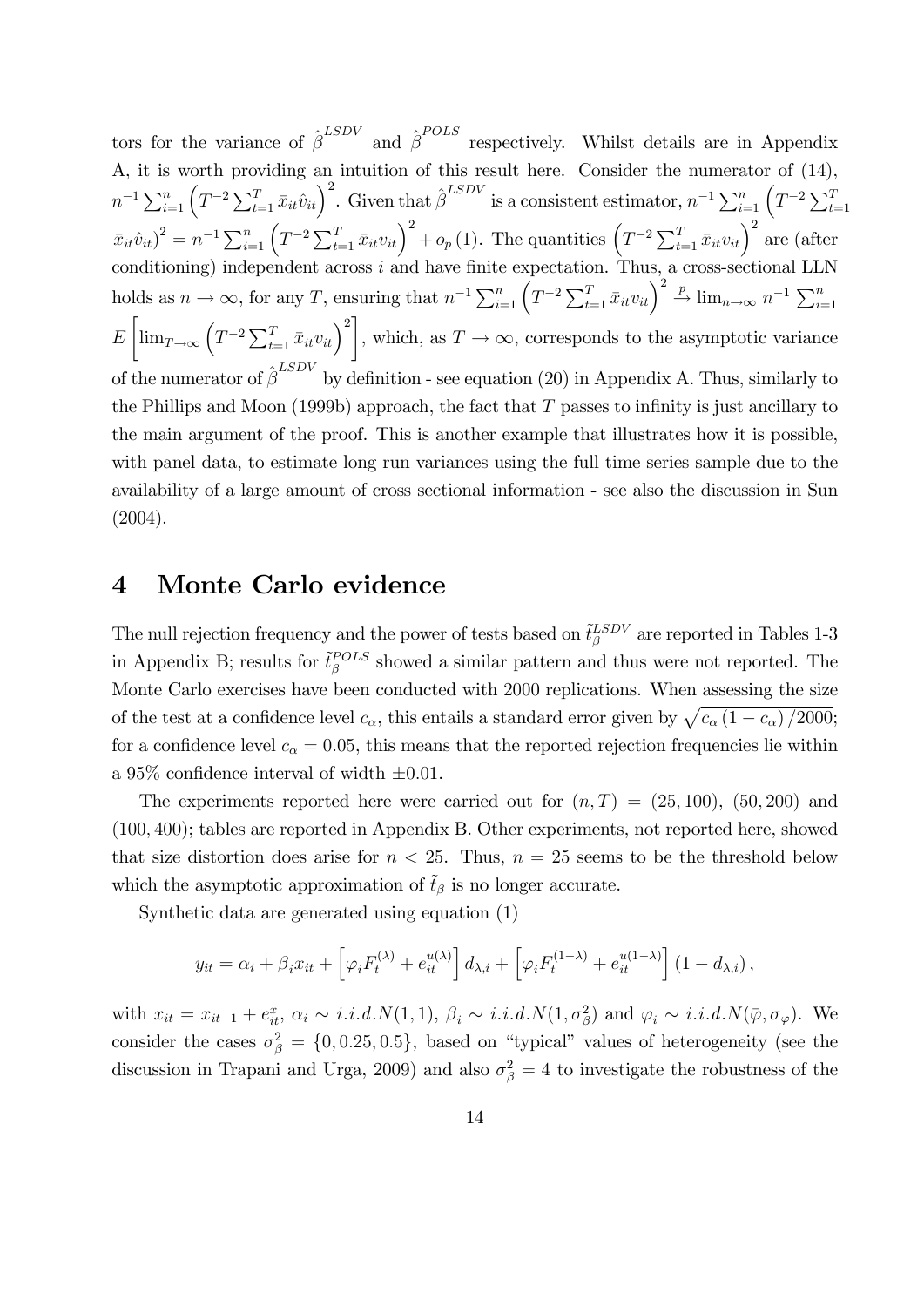test versus extreme levels of heterogeneity; and we set  $(\bar{\varphi}, \sigma_{\varphi}) = \{(0, 0), (1, 1)\}\.$  The fraction of spurious regressions,  $\lambda$ , is set as  $\lambda \in \{0, 0.2, 0.4, 0.6, 0.8, 1\}$ . When common factors are present in the DGP of the  $x_{it}$  as in (7), we set  $\vartheta_i \sim i.i.d.N(\overline{\vartheta}, \sigma_{\vartheta})$  with  $(\overline{\vartheta}, \sigma_{\vartheta}) = (1, 1)$ .

The innovations  $e_t = [e_{it}^x, \varepsilon_t^F, e_{it}^u, \varepsilon_t^G]'$  are generated by creating a Gaussian *i.i.d.* sequence  $\dot{e}_t = \left[\dot{e}_{it}^x, \dot{\varepsilon}_t^F, \dot{e}_{it}^u, \dot{\varepsilon}_t^G\right]'$  with  $Var\left(\dot{e}_{it}^x\right) = Var\left(\dot{\varepsilon}_t^G\right) = \sigma_x^2$  and  $Var\left(\dot{\varepsilon}_t^F\right) = Var\left(\dot{e}_{it}^u\right) = 1$ ; the signal to noise ratio is  $\sigma_x = 0.5$ . Time dependence is induced as

$$
e_t = \rho_e e_{t-1} + \dot{e}_t + \theta_e \dot{e}_{t-1},
$$

with  $(\rho_e, \theta_e) \in \{(0, 0), (0.75, 0), (0, 0.75), (0, -0.75)\}.$ 

Tables 1a-1c, 2a-2c and 3a-3c in Appendix B contain the null rejection frequencies for the cases  $(\bar{\varphi}, \sigma_{\varphi}) = (0, 0)$  and  $(1, 1)$ , and  $(\bar{\vartheta}, \sigma_{\vartheta}) = (1, 1)$  respectively.

We comment on the main results of Tables 1 and 2; Tables 3 are commented in the last bullet point. The following stylized facts emerge:

- The presence of *strong cross-sectional dependence* in the error term  $u_{it}$  has a tendency to worsen the results, at least in small samples. Although a factor structure in the error term alters only slightly the numbers in Tables 2a and 2b (when compared to those in Tables 1a and 1b) for the cases  $(n, T) = (25, 100)$  and  $(50, 200)$ , including crossdependence makes the empirical rejection frequencies less close to the nominal level 0.05. This is particularly evident as  $\lambda$  increases, which is expected since the asymptotics is driven by units with  $I(1)$  errors and therefore with  $I(1)$  common factors in their error term. A possible explanation is that presence of cross sectional dependence makes the convergence of the (cross-sectional) CLT slower, thereby marring the accuracy of asymptotic approximations. However, as the sample size increases, this discrepancy is mitigated, and for  $(n, T) = (100, 400)$  the figures are very close, as one could realise comparing Tables 1c and 2c.
- The role played by the fraction of spurious regressions,  $\lambda$ , is evident in both cases, with or without cross dependence. Particularly, *ceteris paribus*, as  $\lambda$  increases, the empirical rejection frequencies increase as well, with a tendency towards oversizement. It is worth noticing that whilst for  $\lambda < 0.5$  the observed rejection frequencies are usually not significantly different to the nominal level, for  $\lambda > 0.5$  there is evidence of significant (although slight) oversizement. This is attenuated for larger sample sizes, and when  $(n, T) = (100, 400)$  the null rejection frequencies are closer to their nominal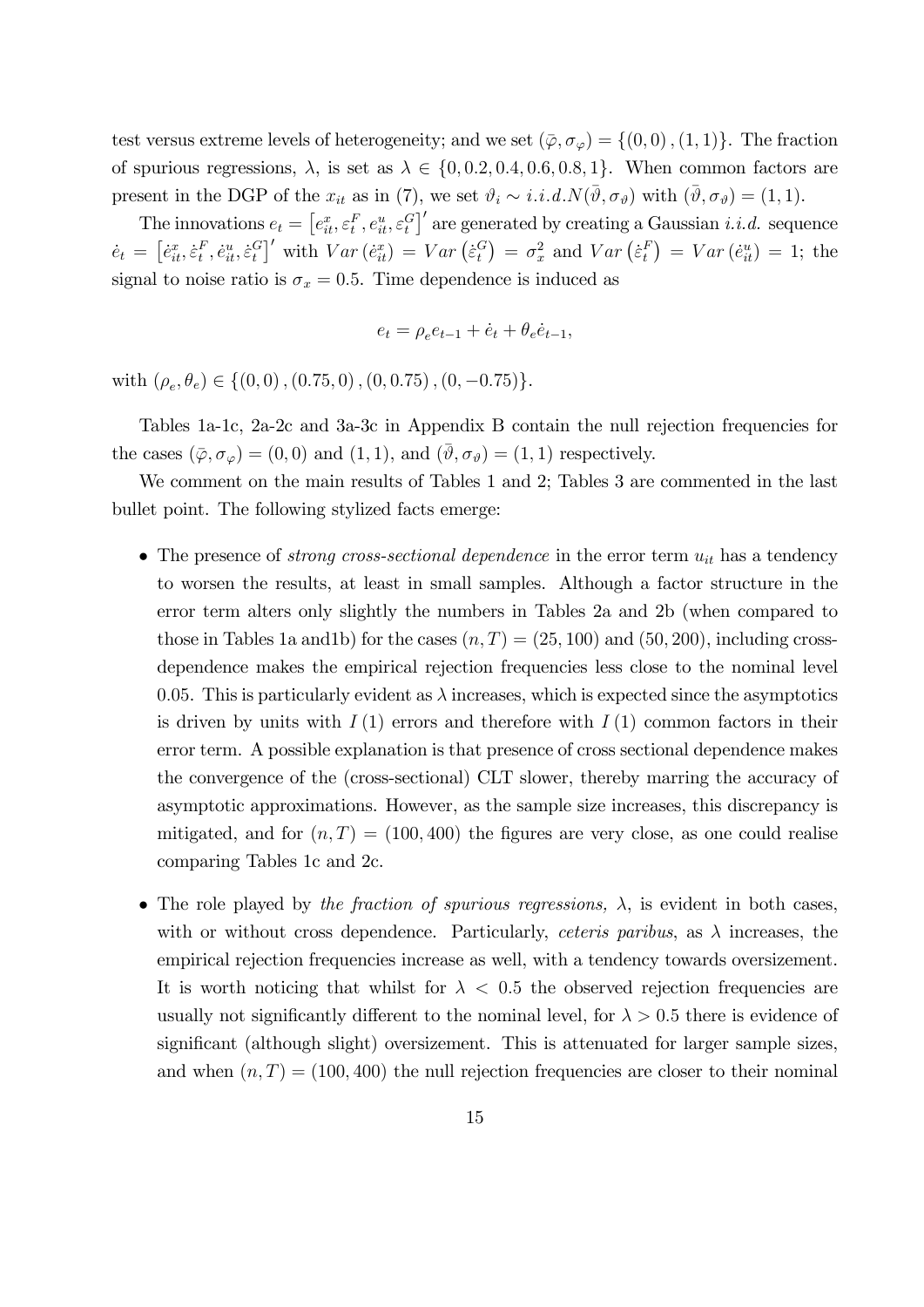values (Tables 1c and 2c), although there still is some tendency to oversizement for  $\lambda = 1.$ 

- The *degree of heterogeneity*  $\sigma_{\beta}^2$  does not seem to affect size results in a regular way. Although rejection frequencies do change, and this is particularly evident as  $\lambda$  grows, there is no clear pattern across the various results in the tables, particularly in small samples with  $(n, T) = (25, 100)$  - see Tables 1a and 2a. Note that for  $(\lambda, \sigma_{\beta}^2) = (0, 0)$ there is a tendency towards undersizement; this can be explained in light of equations (8) and (10), from which it is evident that in the case of a cointegrated and homogeneous panel,  $t_\beta = O_p(1)$  and thus  $\tilde{t}_\beta = O_p(T^{-1/2})$ . As a consequence, when T grows,  $\tilde{t}_\beta$  tends to zero, whence the small size of the test. This is reinforced for  $(n, T) = (50, 200)$ (Tables 1b and 2b) and  $(n, T) = (100, 400)$  (Tables 1c and 2c). Also, the size is not correct for "large" values of  $\sigma_{\beta}^2$  ( $\sigma_{\beta}^2 = 4$  in the simulations), and particularly the test seems to be undersized in finite sample; of course, if  $\sigma_{\beta}^2$  were not finite, this would make the CLT invalid, and therefore the asymptotics for  $\beta$  derived above would not hold. This could explain why "large" values of  $\sigma_{\beta}^2$  entail size distortion; however, the undersizement disappears as the sample size increases to (100; 400), see Tables 1c and 2c.
- The presence of *serial dependence* in the errors does not play an important role in a§ecting the size, at least apart from the case of a negative MA root. This is in accord with the way in which the statistic is computed, i.e. by studentising. Whilst the cases  $(\rho_e, \theta_e) = (0.75, 0)$  and  $(\rho_e, \theta_e) = (0, 0.75)$  do not differ substantially from the white noise case, negative MA root seems to lead to undersizement in small samples. This is fairly common in the literature - see e.g. Leybourne and Newbold (1999) and the references cited therein. As the sample size increases to  $(n, T) = (50, 200)$  and (100; 400), the impact of negative MA roots decreases, and the test is less and less undersized.
- The presence of *common factors in the regressor*  $x_{it}$  has a very strong impact on the empirical rejection frequency, making it depart sensibly from the 5% nominal value for  $(n, T) = (25, 100)$  and also (50, 200). There is no clear pattern of oversizement or undersizement. As  $(n, T)$  increases to  $(100, 400)$ , the size gets closer to its nominal value, suggesting that the convergence of  $\hat{\beta}$  to  $\beta$  is slowed down by the presence of common factors. As  $\lambda$  increases, contrary to the other experiments, the empirical rejection frequency improves; a possible explanation is that the asymptotics is driven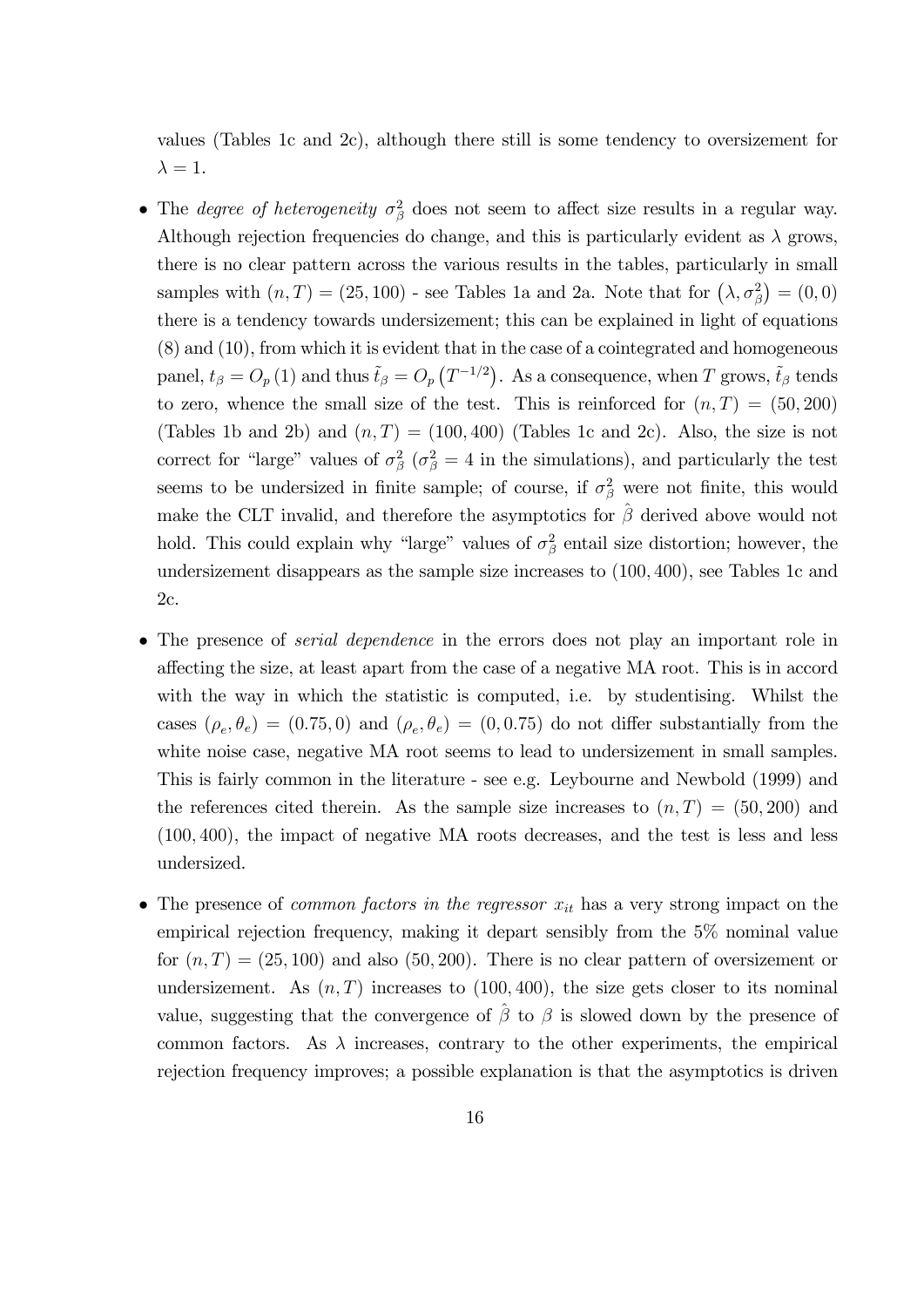by the units that are spurious regressions, as the error term in that case is  $I(1)$ , as thus as  $\lambda$  increases the actual sample size,  $|n\lambda|$ , also increases, thus speeding up the convergence. The impact of the other nuisance parameters (mainly  $\sigma_{\beta}^2$ ) is in line with the other experiments.

As well as running a set of experiments to assess the size of the test, the power versus the alternative  $H_A: \beta = 2$  (under the null that  $\beta = 1$ ) has been evaluated, and it is reported in Tables 1d, 2d and 3d. The tables show that the test has good power properties even for the case  $(n, T) = (25, 100)$  - the cases  $(n, T) = (50, 200)$  and  $(100, 400)$  are not reported to save space, and show, as expected, an improvement in the power. The power does not seem to be strongly affected by the presence of various types of serial dependence; conversely, it is affected by other nuisance parameters. Particularly, as it emerges from considering the case  $\sigma_{\beta}^2 = 4$ , the power becomes lower as slope heterogeneity increases; this can be explained by noting that, as heterogeneity increases, the notion of "average slope" becomes fuzzy, thereby hampering inference conducted on  $\beta$ . Table 1d also shows that as the percentage of spurious regressions  $\lambda$  increases, the power seems to decrease, although this is less clear when common factors are present in the error term  $u_{it}$  and/or in the regressors  $x_{it}$  (Tables 2d and 3d respectively). Finally, the presence of common factors (Tables 2d and 3d) enhances the power, although it should be pointed out that the size of the test becomes worse in this case.

### 5 Conclusions

This note proposes an asymptotic t-test for the long-run average parameter  $\beta$  in mixed panels. Standardization using the estimated standard deviation leads to t-test that are asymptotically standard Normal. Thus, as  $(n, T) \rightarrow \infty$ , t-tests based on this standardization are free from nuisance parameters, and can therefore be employed using the critical values from the Normal distribution. From the point of view of the features of the model, the test is robust to any degree of parameter heterogeneity, to any level of serial and cross-sectional dependence in the regressors and in the error term and to any values of the fraction of spurious regressions in the sample. Due to the broad generality of the assumptions under which the asymptotic t-test can be computed, the test can be applied without any pre-testing being necessary.

Thus, the contribution of this paper can be seen as both a substitute and a complement to the bootstrap, as discussed in Fuertes  $(2008)$ . The asymptotic t-test is a substitute to the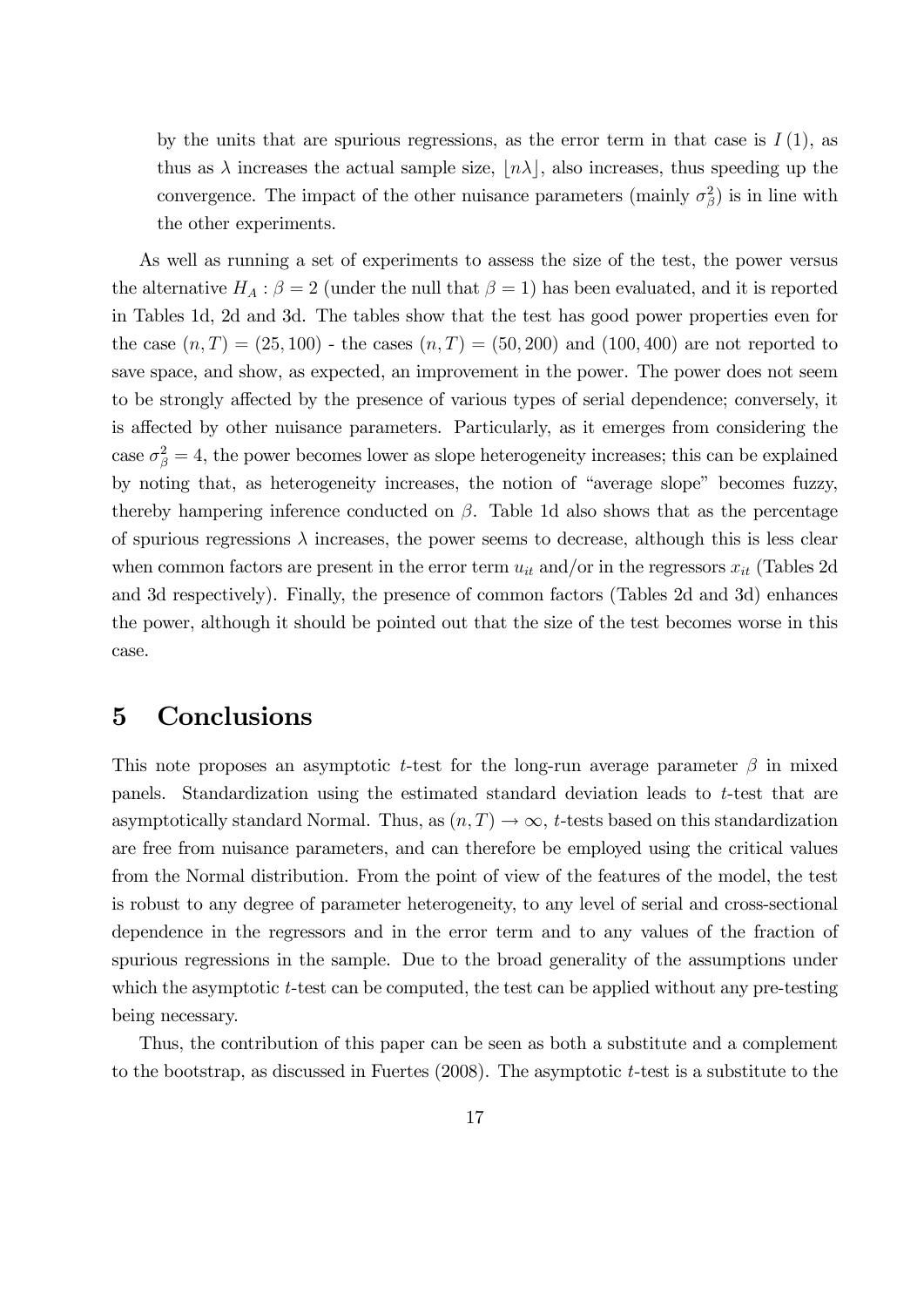bootstrap and it has the advantage of being computationally straightforward. Monte Carlo evidence shows that the size distortion is small when  $n$  is as small as 25, and it also reinforces the conclusion that the test is robust to various values of parameters heterogeneity, fraction of spurious regression, and presence of serial and cross dependence. The asymptotic  $t$ -test is also a complement to sieve bootstrap, in that the test statistic  $\tilde{t}_{\beta}$  is asymptotically pivotal, and thus the bootstrap version of  $\tilde{t}^{LSDV}_{\beta}$  and  $\tilde{t}^{POLS}_{\beta}$  could yield asymptotic refinements.

Finally, it is important to point out that although calculations have been explicitly carried out for the cases of the LSDV and the POLS estimators for illustrative purposes, the framework described here can be readily extended and applied to other estimators. As the proof of Theorem 1, and particularly equation (25), shows, the asymptotic standard error of an estimator of  $\beta$  can always be estimated, by construction, using similar formulas to (14) and (15). The main methodological guidelines, when calculating the standard error of an estimator, are to use a formula where: (1) at the numerator, in order to have the correct probability limit, the sum of the squared residuals  $\hat{v}_{it}^2$  is replaced with the cross-sectional summation of the squares of the time series summations of the product between the residuals and the regressors; and (2) at the denominator, in order to have the appropriate order of magnitude, the sum of the squared regressors is not under square root.

#### Acknowledgements

I wish to thank Giovanni Urga for carefully reading an earlier version of this work and providing inspiring comments. I am grateful with the Editor, Prof. Erricos Kontoghiorghes, and anonymous Associate Editor and two anonymous Referees whose comments greatly improved the contents and presentation of this work. The usual disclaimer applies.

### References

- [1] Andrews, D.W.K. 2005. Cross-Section Regression with Common Shocks. Econometrica 73, 1551-1586.
- [2] Bai, J. 2003. Inferential Theory for Structural Models of Large Dimensions. Econometrica 71, 135-171.
- [3] Bai, J. 2004. Estimating Cross-Section Common Stochastic Trends in Nonstationary Panel Data. J. Econometrics 122, 137-183.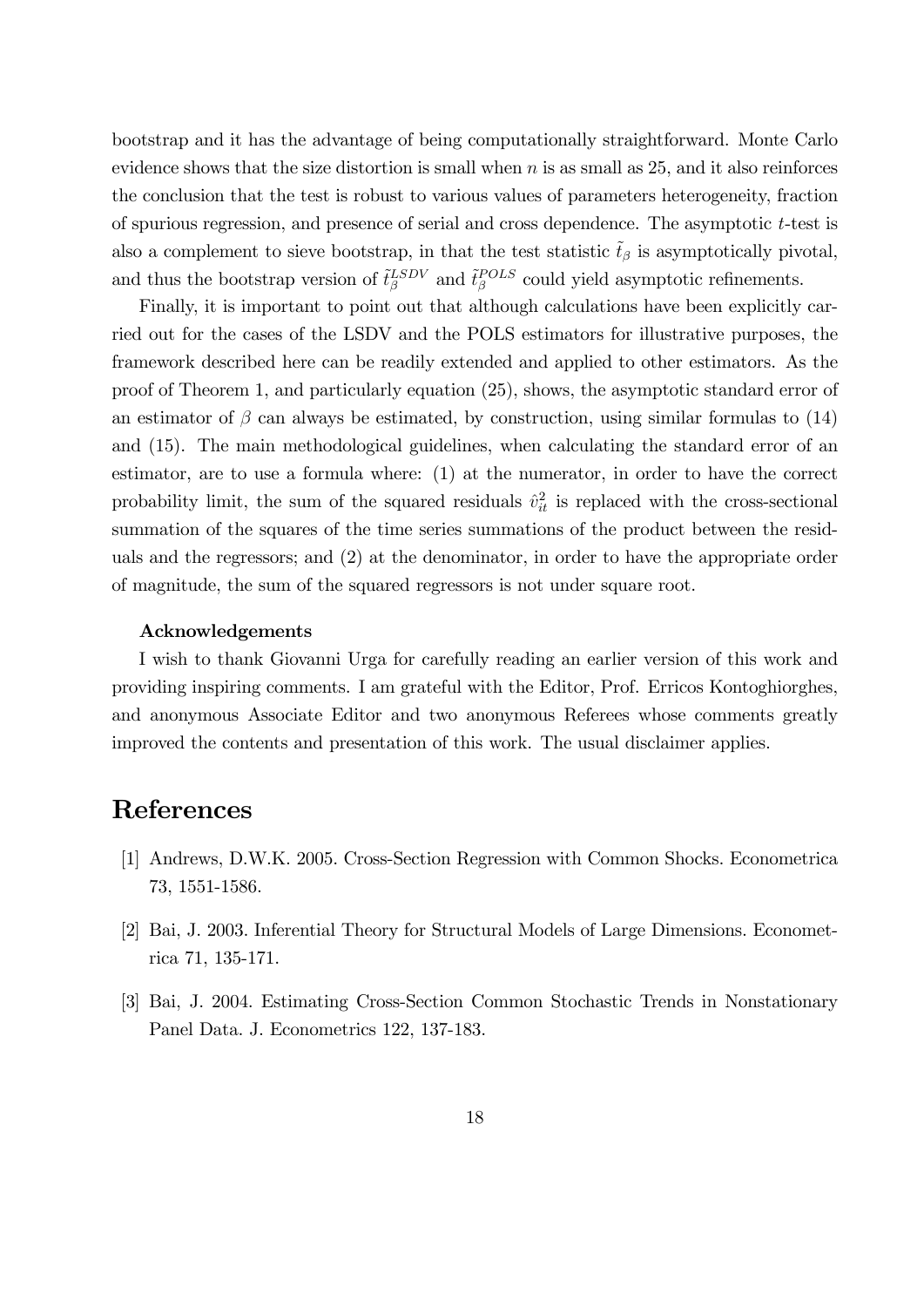- [4] Bai, J., Kao, C. 2006. On the Estimation and Inference of a Panel Cointegration. Model with Cross-Sectional Dependence, in B. Baltagi (ed), Panel Data Econometrics: Theoretical Contributions and Empirical Applications, Elsevier.
- [5] Baltagi, B.H., Kao, C. 2000. Nonstationary Panels, Cointegration in Panels and Dynamic Panels: A Survey. Adv. Econometrics 15, 7-51.
- [6] Baltagi, B.H., Kao, C. and Liu, L. 2008. Asymptotic Properties of Estimators for the Linear Panel Regression Model with Individual Effects and Serially Correlated Errors: The Case of Stationary and Non-Stationary Regressors and Residuals. Econometrics J. 11, 554-572.
- [7] Coakley, J., Fuertes, A.-M., Spagnolo, F. 2004. Is the Feldstein-Horioka Puzzle History?. Manchester School 72, 569-590.
- [8] Choi, I., Hu, L., Ogaki, M. 2008. Robust Estimation for Structural Spurious Regressions and A Hausman-type Cointegration Test. J. Econometrics 142, 327-351.
- [9] Engle, R.F., Granger, C.W.J. 1987. Co-integration and Error Correction: Representation, Estimation and Testing. Econometrica 55, 251-276.
- [10] Fuertes, A.-M. 2008. Sieve Bootstrap t-test on Long-Run Average Parameters. Comput. Statist. and Data Anal. 52, 3354-70.
- [11] Kao, C. 1999. Spurious Regression and Residual-Based Tests for Cointegration in Panel Data. J. Econometrics 90, 1-44.
- [12] Kao, C., Trapani, L. and Urga, G. 2008. Modelling and Testing for Structural Changes in Panel Cointegration Models with Common and Idiosyncratic Stochastic Trends. Mimeo, Cass Business School.
- [13] Kao, C., Trapani, L. and Urga, G. 2010. Asymptotics for Panel Models with Common Shocks. Econometric Reviews (forthcoming)
- [14] Kapetanios, G., Pesaran, M.H., Yamagata, T. 2009. Panels with Nonstationary Multifactor Error Structures. Mimeo.
- [15] Leybourne, S., Newbold, P. 1999. On the Size Properties of Phillips-Perron Tests. J. Time Series Anal. 20, 51-61.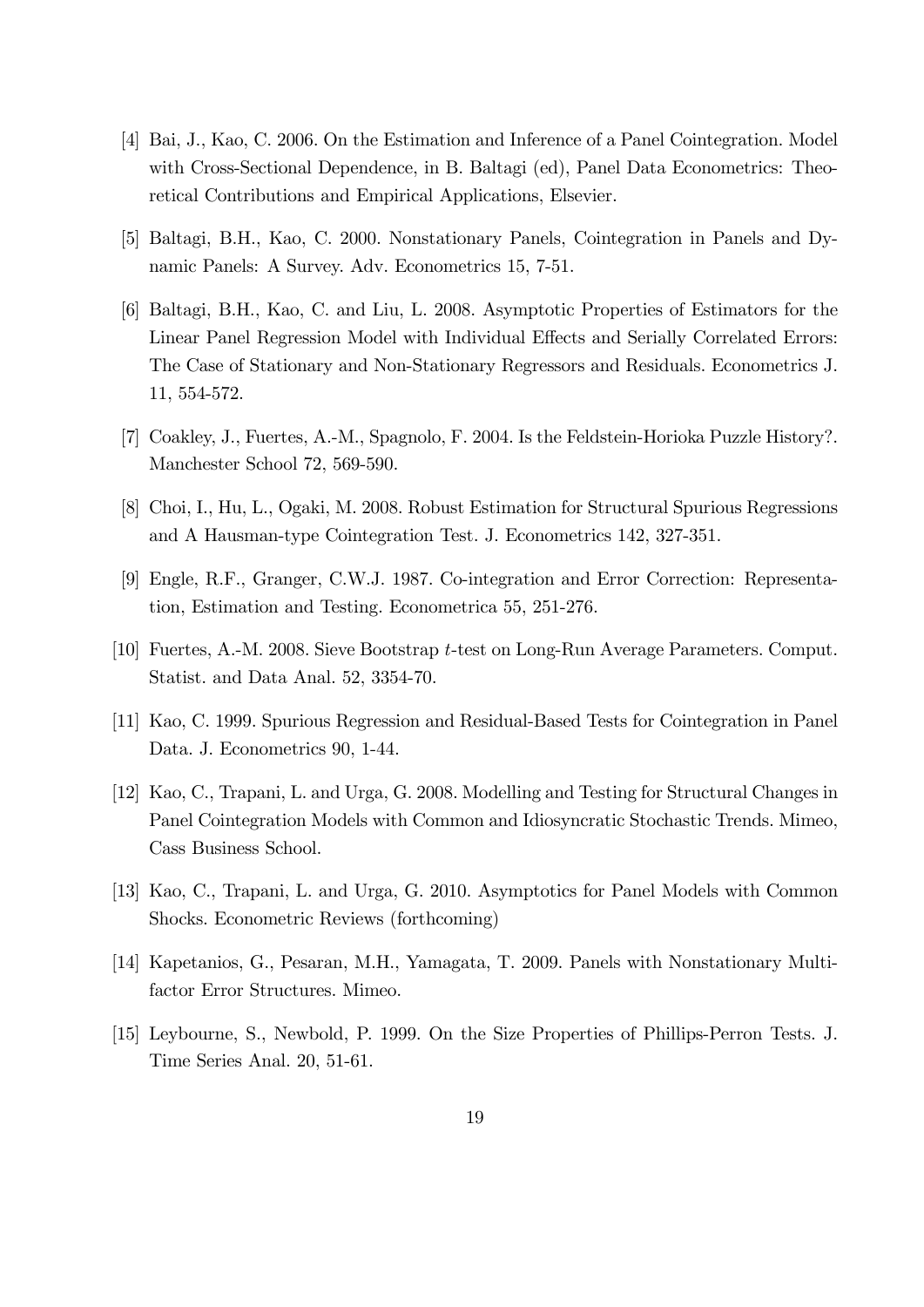- [16] Ng, S. 2008. A Simple Test for Non-Stationarity in Mixed Panels. J. Bus. Econom. Statist. 26, 113-127.
- [17] Pedroni, P. 2001. Purchasing Power Parity Tests in Cointegrated Panels. Rev. Econom. Statist. 83, 727-731.
- [18] Pesaran, M. H. 2006. Estimation and Inference in Large Heterogeneous Panels with a Multifactor Error Structure. Econometrica 74, 967-1012.
- [19] Pesaran, M. H., Smith, R.P. 1995. Estimating long-run relationships from dynamic heterogeneous panels. J. Econometrics 68, 79-113.
- [20] Phillips, P. C. B. 1986. Understanding Spurious Regression in Econometrics. J. Econometrics 33, 311-340.
- [21] Phillips, P. C. B., and Moon, H. R. 1999a. Linear Regression Limit Theory for Nonstationary Panel Data. Yale University, mimeographed.
- [22] Phillips, P. C. B., and Moon, H. R. 1999b. Linear Regression Limit Theory for Nonstationary Panel Data. Econometrica 67, 1057-1112.
- [23] Phillips, P. C. B., and Moon, H. R. 2000. Nonstationary Panel Data analysis: an Overview of Some Recent Developments. Econometric Reviews 19, 263-286.
- [24] Phillips, P. C. B., and Solo, V. 1992. Asymptotics for linear processes. Ann. Stat. 20,  $971 - 1001.$
- [25] Smith, R.P., Fuertes, A.-M. 2009. Panel Time Series. Cemmap mimeo 2009.
- [26] Sun, Y. 2004. Estimation of the Long-run Average Relationship in Nonstationary Panel Time Series. Econometric Theory 20, 1227-1260.
- [27] Trapani, L. 2010. Inferential Theory for Heterogeneity and Cointegration in Large Panels. Mimeo.
- [28] Trapani, L. and Urga, G. 2009. Optimal Forecasting with Heterogeneous Panels: A Monte Carlo Study. Int. J. Forecasting 25, 567-586.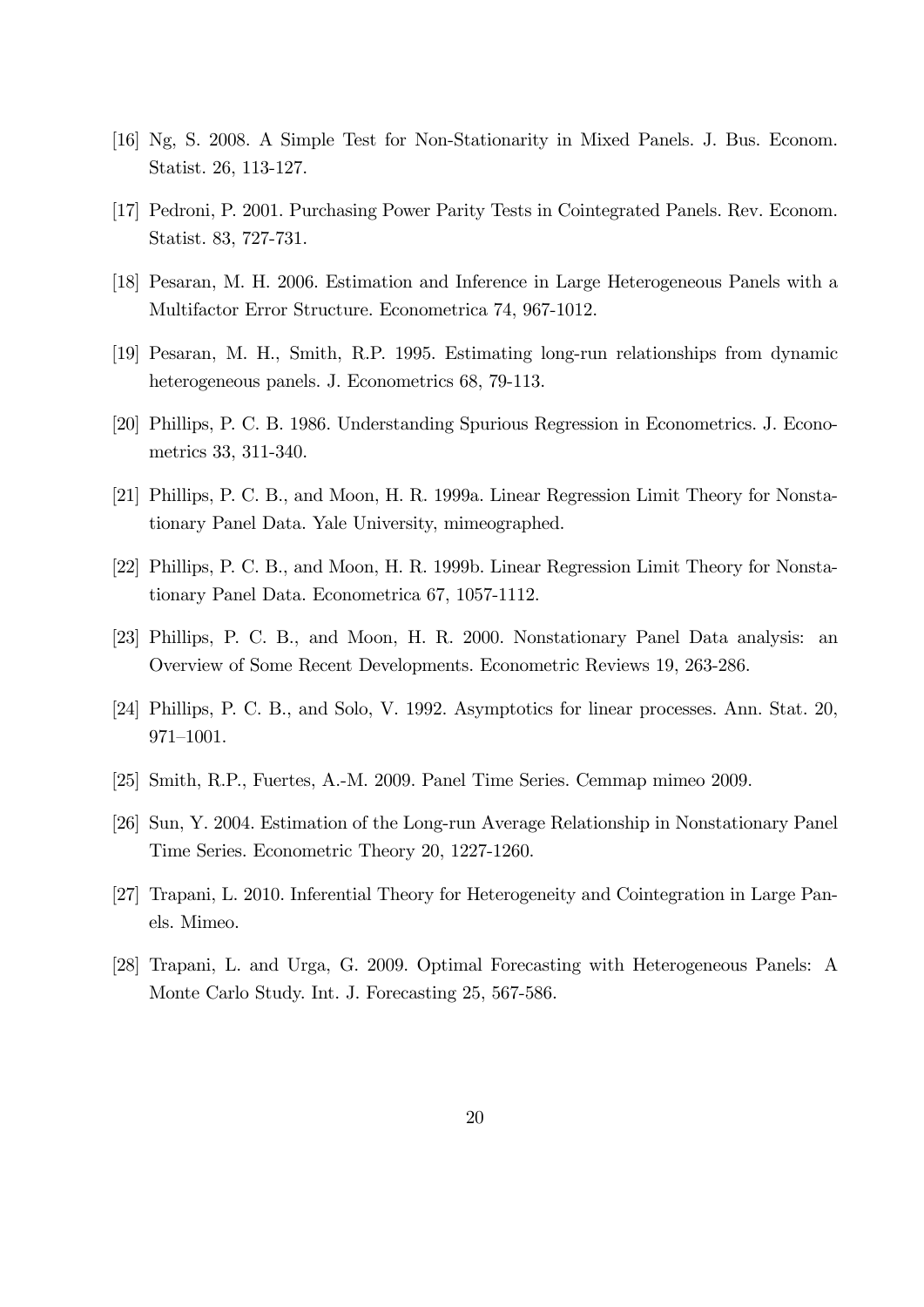## Appendix A: proofs and derivations

Henceforth,  $M_{\delta}$  denotes a finite constant which only depends on a constant  $\delta > 0$ .

**Proof of Lemma 1.** We firstly prove  $(8)$  and  $(9)$ ; the method of proof builds on the theory developed by Kao, Trapani and Urga (2010). Henceforth, we define  $F_t = F_t^{(\lambda)} d_{\lambda,i} +$  $F_t^{(1-\lambda)}(1-d_{\lambda,i})$  and  $e_{it}^u = e_{it}^{u(\lambda)}d_{\lambda,i} + e_{it}^{u(1-\lambda)}(1-d_{\lambda,i}).$ 

Consider the LSDV estimator. The estimation error is

$$
\hat{\beta}^{LSDV} - \beta = \frac{\sum_{i=1}^{n} \sum_{t=1}^{T} [(\beta_i - \beta) \bar{x}_{it} + \bar{u}_{it}] \bar{x}_{it}}{\sum_{i=1}^{n} \sum_{t=1}^{T} \bar{x}_{it}^{2}}.
$$

Kao (1999) proved that

$$
\frac{1}{nT^2} \sum_{i=1}^n \sum_{t=1}^T \bar{x}_{it}^2 \xrightarrow{\ p} \frac{1}{6} \sigma_x^2,\tag{18}
$$

and this result holds for all values of  $\lambda$  since it only depends on the features of  $\bar{x}_{it}$ . As far as the numerator of  $\hat{\beta}^{LSDV} - \beta$  is concerned, let

$$
\xi_{iT} = \frac{1}{T^2} \sum_{t=1}^{T} \left[ (\beta_i - \beta) \bar{x}_{it} + \bar{u}_{it} \right] \bar{x}_{it}
$$
  
= 
$$
\frac{1}{T^2} \sum_{t=1}^{T} (\beta_i - \beta) \bar{x}_{it}^2 + \frac{1}{T^2} \sum_{t=1}^{T} \bar{x}_{it} \bar{e}_{it}^u + \frac{1}{T^2} \sum_{t=1}^{T} \varphi_i \bar{F}_t \bar{x}_{it},
$$

and let C be the  $\sigma$ -field generated by the  $F_t$ s. Then, conditional on C, the sequence  $\xi_{iT}$  is i.i.d. across i and

$$
E(\xi_{iT}|C) = E\left[\frac{1}{T^2}\sum_{t=1}^T (\beta_i - \beta) \bar{x}_{it}^2\right] + E\left[\frac{1}{T^2}\sum_{t=1}^T \bar{x}_{it} \bar{e}_{it}^u\right] + E\left[\frac{1}{T^2}\sum_{t=1}^T \varphi_i \bar{F}_t \bar{x}_{it}\right]
$$
(19)  
=  $I + II + III$ .

Since, by Assumption 2,  $\beta_i$  is independent of  $\bar{x}_{it}^2$  and  $E(\beta_i) = \beta$ , it follows that  $I = 0$ for all  $T$ . As far as  $II$  is concerned, it follows from Phillips and Moon (1999b, p. 1101, eq. 8.17) that  $II = O(T^{-1/2})$ . Similar arguments would lead to  $III = O_p(T^{-1/2})$ . Thus,  $E(\xi_{iT}|C) = O_p(T^{-1/2})$  for all i. Let  $\bar{\xi}_{iT} = \xi_{iT} - E(\xi_{iT})$  and let  $I_i$  be the  $\sigma$ -field generated by C and  $\{\bar{\xi}_{1T},...,\bar{\xi}_{iT}\}\$ . Then  $\{\bar{\xi}_{iT},I_i; i\geq 1\}$  is a martingale difference sequence (MDS). As  $T \to \infty$ , a conditional Liapunov condition holds whereby  $E|\bar{\xi}_{iT}| C|^{2+\delta} < \infty$  for all i (this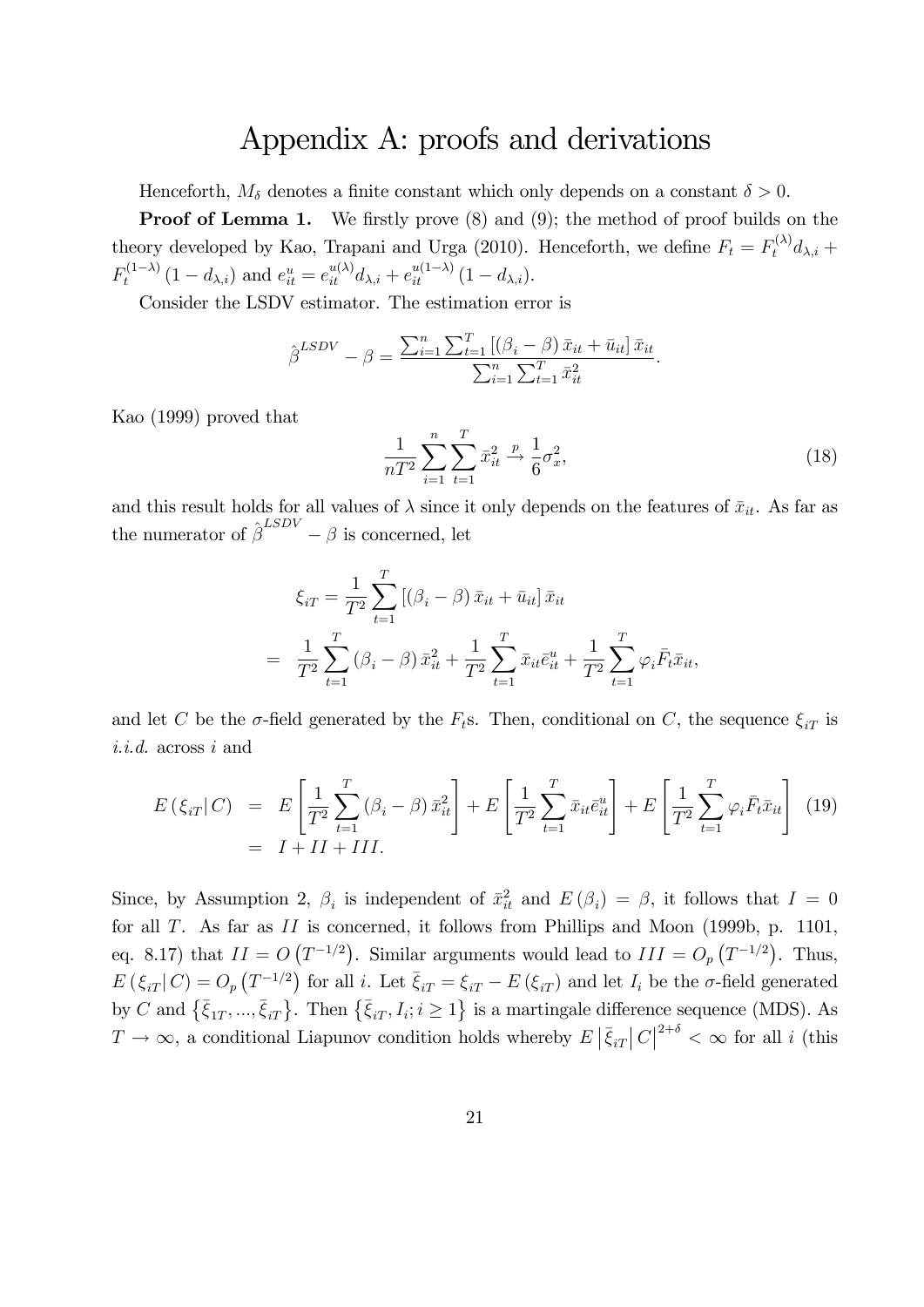follows from  $\bar{\xi}_{iT}$  being *i.i.d.* across i conditional on C): using the C<sub>r</sub>-inequality

$$
\left|\bar{\xi}_{iT}\right|^{2+\delta} \le M_{\delta} \left[ \left|\beta_i - \beta\right|^{2+\delta} \left|\frac{1}{T^2} \sum_{t=1}^T \bar{x}_{it}^2 \right|^{2+\delta} + \left|\frac{1}{T^2} \sum_{t=1}^T \bar{x}_{it} \bar{e}_{it}^u \right|^{2+\delta} + |\varphi_i|^{2+\delta} \left|\frac{1}{T^2} \sum_{t=1}^T \bar{F}_t \bar{x}_{it} \right|^{2+\delta} \right].
$$

Assumption 2 ensures that  $E |\beta_i - \beta|^{2+\delta}$  and  $E |\varphi_i|^{2+\delta}$  are finite. Also, define  $\bar{W}_{1i}$ ,  $\bar{W}_{2i}$ and  $\bar{W}_3$  as independent standard demeaned Brownian motions. Then, as  $T \to \infty$ , the <sup>3</sup> as independent standard demeaned Brownian motions. Then, as  $T \to \infty$ , the Continuous Mapping Theorem (CMT) ensures that  $T^{-2} \sum_{t=1}^{T} \bar{x}_{it}^2$   $\stackrel{2+\delta}{\rightarrow} \stackrel{d}{\rightarrow} \sigma_x^{2(2+\delta)} \left| \int \bar{W}_{1i}^2 \right|^{2+\delta},$  $\left|T^{-2}\sum_{t=1}^T \bar{x}_{it}\bar{e}^u_{it}\right|$   $\stackrel{2+\delta}{\to} \sigma_u^{2+\delta} \sigma_x^{2+\delta} \left| \int \bar{W}_{1i} \bar{W}_{2i} \right|^{2+\delta}$  and  $\left| T^{-2} \sum_{t=1}^T \bar{F}_t \bar{x}_{it} \right|$  $\stackrel{2+\delta}{\longrightarrow} \stackrel{d}{\sigma_F} \sigma_x^{2+\delta} \sigma_x^{2+\delta} | \int \bar{W}_3 \bar{W}_{1i} |^{2+\delta};$ all these quantities have finite expectation. Since  $E|\bar{\xi}_{iT}|C|^{2+\delta} < \infty$  as  $T \to \infty$ , it is possible  $_{2+\delta}$ to apply a CLT for MDS; as  $(n,T) \to \infty$  with  $\frac{n}{T} \to 0$ 

$$
\frac{1}{\sqrt{n}}\sum_{i=1}^{n}\xi_{iT} = \frac{1}{\sqrt{n}}\sum_{i=1}^{n}\overline{\xi}_{iT} + \frac{1}{\sqrt{n}}\sum_{i=1}^{n}E(\xi_{iT}) = \frac{1}{\sqrt{n}}\sum_{i=1}^{n}\overline{\xi}_{iT} + O_p\left(\sqrt{\frac{n}{T}}\right)
$$

$$
\stackrel{d}{\to} \left[\lim_{n\to\infty}\frac{1}{n}\sum_{i=1}^{n}E\left(\overline{\xi}_{iT}^{2}\middle|C\right)\right]^{1/2}\times Z,\tag{20}
$$

where  $Z \sim N(0, 1)$  and independent of  $E\left(\bar{\xi}_{i}^{2}\right)$ iT  $\Big| C \Big)$ . Note that  $E\left(\bar{\xi}_{i}^{2}\right)$  $iT$  $\Big|\,C\Big)=E\,\big(\,\xi_i^2\,\,$  $\frac{2}{iT}\big|C\big| +$  $o_p(1)$  and consider  $E\left(\xi_i^2\right)$  $\int_{iT}^{2} |C|$ ; it holds

$$
\xi_{iT}^2 = (\beta_i - \beta)^2 \left( \frac{1}{T^2} \sum_{t=1}^T \bar{x}_{it}^2 \right)^2 + \left( \frac{1}{T^2} \sum_{t=1}^T \bar{x}_{it} \bar{e}_{it}^u \right)^2 + \varphi_i^2 \left( \frac{1}{T^2} \sum_{t=1}^T \bar{F}_t \bar{x}_{it} \right)^2 \n+ 2 (\beta_i - \beta) \left( \frac{1}{T^2} \sum_{t=1}^T \bar{x}_{it}^2 \right) \left( \frac{1}{T^2} \sum_{t=1}^T \bar{x}_{it} \bar{e}_{it}^u \right) + 2 (\beta_i - \beta) \varphi_i \left( \frac{1}{T^2} \sum_{t=1}^T \bar{x}_{it}^2 \right) \left( \frac{1}{T^2} \sum_{t=1}^T \bar{F}_t \bar{x}_{it} \right) \n+ 2 \varphi_i \left( \frac{1}{T^2} \sum_{t=1}^T \bar{x}_{it} \bar{e}_{it}^u \right) \left( \frac{1}{T^2} \sum_{t=1}^T \bar{F}_t \bar{x}_{it} \right) \n= a + b + c + d + e + f.
$$
\n(21)

Assumption 2 ensures that  $E(d) = E(e) = 0$ . In light of Assumption 1,  $a \stackrel{d}{\rightarrow} (\beta_i - \beta)^2 \sigma_x^2 \left(\int \bar{W}_{1i}^2\right)^2$ as  $T \to \infty$  and  $E\left[ (\beta_i - \beta)^2 \sigma_x^2 \left( \int \bar{W}_{1i}^2 \right)^2 \right] = E\left( \beta_i - \beta \right)^2 \sigma_x^2 E\left( \int \bar{W}_{1i}^2 \right)^2$  for all units, with  $E(\beta_i - \beta)^2 = \sigma_{\beta}^2$  by definition and  $E(\int \overline{W}_{1i}^2)^2 = \sigma_x^4/20$  - see Kao (1999) for the latter result. Assumption 1 also ensures that  $b \stackrel{d}{\rightarrow} \sigma_x^2 \sigma_u^2 \left( \int \bar{W}_{1i} \bar{W}_{2i} \right)^2$  for  $i = 1, ..., \lfloor n\lambda \rfloor$  and  $b =$  $O_p(T^{-1})$  for the other units; since  $\int \bar{W}_{1i} \bar{W}_{2i}$  has mean zero, it holds that  $E(\int \bar{W}_{1i} \bar{W}_{2i})^2 =$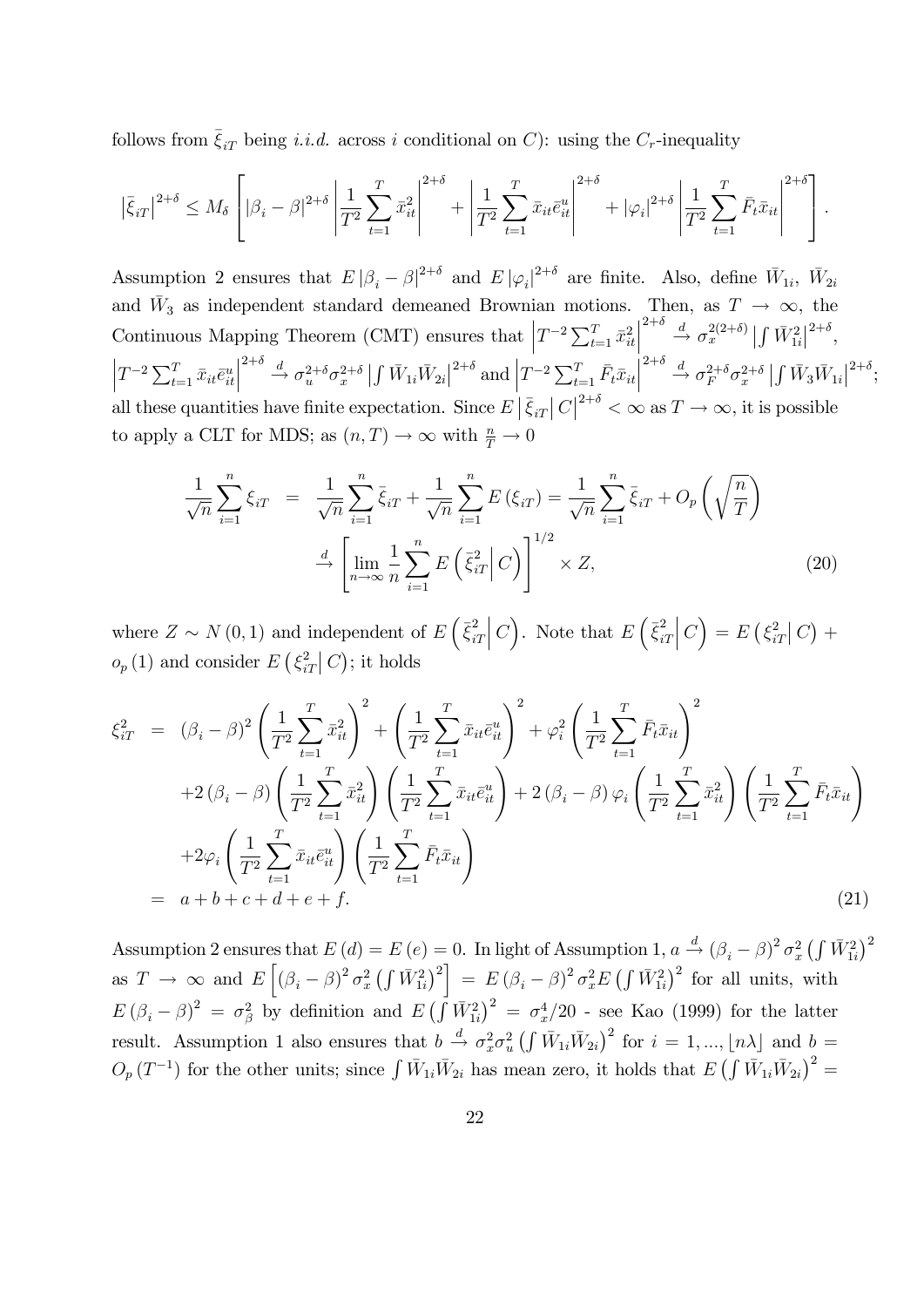$Var\left(\int \bar{W}_{1i}\bar{W}_{2i}\right) = \sigma_e^2 \sigma_x^2/90$  - see Kao (1999). This also entails  $E(f) = 0$  as  $T \to \infty$ . Last, considering c

$$
E\left[\left(\frac{1}{T^2}\sum_{t=1}^T \bar{F}_t \bar{x}_{it}\right)^2 \middle| C\right] = \frac{1}{T^4}\sum_{t=1}^T \sum_{s=1}^T \bar{F}_t \bar{F}_s E\left(\bar{x}_{it} \bar{x}_{is}\right),
$$

and after some algebra, using a strong approximation it can be proved that

$$
\frac{E(\bar{x}_{it}\bar{x}_{is})}{\sigma_x^2} = \min(s,t) + \frac{1}{T^2} \sum_{t=1}^T \sum_{s=1}^T \min(s,t) -\frac{t(t+1)}{2T} - \frac{t(T-t)}{T} - \frac{s(s+1)}{2T} - \frac{s(T-s)}{T}
$$

$$
= T\psi(r,s).
$$

As  $T \to \infty$  we have  $T^{-3} \sum_{t=1}^{T} \sum_{s=1}^{T} \min(s, t) = 1/3$  and, due to the CMT,

$$
\frac{1}{T^4} \sum_{t=1}^{T} \sum_{s=1}^{T} \bar{F}_t \bar{F}_s E \left( \bar{x}_{it} \bar{x}_{is} \right) \stackrel{d}{\to} \sigma_x^2 \sigma_F^2 \int_{0}^{1} \int_{0}^{1} \bar{W}_3 \left( r \right) \bar{W}_3 \left( s \right) \psi \left( r, s \right) dr ds \equiv \sigma_x^2 \sigma_F^2 D_1,\tag{22}
$$

for  $i = 1, ..., \lfloor n\lambda \rfloor$  and  $b = O_p(T^{-1})$  for the other units. To calculate  $n^{-1} \sum_{i=1}^n E(\xi_i^2)$  $\frac{2}{iT}\big|C\big),$ note that the only terms that differ across units and do not vanish asymptotically are  $b$  and  $c$  in  $(21)$  and

$$
\frac{1}{n}\sum_{i=1}^{n}\left(\frac{1}{T^2}\sum_{t=1}^{T}\bar{x}_{it}\bar{e}_{it}^u\right)^2 = \frac{\lambda}{n\lambda}\sum_{i=1}^{\lfloor n\lambda\rfloor}\left(\frac{1}{T^2}\sum_{t=1}^{T}\bar{x}_{it}\bar{e}_{it}^u\right)^2 + o_p(1) \xrightarrow{p} \lambda \frac{\sigma_e^2 \sigma_x^2}{90},
$$
\n
$$
\frac{1}{n}\sum_{i=1}^{n}\varphi_i^2\left(\frac{1}{T^2}\sum_{t=1}^{T}\bar{F}_t\bar{x}_{it}\right)^2 = \frac{\lambda}{n\lambda}\sum_{i=1}^{\lfloor n\lambda\rfloor}\varphi_i^2\left(\frac{1}{T^2}\sum_{t=1}^{T}\bar{F}_t\bar{x}_{it}\right)^2 + o_p(1) \xrightarrow{d} \lambda \varphi^2 \sigma_x^2 \sigma_F^2 D_1.
$$

Combining these results together we obtain (8).

Now we turn our attention to (9). Recall

$$
se\left(\hat{\beta}\right) = \sqrt{\frac{1}{nT} \frac{\sum_{i=1}^{n} \sum_{t=1}^{T} \hat{v}_{it}^2}{\sum_{i=1}^{n} \sum_{t=1}^{T} \bar{x}_{it}^2}},
$$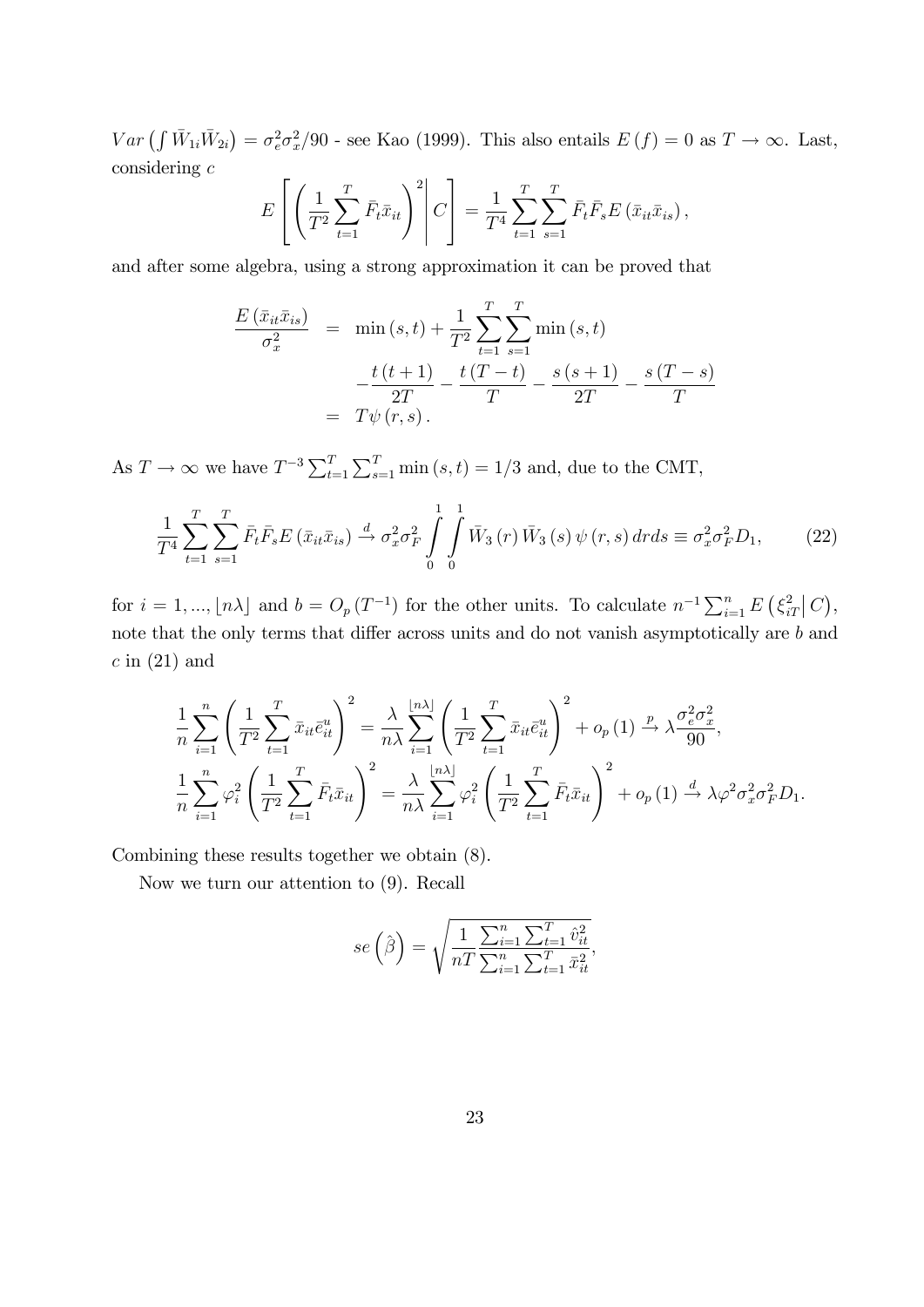and let us focus on the numerator. Since  $\hat{v}_{it} = (\beta_i - \hat{\beta}) \bar{x}_{it} + \varphi_i \bar{F}_t + \bar{e}_{it}^u$ , it holds that

$$
\sum_{i=1}^{n} \sum_{t=1}^{T} \hat{v}_{it}^{2} = \sum_{i=1}^{n} \sum_{t=1}^{T} \bar{e}_{it}^{u2} + \sum_{i=1}^{n} \varphi_{i}^{2} \sum_{t=1}^{T} \bar{F}_{t}^{2} + \sum_{i=1}^{n} (\beta_{i} - \beta)^{2} \sum_{t=1}^{T} \bar{x}_{it}^{2} \n+ (\hat{\beta} - \beta)^{2} \sum_{i=1}^{n} \sum_{t=1}^{T} \bar{x}_{it}^{2} - 2 (\hat{\beta} - \beta) \sum_{i=1}^{n} \sum_{t=1}^{T} (\beta_{i} - \beta) \bar{x}_{it}^{2} \n+ 2 \sum_{i=1}^{n} (\beta_{i} - \beta) \sum_{t=1}^{T} \bar{x}_{it} \bar{e}_{it}^{u} - 2 (\hat{\beta} - \beta) \sum_{i=1}^{n} \sum_{t=1}^{T} \bar{x}_{it} \bar{e}_{it}^{u} \n+ 2 \sum_{i=1}^{n} \varphi_{i} (\beta_{i} - \beta) \sum_{t=1}^{T} \bar{x}_{it} \bar{F}_{t} - 2 (\hat{\beta} - \beta) \sum_{i=1}^{n} \varphi_{i} \sum_{t=1}^{T} \bar{x}_{it} \bar{F}_{t} \n+ 2 \sum_{i=1}^{n} \varphi_{i} \sum_{t=1}^{T} \bar{F}_{t} \bar{e}_{it}^{u} \n= I + II + III + IV + V + VI + VII + VII + YII + IX + X.
$$
\n(23)

Consider I. Assumption 1 ensures that  $I = O_p(nT^2)$ ; also, in light of assumption 1 we have  $\sum_{t=1}^{T} \bar{F}_t^2 = O_p(T^2)$  and therefore, since  $\sum_{i=1}^{n} \varphi_i^2 = O(n)$ , it holds that  $II = O_p(nT^2)$ . As far as III is concerned,  $\sum_{t=1}^{T} \bar{x}_{it}^2 = O_p(T^2)$  and the sequence  $\sum_{i=1}^{n} (\beta_i - \beta)^2 \sum_{t=1}^{T} \bar{x}_{it}^2$  is *i.i.d.* across *i* and has non-zero mean and finite variance; thus,  $III = O_p(nT^2)$ . Recalling that  $\hat{\beta}$  $\beta = O_p(n^{-1/2})$ , we have  $IV = O_p(n^{-1}T^2)$ . Since  $\sum_{i=1}^n \sum_{t=1}^T (\beta_i - \beta) \bar{x}_{it}^2 = O_p(\sqrt{n}T^2)$ ,  $V =$  $O_p(T^2)$ . Also, as far as VI is concerned,  $\sum_{t=1}^T \bar{x}_{it} \bar{e}_{it}^u = O_p(T^2)$  and  $\sum_{i=1}^n (\beta_i - \beta) \sum_{t=1}^T \bar{x}_{it} \bar{e}_{it}^u$ is *i.i.d.* across *i* and zero mean so that a cross-sectional CLT holds; thus  $VI = O_p(\sqrt{n}T^2)$ . Similar arguments lead to  $VII = O_p(nT^2)$ . Given that  $\varphi_i (\beta_i - \beta) \sum_{t=1}^T \bar{x}_{it} \bar{F}_t$  has mean zero across *i* and  $\sum_{t=1}^{T} \bar{x}_{it} \bar{F}_t = O_p(T^2)$ , and we have  $VIII = O_p(\sqrt{n}T^2)$ , and  $IX = O_p(T^2)$ . Last, since  $\sum_{t=1}^T \bar{F}_t \bar{e}^u_{it} = O_p(T^2)$  and this is an *i.i.d.* sequence which has zero mean across i,  $X = O_p(\sqrt{n}T^2)$ . Thus, the terms that dominate are I, II and III, all of order  $O_p(nT^2)$ . It holds that

$$
\frac{1}{nT^2} \sum_{i=1}^n \sum_{t=1}^T \bar{e}_{it}^{u2} = \frac{\lambda}{(n\lambda) T^2} \sum_{i=1}^{\lfloor n\lambda \rfloor} \sum_{t=1}^T \bar{e}_{it}^{u2} + o_p(1) \xrightarrow{p} \frac{\lambda \sigma_u^2}{6},
$$
  

$$
\frac{1}{nT^2} \sum_{i=1}^n \varphi_i^2 \sum_{t=1}^T \bar{F}_t^2 \xrightarrow{d} \lambda \varphi^2 \sigma_F^2 \int \bar{W}_3^2,
$$
  

$$
\frac{1}{nT^2} \sum_{i=1}^n \sum_{t=1}^T (\beta_i - \beta)^2 \bar{x}_{it}^2 \xrightarrow{p} \frac{\sigma_\beta^2 \sigma_x^2}{6}.
$$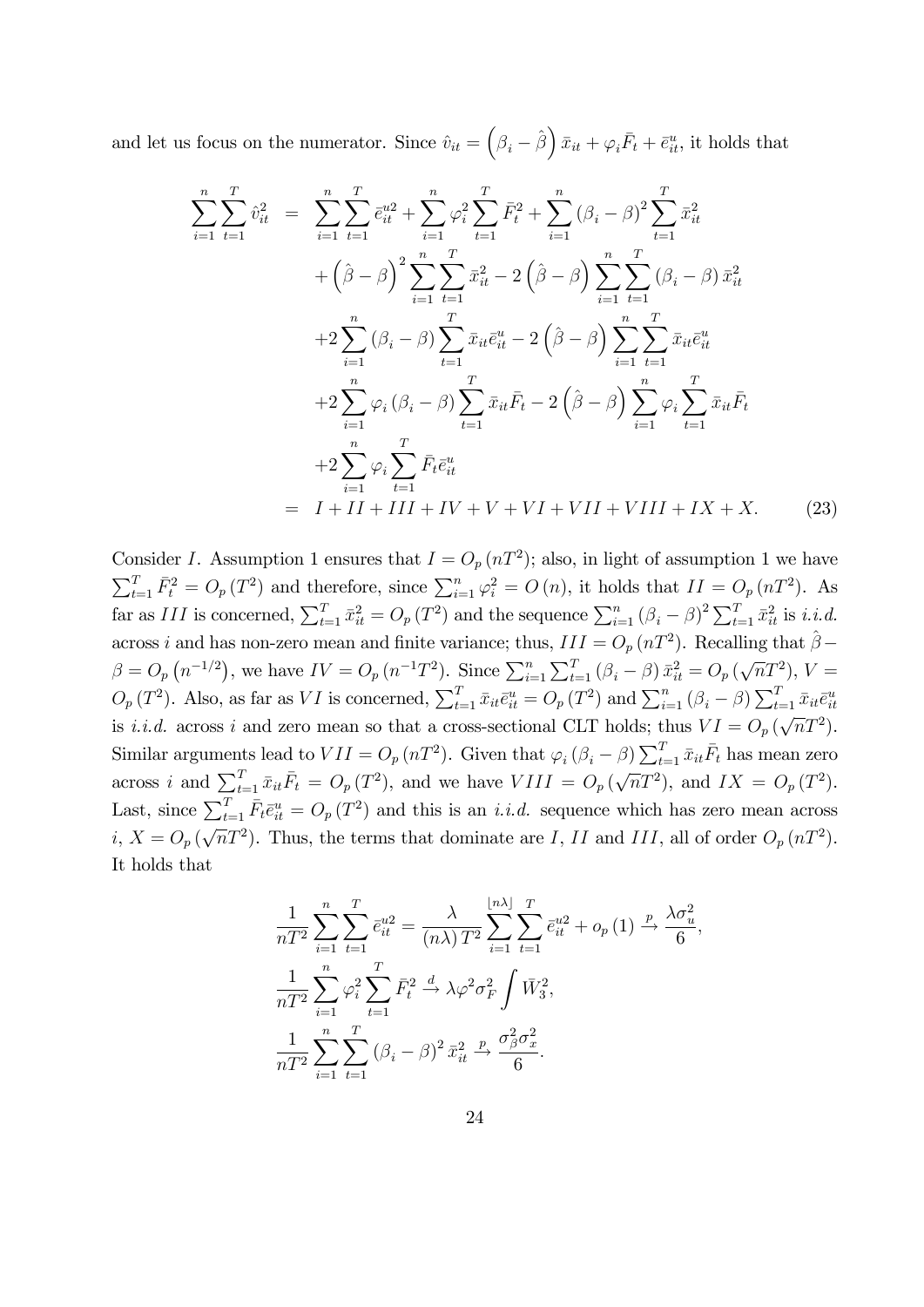It follows that

$$
\frac{1}{nT^2} \sum_{i=1}^n \sum_{t=1}^T \hat{v}_{it}^2 \xrightarrow{d} \frac{\lambda \sigma_u^2}{6} + \frac{\sigma_\beta^2 \sigma_x^2}{6} + \varphi^2 \sigma_F^2 \int \bar{W}^2,
$$

and therefore, since the denominator  $\sum_{i=1}^{n} \sum_{t=1}^{T} \bar{x}_{it}^2/nT^2 \stackrel{p}{\rightarrow} \sigma_x^2/6$ , we have

$$
se\left(\hat{\beta}\right) \stackrel{d}{\rightarrow} \frac{\lambda \sigma_u^2}{\sigma_x^2} + \sigma_\beta^2 + \frac{6\varphi^2 \sigma_F^2}{\sigma_x^2} \int \bar{W}^2.
$$

Note that no restriction on the rate of expansion between  $n$  and  $T$  is required here to derive the joint limit.

The proof of  $(10)$  and  $(11)$  follows similar lines as the proof of  $(8)$  and  $(9)$ , and thus some passages are omitted. In this case the estimation error is

$$
\hat{\beta}^{POLS} - \beta = \frac{\sum_{i=1}^{n} \sum_{t=1}^{T} \left\{ (\alpha_i - \alpha) + (\beta_i - \beta) x_{it} - (nT)^{-1} \left[ \sum_{i=1}^{n} \sum_{t=1}^{T} (\beta_i - \beta) x_{it} \right] + \tilde{u}_{it} \right\} \tilde{x}_{it}}{\sum_{i=1}^{n} \sum_{t=1}^{T} \tilde{x}_{it}^{2}}.
$$

Lemma 1.2 in Baltagi, Kao and Liu (2008) shows that  $(nT^2)^{-1} \sum_{i=1}^n \sum_{t=1}^T \tilde{x}_{it}^2$  $\stackrel{p}{\rightarrow} \sigma_x^2/2$ . As far as the numerator is concerned, let  $(nT)^{-1} \sum_{i=1}^{n} \sum_{t=1}^{T} x_{it} = \ddot{x}, (nT)^{-1} \sum_{i=1}^{n} \sum_{t=1}^{T} (\beta_i - \beta) x_{it} =$  $\ddot{x}_{\beta}$  and define

$$
\varsigma_{iT} = \frac{1}{T^2} \sum_{t=1}^T \left[ (\beta_i - \beta) x_{it} \tilde{x}_{it} - \ddot{x}_{\beta} \tilde{x}_{it} + \tilde{u}_{it} \tilde{x}_{it} \right].
$$

Then, conditional on C,  $\varsigma_{iT}$  is *i.i.d.*; similar passages as above lead to E ( $\varsigma_{iT}$  | C) =  $O_p(T^{-1/2})$ . Letting  $\bar{\varsigma}_{iT} = \varsigma_{iT} - E(\varsigma_{iT} | C)$ , as  $(n, T) \to \infty$  with  $\frac{n}{T} \to 0$  the MDS CLT entails

$$
\frac{1}{\sqrt{n}} \sum_{i=1}^{n} \varsigma_{iT} = \frac{1}{\sqrt{n}} \sum_{i=1}^{n} \overline{\varsigma}_{iT} + \frac{1}{\sqrt{n}} \sum_{i=1}^{n} E(\varsigma_{iT} | C) = \frac{1}{\sqrt{n}} \sum_{i=1}^{n} \overline{\varsigma}_{iT} + O_p\left(\sqrt{\frac{n}{T}}\right)
$$

$$
\xrightarrow{d} \left[ \lim_{n \to \infty} \frac{1}{n} \sum_{i=1}^{n} E(\varsigma_{iT}^2 | C) \right]^{1/2} \times Z,
$$

with  $Z \sim N(0, 1)$  independent of  $E\left(\varsigma_{iT}^2 | C\right)$ . Note also that the term  $\sum_{i=1}^n \sum_{t=1}^T (\alpha_i - \alpha) \tilde{x}_{it} =$  $O_p\left(\sqrt{n}T^{3/2}\right)$  is negligible. In order to prove (10), it is necessary to find the value of  $E\left(\frac{2}{\epsilon_i T}\right)C$ .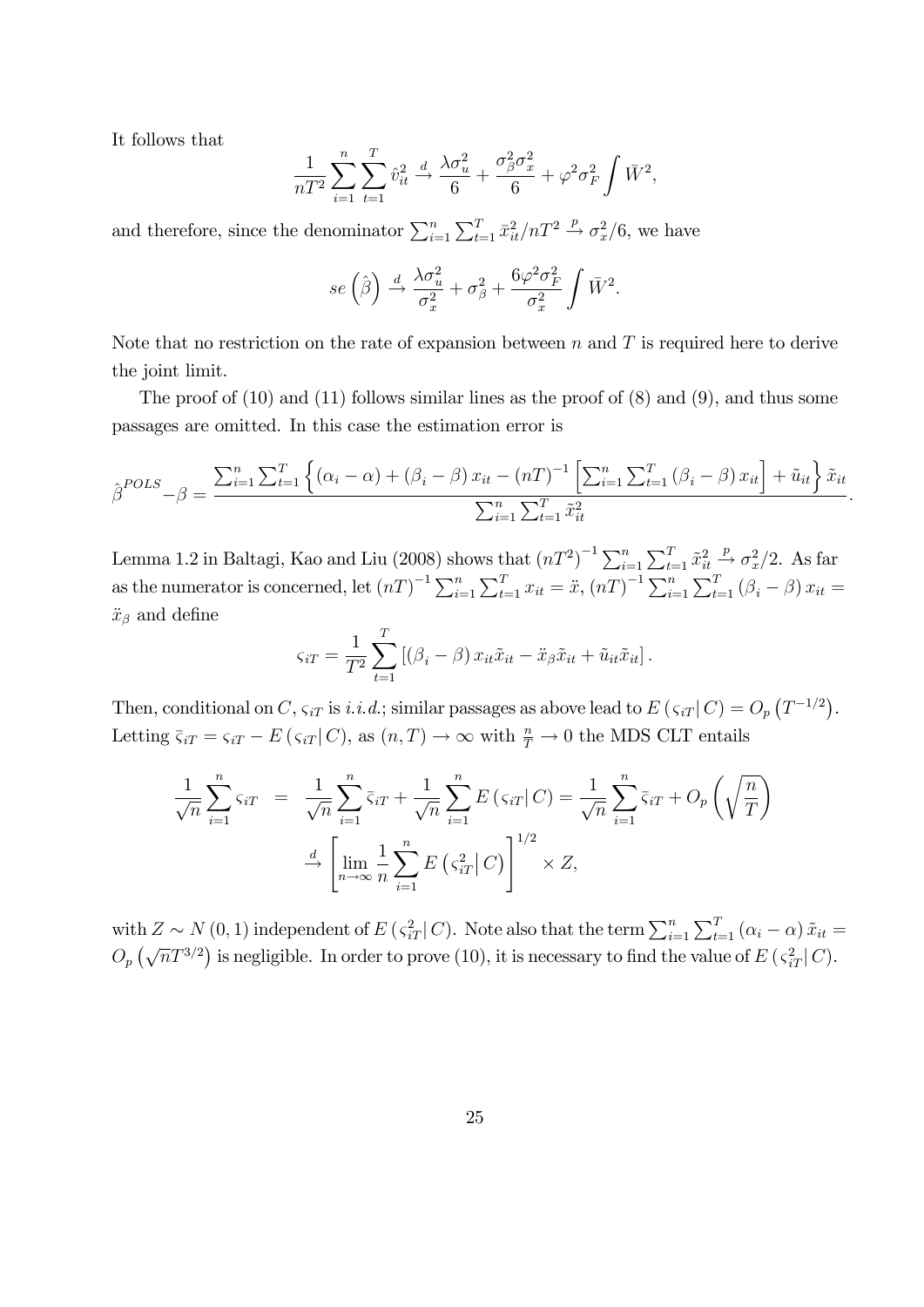Note that

$$
\varsigma_{iT}^2 = (\beta_i - \beta)^2 \left( \frac{1}{T^2} \sum_{t=1}^T x_{it} \tilde{x}_{it} \right)^2 + \tilde{x}_{\beta}^2 \left( \frac{1}{T^2} \sum_{t=1}^T \tilde{x}_{it} \right)^2 + \left( \frac{1}{T^2} \sum_{t=1}^T \tilde{u}_{it} \tilde{x}_{it} \right)^2 \n-2 (\beta_i - \beta) \tilde{x}_{\beta} \left( \frac{1}{T^2} \sum_{t=1}^T \tilde{x}_{it} \right) \left( \frac{1}{T^2} \sum_{t=1}^T x_{it} \tilde{x}_{it} \right) - 2 \tilde{x}_{\beta} \left( \frac{1}{T^2} \sum_{t=1}^T \tilde{x}_{it} \right) \left( \frac{1}{T^2} \sum_{t=1}^T \tilde{u}_{it} \tilde{x}_{it} \right) \n+2 (\beta_i - \beta) \left( \frac{1}{T^2} \sum_{t=1}^T x_{it} \tilde{x}_{it} \right) \left( \frac{1}{T^2} \sum_{t=1}^T \tilde{u}_{it} \tilde{x}_{it} \right) \n= I + II + III + IV + V + VI.
$$

Note that  $\sum_{i=1}^{n} \sum_{t=1}^{T} (\beta_i - \beta) x_{it} = O_p(\sqrt{n}T^{3/2})$  and therefore  $\ddot{x}_{\beta} = O_p(n^{-1/2}T^{1/2})$ . This follows from  $\sum_{t=1}^{T} x_{it} = O_p(T^{3/2})$ . Also,

$$
\sum_{i=1}^{n} \sum_{t=1}^{T} (\beta_i - \beta) x_{it} \tilde{x}_{it} = \sum_{i=1}^{n} \sum_{t=1}^{T} (\beta_i - \beta) x_{it}^2 + \tilde{x} \left[ \sum_{i=1}^{n} \sum_{t=1}^{T} (\beta_i - \beta) x_{it} \right].
$$

The  $x_{it}$ s have zero mean for all t since their DGP has no drift term. Thus,  $\sum_{i=1}^{n} \sum_{t=1}^{T} x_{it} =$  $O_p(\sqrt{n}T^{3/2})$  and  $\ddot{x} = O_p(n^{-1/2}T^{1/2})$ . This entails that  $II = O_p(n^{-1})$ . Consider IV; from Assumption 2

$$
E\left(-\frac{1}{2}IV\right) = \frac{1}{n}\sigma_{\beta}^{2}E\left[\ddot{x}_{\beta}\left(\frac{1}{T^{2}}\sum_{t=1}^{T}\tilde{x}_{it}\right)\left(\frac{1}{T^{2}}\sum_{t=1}^{T}x_{it}\tilde{x}_{it}\right)\right]
$$

$$
= \frac{1}{n}O\left(\sqrt{\frac{T}{n}}\frac{1}{\sqrt{T}}\right) = O\left(\frac{1}{n^{3/2}}\right).
$$

Finally, Assumption 2 entails that  $E(V) = E(VI) = 0$  for all n and T. As far as I is concerned, note that as  $T \to \infty$ ,  $I \stackrel{d}{\to} (\beta_i - \beta)^2 (\sigma_x^2 \int W^2)^2$ . It holds that  $E\left[\left(\int W^2\right)^2 |C\right] =$  $E(\int W^2)^2 = Var(\int W^2) + [E(\int W^2)]^2$ . Since  $E(\int W^2) = 1/2$  and Lemma 14 in Phillips and Moon (1999a) ensures that  $Var(\int W^2) = 7/12$ , we get  $E(I) = 5\sigma_\beta^2 \sigma_x^4/6$ . Considering III, note

$$
\frac{1}{T^2} \sum_{t=1}^T \tilde{u}_{it} \tilde{x}_{it} = \frac{1}{T^2} \sum_{t=1}^T \tilde{x}_{it} \tilde{e}_{it}^u + \frac{1}{T^2} \sum_{t=1}^T \tilde{x}_{it} \left( \varphi_i F_t - \frac{1}{nT} \sum_{i=1}^n \varphi_i \sum_{t=1}^T F_t \right) = a + b,
$$

which is  $O_p(1)$  for  $i = 1, ..., \lfloor n\lambda \rfloor$  and  $o_p(1)$  for the other units. Similarly to above,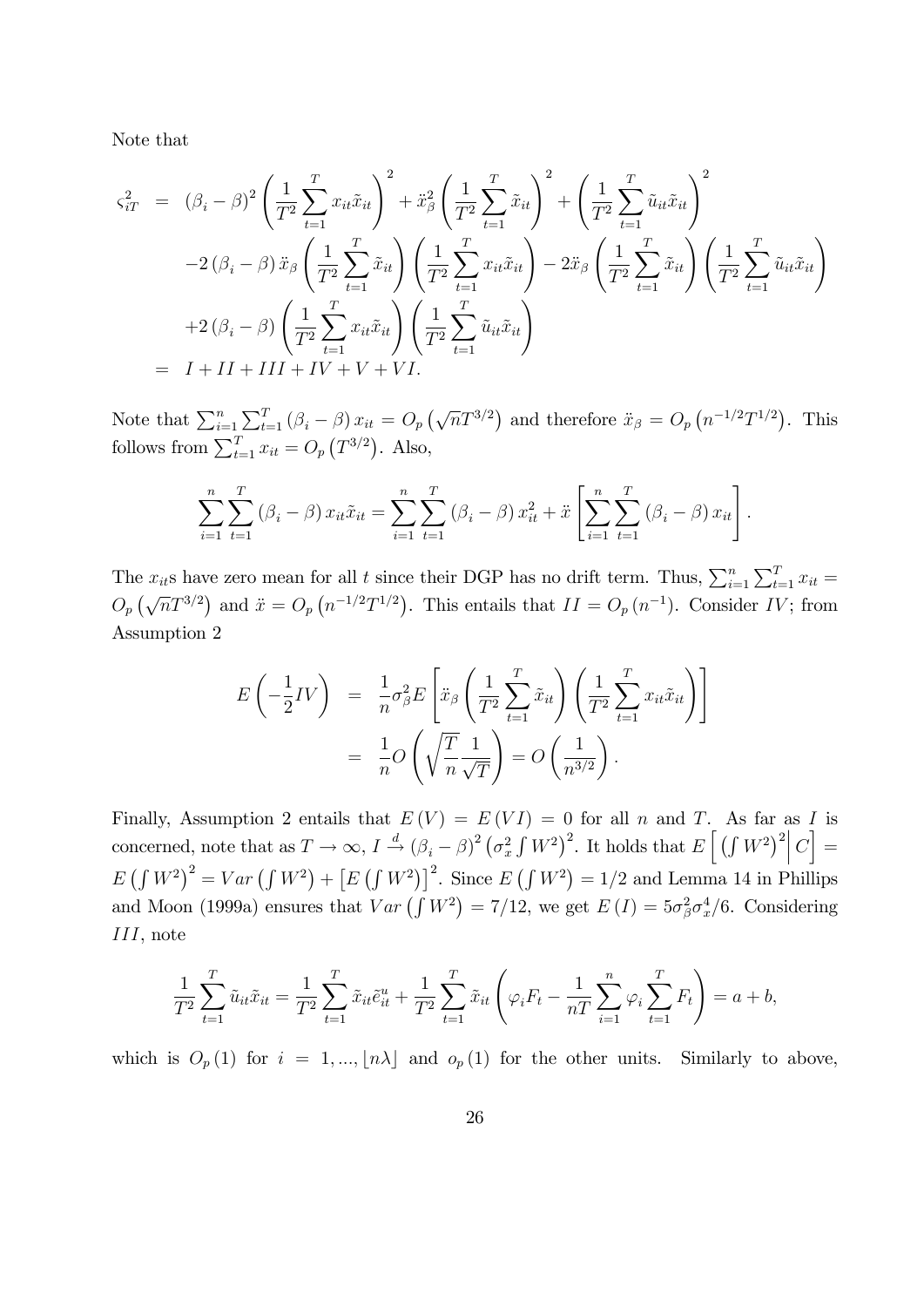$\sum_{i=1}^{n} \sum_{t=1}^{T} \tilde{x}_{it} \tilde{e}_{it}^{u} = \sum_{i=1}^{n} \sum_{t=1}^{T} x_{it} e_{it}^{u} - n T \ddot{x} \ddot{e}^{u}$  with  $\ddot{x}$  and  $\ddot{e}^{u}$  both  $O_p(n^{-1/2}T^{1/2})$ . Thus, as  $T \to \infty$ ,  $E(a^2) = \lambda \sigma_u^2 \sigma_x^2/2$ . As far as b is concerned, define  $\bar{F} = T^{-1} \sum_{t=1}^T F_t$ ; then

$$
E\left\{\left[\frac{1}{T^2}\sum_{t=1}^T \tilde{x}_{it}\left(\varphi_i F_t - \bar{\varphi}\bar{F}\right)\right]^2 \middle| C\right\}
$$
  
= 
$$
\frac{1}{T^4}\sum_{t=1}^T \sum_{s=1}^T \left(\varphi_i F_t - \bar{\varphi}\bar{F}\right)\left(\varphi_i F_s - \bar{\varphi}\bar{F}\right) E\left(\tilde{x}_{it}\tilde{x}_{is}\right).
$$

Noting that  $E(\tilde{x}_{it}\tilde{x}_{is}) = \sigma_x^2 \min(t, s)$  and following similar passages as above, it follows that  $n^{-1} \sum_{i=1}^n E\left(\tilde{\xi}_{i1}^2\right)$  $iT$  $\left(C\right) \stackrel{d}{\rightarrow} \lambda \sigma_F^2 \sigma_u^2 D_1'$ . Last

$$
E\left\{ \left[ \frac{1}{T^2} \sum_{t=1}^T x_{it} e_{it}^u \right] \left[ \frac{1}{T^2} \sum_{t=1}^T \tilde{x}_{it} \left( \varphi_i F_t - \bar{\varphi} \bar{F} \right) \right] \middle| C \right\}
$$
  
= 
$$
\frac{1}{T^4} \sum_{t=1}^T \sum_{s=1}^T \left[ E \left( x_{it} \tilde{x}_{is} e_{it}^u \right) \right] \left[ \varphi_i F_t - \bar{\varphi} \bar{F} \right] = o_p(1),
$$

since  $E(x_{it} \tilde{x}_{is} e_{it}^u) = O_p(T^{-1/2})$  for all i, t and s. Combining all the above, (10) follows; (11) follows from similar passages as above, and the proof is thus omitted to save space.

**Proof of Lemma 2.** The proof is very similar to that of Lemma 1, and it is based on applying the MDS CLT after cross-sectional independence is achieved through conditioning. Many passages are therefore omitted. Consider first  $(12)$ ; as above,

$$
\hat{\beta}^{LSDV} - \beta = \frac{\sum_{i=1}^{n} \sum_{t=1}^{T} [(\beta_i - \beta) \bar{x}_{it} + \bar{u}_{it}] \bar{x}_{it}}{\sum_{i=1}^{n} \sum_{t=1}^{T} \bar{x}_{it}^{2}}.
$$

Consider the denominator of this expression. In light of (7), it holds that  $\sum_{i=1}^{n} \sum_{t=1}^{T} \bar{x}_{it}^2 =$  $\left(\sum_{i=1}^n \vartheta_i^2\right)$  $\binom{2}{i} \left( \sum_{t=1}^T \bar{G}_t^2 \right)$ ). Note that, as  $(n, T) \rightarrow \infty$ , this is the product of two limits, not a joint limit. The LLN entails that  $\sum_{i=1}^{n} \vartheta_i^2 = O_p(n)$ , and, by definition,  $n^{-1} \sum_{i=1}^{n} \vartheta_i^2$ i  $xrightarrow{p} \vartheta^2$ . Also, applying the FCLT yields  $\sum_{t=1}^{T} \bar{G}_t^2 = O_p(T^2)$  with  $T^{-2} \sum_{t=1}^{T} \bar{G}_t^2 \stackrel{d}{\rightarrow} \sigma_G^2 \int \bar{W}_2^2$ . Hence,  $(nT^2)^{-1} \sum_{i=1}^n \sum_{t=1}^T \bar{x}_{it}^2 \stackrel{d}{\rightarrow} \sigma_G^2 \vartheta^2 \int \bar{W}_2^2$ . Turning to the numerator, define, as above,  $\xi_{iT}$  $T^{-2}\sum_{t=1}^{T}[(\beta_i-\beta)\bar{x}_{it}+\bar{u}_{it}]\bar{x}_{it}$ , and let  $C^*$  be the  $\sigma$ -field generated by  $\{F_t\}_{t=1}^{T}\cup\{G_t\}_{t=1}^{T}$ . As C in the proof of Lemma 1,  $C^*$  is an invariant  $\sigma$ -field. The sequence  $\xi_{iT}$  has (conditional on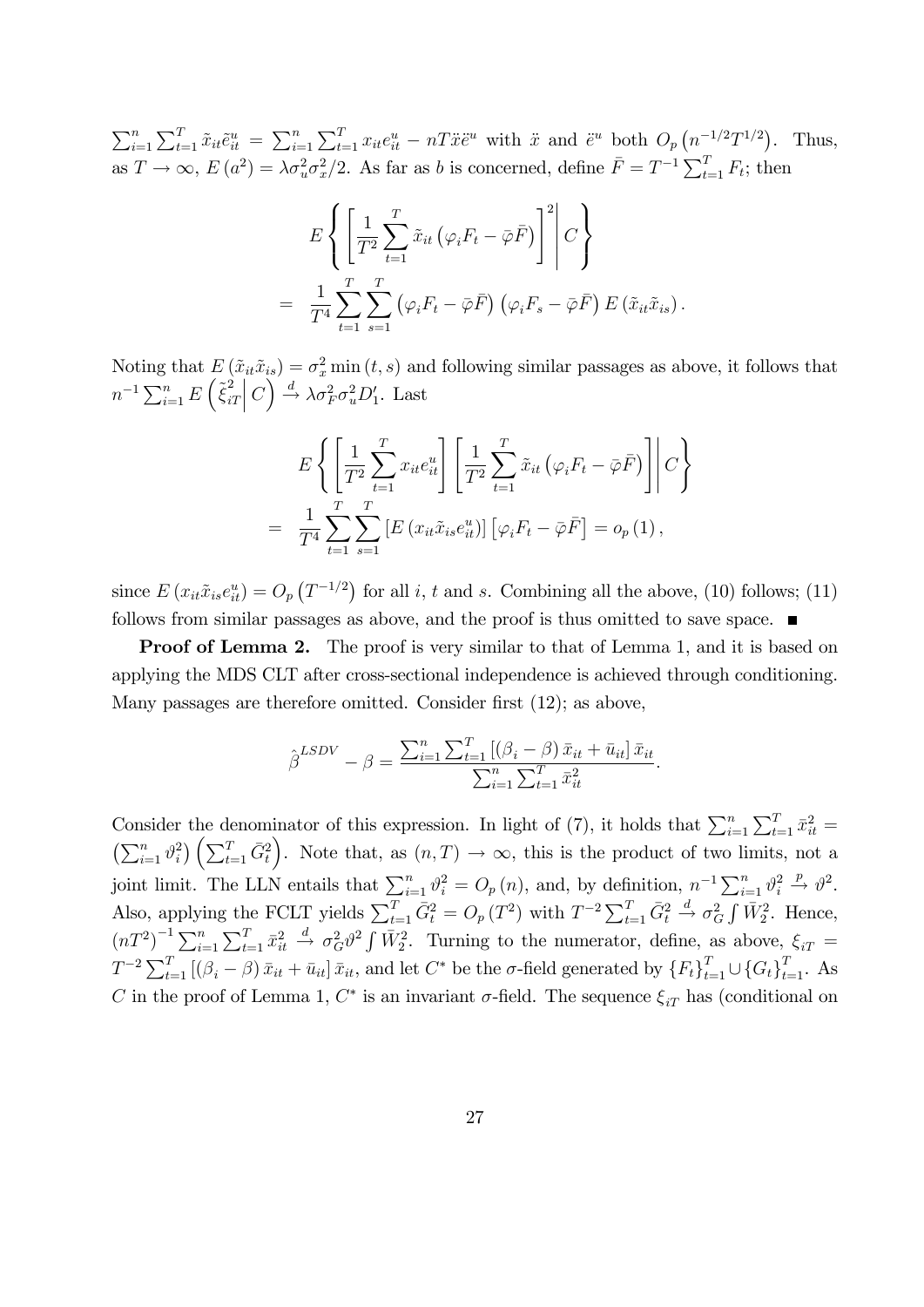$C^*$ ) expected value given by, using  $(7)$ 

$$
E\left(\xi_{iT}|C^*\right) = E\left[\frac{1}{T^2}\sum_{t=1}^T (\beta_i - \beta)\bar{x}_{it}^2 \middle| C^*\right] + E\left[\frac{1}{T^2}\sum_{t=1}^T \bar{x}_{it}\bar{e}_{it}^u \middle| C^*\right] + E\left[\frac{1}{T^2}\sum_{t=1}^T \varphi_i \vartheta_i \bar{F}_t \bar{G}_t \middle| C^*\right] = I + II + III.
$$
\n(24)

Assumption 2 ensures that  $I = 0$  for all T. Similar considerations as for III in (19) entail  $II = O_p(T^{-1/2})$ . Finally, consider  $III = \left(T^{-2} \sum_{t=1}^T \bar{F}_t \bar{G}_t\right) E(\varphi_i \vartheta_i)$ . Under Assumption  $3(i)(a)$ , since  $T^{-2}\sum_{t=1}^{T} \bar{F}_t \bar{G}_t = O_p(1)$  for some units i (those where the common factors  $F_t$  are nonstationary),  $III = O_p(T^{-1/2})$ ; alternatively, if  $E(\varphi_i \vartheta_i)$  is strictly not equal to zero, Assumption 3(*i*)(b) entails  $T^{-2} \sum_{t=1}^{T} \bar{F}_t \bar{G}_t = O_p(T^{-1})$  using the FCLT. In either case, as  $T \to \infty$ , III is bounded by  $O_p(T^{-1/2})$ . Thus, defining  $\bar{\xi}_{iT} = \xi_{iT} - E(\xi_{iT})$  and  $I_i^* = C^* \cup {\{\bar{\xi}_{1T}, ..., \bar{\xi}_{iT}\}}, \{\bar{\xi}_{iT}, I_i^*; i \geq i\}$  is a zero mean MDS. Similar passages as in the proof of Lemma 1 would lead to show that, under Assumptions 1-3, a Liapunov condition holds whereby  $E|\bar{\xi}_{iT}| C^*|^{2+\delta} < \infty$ . Thus, applying the MDS CLT, as  $(n,T) \to \infty$  with  $\frac{n}{T} \to 0$ ,  $n^{-1/2} \sum_{i=1}^{n} \xi_{iT} = n^{-1/2} \sum_{i=1}^{n} \bar{\xi}_{iT} + n^{-1/2} \sum_{i=1}^{n} E(\xi_{iT}) = n^{-1/2} \sum_{i=1}^{n} \bar{\xi}_{iT} + O_p(\sqrt{\frac{n}{T}})$  $\stackrel{d}{\rightarrow}$   $\left[ E\left( \xi_{i}\right) \right]$  $\int_{i}^{2} |C^*| \Big|^{1/2} \times Z$ . In order to calculate  $E\left(\xi_i^2\right)$  $\int_{i}^{2} C^* dx$ , consider (21). Even under Assumption 3, the expectations of  $d$ ,  $e$  and  $f$  are negligible. As far as  $a$ ,  $b$  and  $c$  are concerned, note that  $a = (\beta_i - \beta)^2 \vartheta_i^4$ i  $\left(T^{-2}\sum_{t=1}^{T}\bar{G}_{t}^{2}\right)$  $\Big)^2$ ; as  $T \to \infty$ , the FCLT entails  $a \stackrel{d}{\rightarrow} (\beta_i - \beta)^2 \sigma_G^4 \vartheta_i^4$  $K_i^4\left(\int \bar{W}_2^2\right)^2$ ; conditional on  $C^*$ ,  $E(a) = \sigma_\beta^2 \sigma_G^4 \vartheta^4 \left(\int \bar{W}_2^2\right)^2$ . As far as b is concerned, note  $b = \left(T^{-2}\sum_{t=1}^T \vartheta_i \bar{G}_t \bar{e}_{it}^u\right)^2$  the passages are essentially the same as for the proof of (22), although only  $\lfloor n\lambda \rfloor$  units have a non-negligible contribution; thus  $b \stackrel{d}{\rightarrow} \sigma_u^2 \sigma_G^2 \vartheta^2 D_2$ for  $i = 1, ..., \lfloor n\lambda \rfloor$ . Finally, consider  $c = (\varphi_i \vartheta_i)^2 (T^{-2} \sum_{t=1}^T \bar{F}_t \bar{G}_t)^2$ ; the FCLT entails that c is negligible under Assumption 3(i)(b). If Assumption 3(i)(a) holds, for  $i = 1, ..., \lfloor n\lambda \rfloor$ , from  $T^{-2}\sum_{t=1}^{T} \bar{F}_t \bar{G}_t \stackrel{d}{\to} \sigma_F \sigma_G \int \bar{W}_1 \bar{W}_2$ , so that  $c \stackrel{d}{\to} (\varphi_i \vartheta_i)^2 \sigma_F^2 \sigma_G^2 \left( \int \bar{W}_1 \bar{W}_2 \right)^2$ . Putting all together, it follows that

$$
\lim_{n\to\infty} E(\xi_{iT}|C^*) = \sigma_\beta^2 \sigma_G^4 \vartheta^4 \left( \int \bar{W}_2^2 \right)^2 + \lambda \sigma_u^2 \sigma_G^2 \vartheta^2 D_2 + \lambda \sigma_F^2 \sigma_G^2 \kappa^2 \left( \int \bar{W}_1 \bar{W}_2 \right)^2,
$$

where the last term is present only under Assumption  $3(i)(a)$ . Turning to (13), the numerator has the same expansion as in (23); again, similar arguments as in the proof of (9) would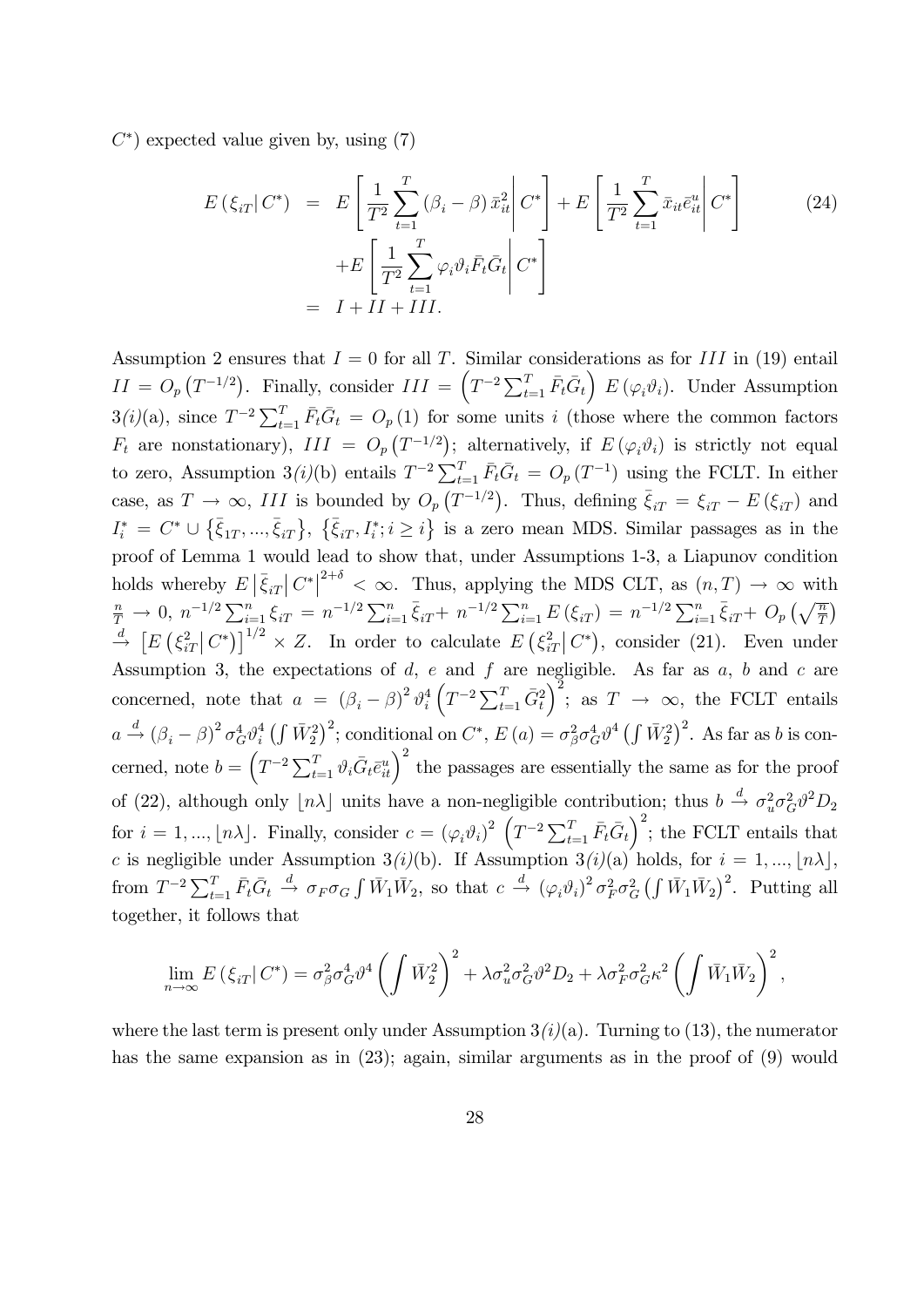show that the only terms which are asymptotically non-negligible are  $I, II$  and  $III$ . The presence of common factors in the DGP of  $x_{it}$  does not affect the limits of I and II, and therefore  $I \xrightarrow{p} \lambda \sigma_u^2/6$  and, as long as Assumption 3(*i*)(a) holds,  $II \xrightarrow{p} \lambda \varphi^2 \sigma_F^2 \int \bar{W}_1^2$ . As far as *III* is concerned, note that  $III = \left[ n^{-1} \sum_{i=1}^{n} (\beta_i - \beta)^2 \vartheta_i^2 \right]$ <sup>2</sup>
<sup>2</sup>
<sup>2</sup>
<sup>2</sup>
<sup>7</sup>
<sup>2</sup>
<sup>2</sup>
<sup>7</sup>
<sup>2</sup>
<sup>2</sup> ); as  $(n, T) \rightarrow \infty$ this is the product of two limits, and the LLN and the FCLT yield  $III \stackrel{d}{\rightarrow} \sigma_{\beta}^2 \sigma_G^2 \vartheta^2 \left( \int \bar{W}_2^2 \right)$ . Putting all together,  $(13)$  follows.

**Proof of Theorem 1.** In order to prove  $(16)$ , it is sufficient to show that, under  $H_0$ ,  $\sqrt{n}\tilde{se}(\hat{\beta}^{LSDV})$  converges to the standard deviation of  $\sqrt{n}(\hat{\beta}^{LSDV} - \beta)$ . Consider the numerator of (14) and let  $\hat{\xi}_{iT} = T^{-2} \sum_{t=1}^T \bar{x}_{it} \hat{v}_{it}$ ; after some algebra it holds that  $\hat{\xi}_{iT} =$  $\xi_{iT} - \left(\hat{\beta}^{LSDV} - \hat{\beta}\right) T^{-2} \sum_{t=1}^{T} \bar{x}_{it}^2$ . Therefore

$$
\frac{1}{n} \sum_{i=1}^{n} \hat{\xi}_{iT}^{2} = \frac{1}{n} \sum_{i=1}^{n} \xi_{iT}^{2} + (\hat{\beta}^{LSDV} - \beta)^{2} \frac{1}{n} \sum_{i=1}^{n} \left(\frac{1}{T^{2}} \sum_{t=1}^{T} \bar{x}_{it}^{2}\right)^{2}
$$

$$
-2(\hat{\beta}^{LSDV} - \beta) \frac{1}{n} \sum_{i=1}^{n} \xi_{iT} \left(\frac{1}{T^{2}} \sum_{t=1}^{T} \bar{x}_{it}^{2}\right)
$$

$$
= I + II + III.
$$

Since  $\left(\hat{\beta}^{LSDV} - \beta\right) = O_p\left(n^{-1/2}\right)$ , we have  $II = o_p(1)$  and  $III = o_p(1)$ . Thus,

$$
\frac{1}{n}\sum_{i=1}^{n}\hat{\xi}_{iT}^{2} = \frac{1}{n}\sum_{i=1}^{n}\xi_{iT}^{2} + o_{p}(1).
$$
\n(25)

Consider  $n^{-1}\sum_{i=1}^n \xi_{iT}^2$ . Conditioning on C,  $\xi_{iT}$  is an *i.i.d.* sequence for all T; thus, a crosssectional LLN can be applied such that

$$
\frac{1}{n}\sum_{i=1}^{n}\xi_{iT}^{2} \xrightarrow{n} \lim_{n\to\infty} \frac{1}{n}\sum_{i=1}^{n} E\left(\xi_{iT}^{2} | C\right);
$$

thus, in light of (25),  $n^{-1} \sum_{i=1}^{n} \hat{\xi}_{i}^2$  $iT$  $\stackrel{p}{\to} \lim_{n \to \infty} n^{-1} \sum_{i=1}^{n} E\left(\xi_i^2\right)$  $\int_{iT}^{2} |C|$ , which is the variance of the numerator of  $\sqrt{n} \left( \hat{\beta}^{LSDV} - \beta \right)$  as reported in equation (20). Note that the fact that  $T \to \infty$  is just an aside, as what ensures consistency of  $\sqrt{n}\tilde{s}e\left(\hat{\beta}^{LSDV}\right)$  is the validity of the cross-sectional LLN. Essentially the same calculations would show that the same results hold under (7).

To prove (17), two results need to be shown under  $H_A^{(n)}$ <sup>(n)</sup>. First, that  $\sqrt{n} \left( \hat{\beta}^{LSDV} - \beta_0 \right) \stackrel{d}{\rightarrow}$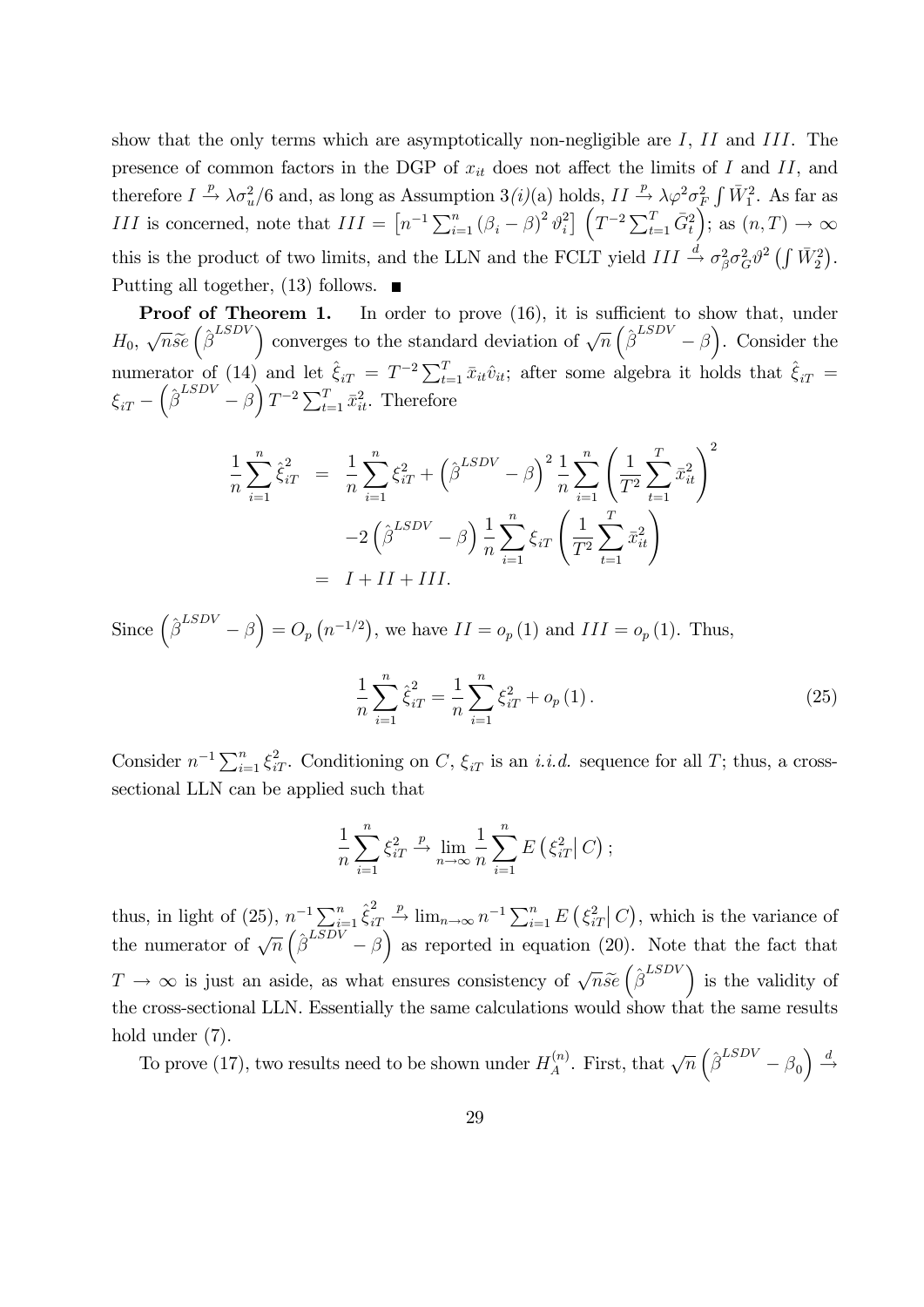$N(c, V^2)$ , where V is given in (8). Second, that  $\sqrt{n}\widetilde{se}(\hat{\beta}^{LSDV}) \stackrel{d}{\rightarrow} V$ . Since under  $H_A^{(n)}$  $\stackrel{\cdot(n)}{A}$  :  $\beta = \beta_0 + c/\sqrt{n}$ 

$$
\hat{\beta}^{LSDV} - \beta_0 = \left( \sum_{i=1}^n \sum_{t=1}^T \bar{x}_{it}^2 \right)^{-1} \left( \sum_{i=1}^n \xi_{iT} + \frac{c}{\sqrt{n}} \sum_{i=1}^n \sum_{t=1}^T \bar{x}_{it}^2 \right)
$$

$$
= \left( \sum_{i=1}^n \sum_{t=1}^T \bar{x}_{it}^2 \right)^{-1} \sum_{i=1}^n \xi_{iT} + \frac{c}{\sqrt{n}},
$$

and recalling (8) it holds that, under  $H_A^{(n)}$  $\chi_A^{(n)}$ ,  $\sqrt{n} \left( \hat{\beta}^{LSDV} - \beta_0 \right) \stackrel{d}{\rightarrow} N(0, V^2) + c \sim N(c, V^2).$ As far as  $\sqrt{n}\tilde{s}e\left(\hat{\beta}^{LSDV}\right)$  is concerned, consider (23). Since  $\tilde{s}e\left(\hat{\beta}^{LSDV}\right)$  is computed using  $\hat{\beta}^{LSDV}$  in  $\hat{v}_{it} = \bar{y}_{it} - \hat{\beta}\bar{x}_{it}$ , for any values of  $\beta$  it holds that  $\sqrt{n}\tilde{s}e \left(\hat{\beta}^{LSDV}\right) \stackrel{d}{\rightarrow} V$ . Equation (17) follows. The proof for the POLS estimator follows essentially the same lines and therefore it is omitted.  $\blacksquare$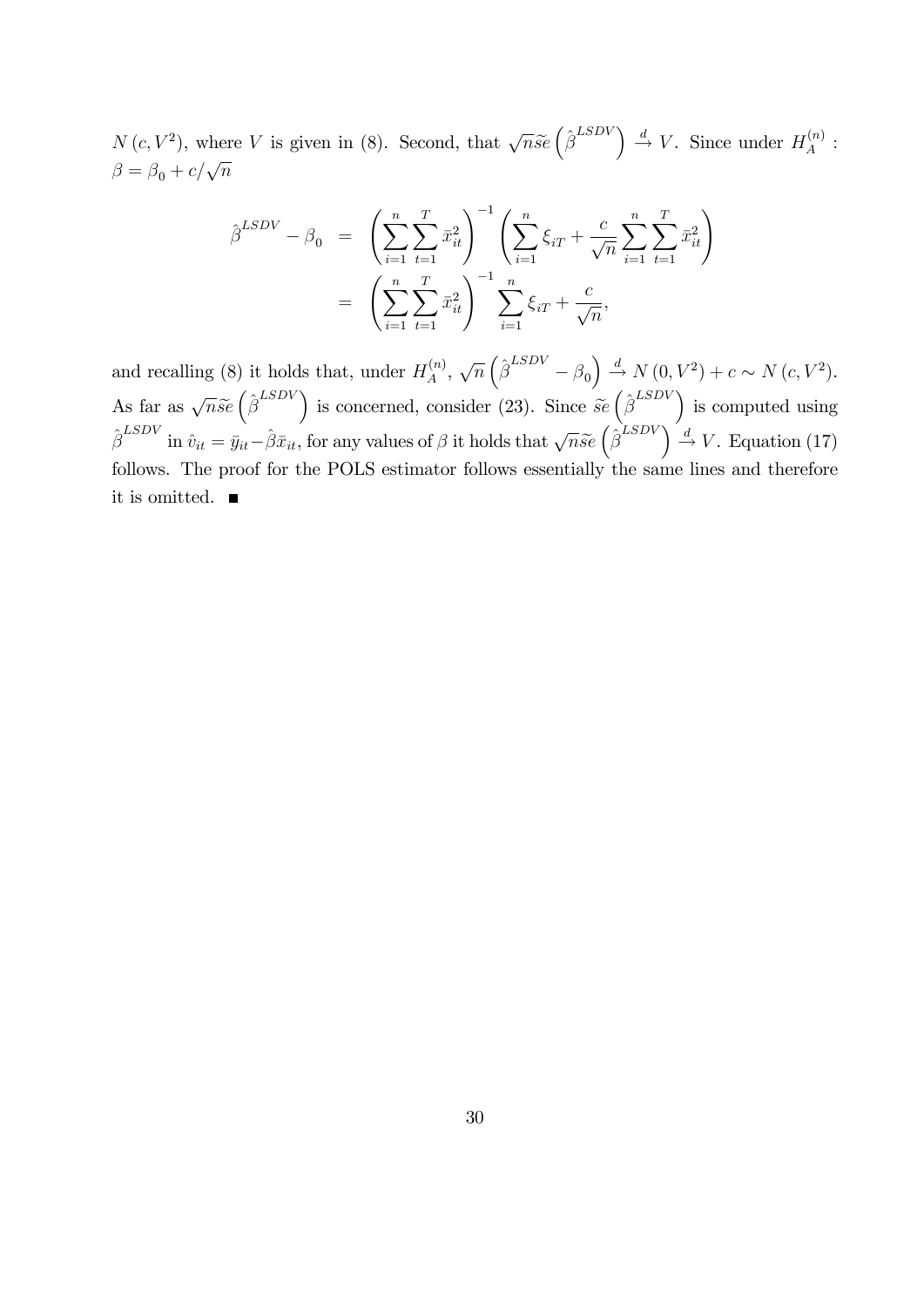| (0, 0)<br>$(\rho, \theta)$<br>(0.75, 0)<br>(0, 0.75)<br>$(0, -0.75)$<br>$\sigma_{\beta}^2$<br>$\lambda$<br>$\theta$<br>0.025<br>0.067<br>0.025<br>0.041<br>0.25<br>0.050<br>0.052<br>0.061<br>0.028<br>$\boldsymbol{0}$<br>0.5<br>0.040<br>0.041<br>0.051<br>0.026<br>0.027<br>0.026<br>0.030<br>$\overline{4}$<br>0.024<br>$\theta$<br>0.032<br>0.057<br>0.033<br>0.039<br>0.25<br>0.071<br>0.074<br>0.037<br>0.072<br>0.2<br>0.5<br>0.064<br>0.067<br>0.074<br>0.029<br>$\overline{4}$<br>0.037<br>0.037<br>0.055<br>0.024<br>$\theta$<br>0.055<br>0.059<br>0.054<br>0.057<br>0.068<br>0.25<br>0.067<br>0.066<br>0.044 | Appendix B: Tables |  |  |  |  |  |  |  |  |  |
|--------------------------------------------------------------------------------------------------------------------------------------------------------------------------------------------------------------------------------------------------------------------------------------------------------------------------------------------------------------------------------------------------------------------------------------------------------------------------------------------------------------------------------------------------------------------------------------------------------------------------|--------------------|--|--|--|--|--|--|--|--|--|
|                                                                                                                                                                                                                                                                                                                                                                                                                                                                                                                                                                                                                          |                    |  |  |  |  |  |  |  |  |  |
|                                                                                                                                                                                                                                                                                                                                                                                                                                                                                                                                                                                                                          |                    |  |  |  |  |  |  |  |  |  |
|                                                                                                                                                                                                                                                                                                                                                                                                                                                                                                                                                                                                                          |                    |  |  |  |  |  |  |  |  |  |
|                                                                                                                                                                                                                                                                                                                                                                                                                                                                                                                                                                                                                          |                    |  |  |  |  |  |  |  |  |  |
|                                                                                                                                                                                                                                                                                                                                                                                                                                                                                                                                                                                                                          |                    |  |  |  |  |  |  |  |  |  |
|                                                                                                                                                                                                                                                                                                                                                                                                                                                                                                                                                                                                                          |                    |  |  |  |  |  |  |  |  |  |
|                                                                                                                                                                                                                                                                                                                                                                                                                                                                                                                                                                                                                          |                    |  |  |  |  |  |  |  |  |  |
|                                                                                                                                                                                                                                                                                                                                                                                                                                                                                                                                                                                                                          |                    |  |  |  |  |  |  |  |  |  |
|                                                                                                                                                                                                                                                                                                                                                                                                                                                                                                                                                                                                                          |                    |  |  |  |  |  |  |  |  |  |
|                                                                                                                                                                                                                                                                                                                                                                                                                                                                                                                                                                                                                          |                    |  |  |  |  |  |  |  |  |  |
|                                                                                                                                                                                                                                                                                                                                                                                                                                                                                                                                                                                                                          |                    |  |  |  |  |  |  |  |  |  |
|                                                                                                                                                                                                                                                                                                                                                                                                                                                                                                                                                                                                                          |                    |  |  |  |  |  |  |  |  |  |
|                                                                                                                                                                                                                                                                                                                                                                                                                                                                                                                                                                                                                          |                    |  |  |  |  |  |  |  |  |  |
|                                                                                                                                                                                                                                                                                                                                                                                                                                                                                                                                                                                                                          | 0.4                |  |  |  |  |  |  |  |  |  |
| 0.5<br>0.064<br>0.064<br>0.069<br>0.039                                                                                                                                                                                                                                                                                                                                                                                                                                                                                                                                                                                  |                    |  |  |  |  |  |  |  |  |  |
| 0.046<br>0.044<br>$\overline{4}$<br>0.057<br>0.035                                                                                                                                                                                                                                                                                                                                                                                                                                                                                                                                                                       |                    |  |  |  |  |  |  |  |  |  |
|                                                                                                                                                                                                                                                                                                                                                                                                                                                                                                                                                                                                                          |                    |  |  |  |  |  |  |  |  |  |
| $\theta$<br>0.073<br>0.074<br>0.071<br>0.072                                                                                                                                                                                                                                                                                                                                                                                                                                                                                                                                                                             |                    |  |  |  |  |  |  |  |  |  |
| 0.25<br>0.057<br>0.065<br>0.015<br>0.057<br>0.6                                                                                                                                                                                                                                                                                                                                                                                                                                                                                                                                                                          |                    |  |  |  |  |  |  |  |  |  |
| 0.045<br>0.5<br>0.047<br>0.060<br>0.009                                                                                                                                                                                                                                                                                                                                                                                                                                                                                                                                                                                  |                    |  |  |  |  |  |  |  |  |  |
| 0.015<br>$\overline{4}$<br>0.015<br>0.008<br>0.028                                                                                                                                                                                                                                                                                                                                                                                                                                                                                                                                                                       |                    |  |  |  |  |  |  |  |  |  |
|                                                                                                                                                                                                                                                                                                                                                                                                                                                                                                                                                                                                                          |                    |  |  |  |  |  |  |  |  |  |
| $\theta$<br>0.085<br>0.085<br>0.085<br>0.087<br>0.069<br>0.25<br>0.071                                                                                                                                                                                                                                                                                                                                                                                                                                                                                                                                                   |                    |  |  |  |  |  |  |  |  |  |
| 0.076<br>0.040<br>0.8                                                                                                                                                                                                                                                                                                                                                                                                                                                                                                                                                                                                    |                    |  |  |  |  |  |  |  |  |  |
| 0.067<br>0.067<br>0.074<br>0.036<br>0.5                                                                                                                                                                                                                                                                                                                                                                                                                                                                                                                                                                                  |                    |  |  |  |  |  |  |  |  |  |
| $\overline{4}$<br>0.042<br>0.042<br>0.051<br>0.026                                                                                                                                                                                                                                                                                                                                                                                                                                                                                                                                                                       |                    |  |  |  |  |  |  |  |  |  |
| 0.074<br>0.074<br>0.074<br>0.077<br>$\boldsymbol{0}$                                                                                                                                                                                                                                                                                                                                                                                                                                                                                                                                                                     |                    |  |  |  |  |  |  |  |  |  |
| 0.25<br>0.072<br>0.072<br>0.068<br>0.090                                                                                                                                                                                                                                                                                                                                                                                                                                                                                                                                                                                 |                    |  |  |  |  |  |  |  |  |  |
| $\mathbf{1}$<br>0.072<br>0.072<br>0.5<br>0.072<br>0.084                                                                                                                                                                                                                                                                                                                                                                                                                                                                                                                                                                  |                    |  |  |  |  |  |  |  |  |  |
| $\overline{4}$<br>0.089<br>0.088<br>0.085<br>0.081                                                                                                                                                                                                                                                                                                                                                                                                                                                                                                                                                                       |                    |  |  |  |  |  |  |  |  |  |

Table 1a: empirical rejection frequencies for  $\tilde{t}_{\beta}$  at a nominal size 5%. Sample size  $(n, T) = (25, 100)$  - case with no common factors in  $u_{it}$  or  $x_{it}$ .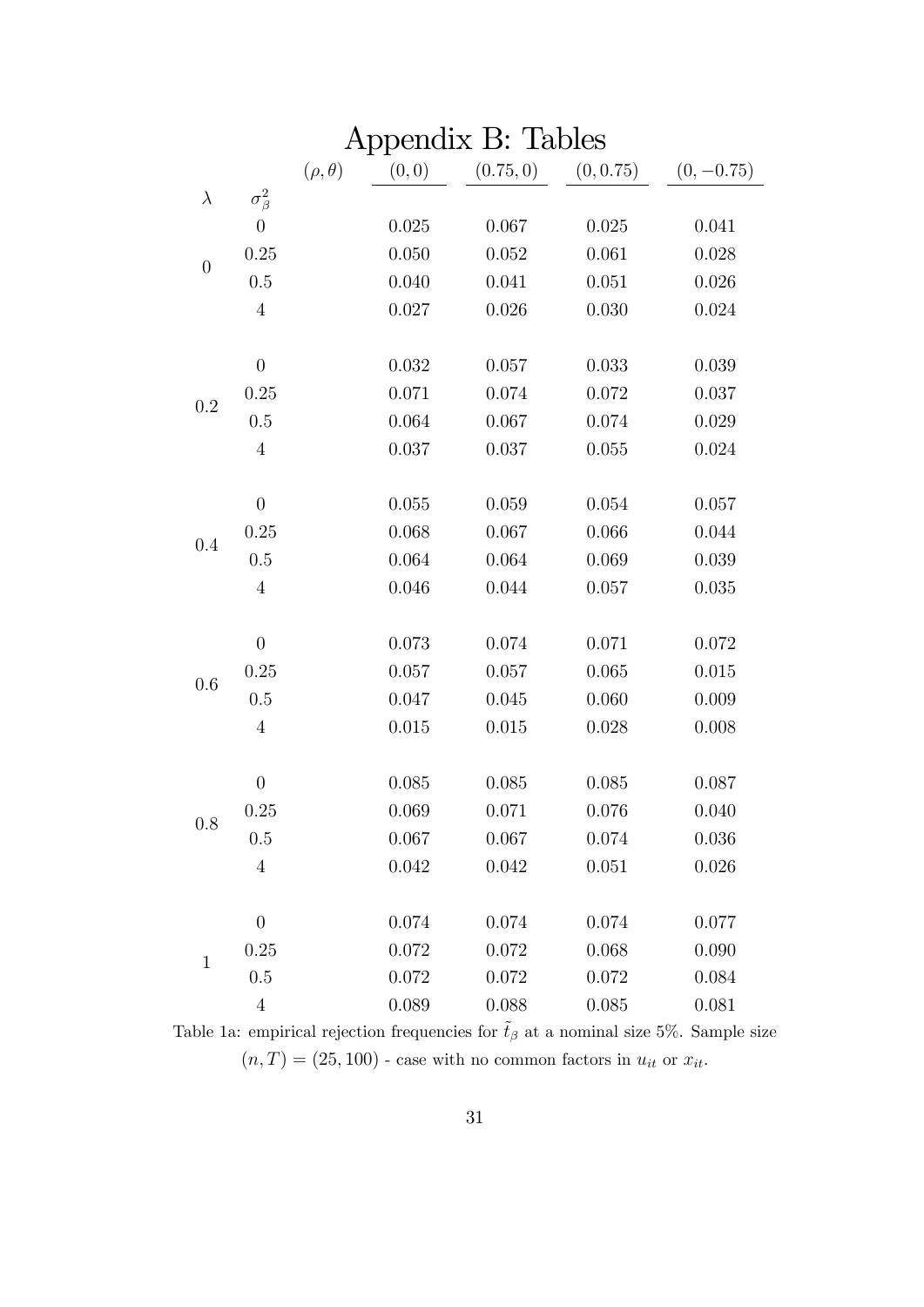|                  |                  | $(\rho, \theta)$ | (0, 0) | (0.75, 0) | (0, 0.75) | $(0, -0.75)$ |
|------------------|------------------|------------------|--------|-----------|-----------|--------------|
| $\lambda$        | $\sigma^2_\beta$ |                  |        |           |           |              |
|                  | $\boldsymbol{0}$ |                  | 0.007  | 0.041     | 0.007     | 0.007        |
|                  | 0.25             |                  | 0.057  | 0.038     | 0.049     | 0.035        |
| $\boldsymbol{0}$ | 0.5              |                  | 0.056  | 0.046     | 0.047     | 0.034        |
|                  | $\overline{4}$   |                  | 0.032  | 0.030     | 0.030     | 0.031        |
|                  |                  |                  |        |           |           |              |
|                  | $\theta$         |                  | 0.044  | 0.056     | 0.048     | 0.042        |
| 0.2              | 0.25             |                  | 0.048  | 0.039     | 0.040     | 0.040        |
|                  | 0.5              |                  | 0.038  | 0.039     | 0.032     | 0.037        |
|                  | $\overline{4}$   |                  | 0.035  | 0.035     | 0.039     | 0.035        |
|                  |                  |                  |        |           |           |              |
|                  | $\theta$         |                  | 0.052  | 0.054     | 0.052     | 0.052        |
| 0.4              | 0.25             |                  | 0.037  | 0.038     | 0.048     | 0.047        |
|                  | 0.5              |                  | 0.038  | 0.029     | 0.039     | 0.046        |
|                  | $\overline{4}$   |                  | 0.038  | 0.038     | 0.039     | 0.037        |
|                  |                  |                  |        |           |           |              |
|                  | $\theta$         |                  | 0.065  | 0.068     | 0.075     | 0.068        |
| 0.6              | 0.25             |                  | 0.064  | 0.065     | 0.068     | 0.040        |
|                  | 0.5              |                  | 0.057  | 0.056     | 0.066     | 0.030        |
|                  | $\overline{4}$   |                  | 0.028  | 0.030     | 0.028     | 0.028        |
|                  |                  |                  |        |           |           |              |
|                  | $\theta$         |                  | 0.062  | 0.066     | 0.062     | 0.063        |
| 0.8              | 0.25             |                  | 0.060  | 0.062     | 0.066     | 0.031        |
|                  | $0.5\,$          |                  | 0.054  | 0.055     | 0.063     | 0.026        |
|                  | $\overline{4}$   |                  | 0.040  | 0.039     | 0.046     | 0.041        |
|                  | $\theta$         |                  |        |           |           | 0.073        |
|                  |                  |                  | 0.073  | 0.073     | 0.076     |              |
| $\mathbf{1}$     | 0.25             |                  | 0.069  | 0.069     | 0.069     | 0.071        |
|                  | 0.5              |                  | 0.074  | 0.075     | 0.066     | 0.069        |
|                  | $\overline{4}$   |                  | 0.078  | 0.078     | 0.077     | 0.078        |

Table 1b: empirical rejection frequencies for  $\tilde{t}_{\beta}$  at a nominal size 5%. Sample size  $(n, T) = (50, 200)$  - case with no common factors in  $u_{it}$  or  $x_{it}$ .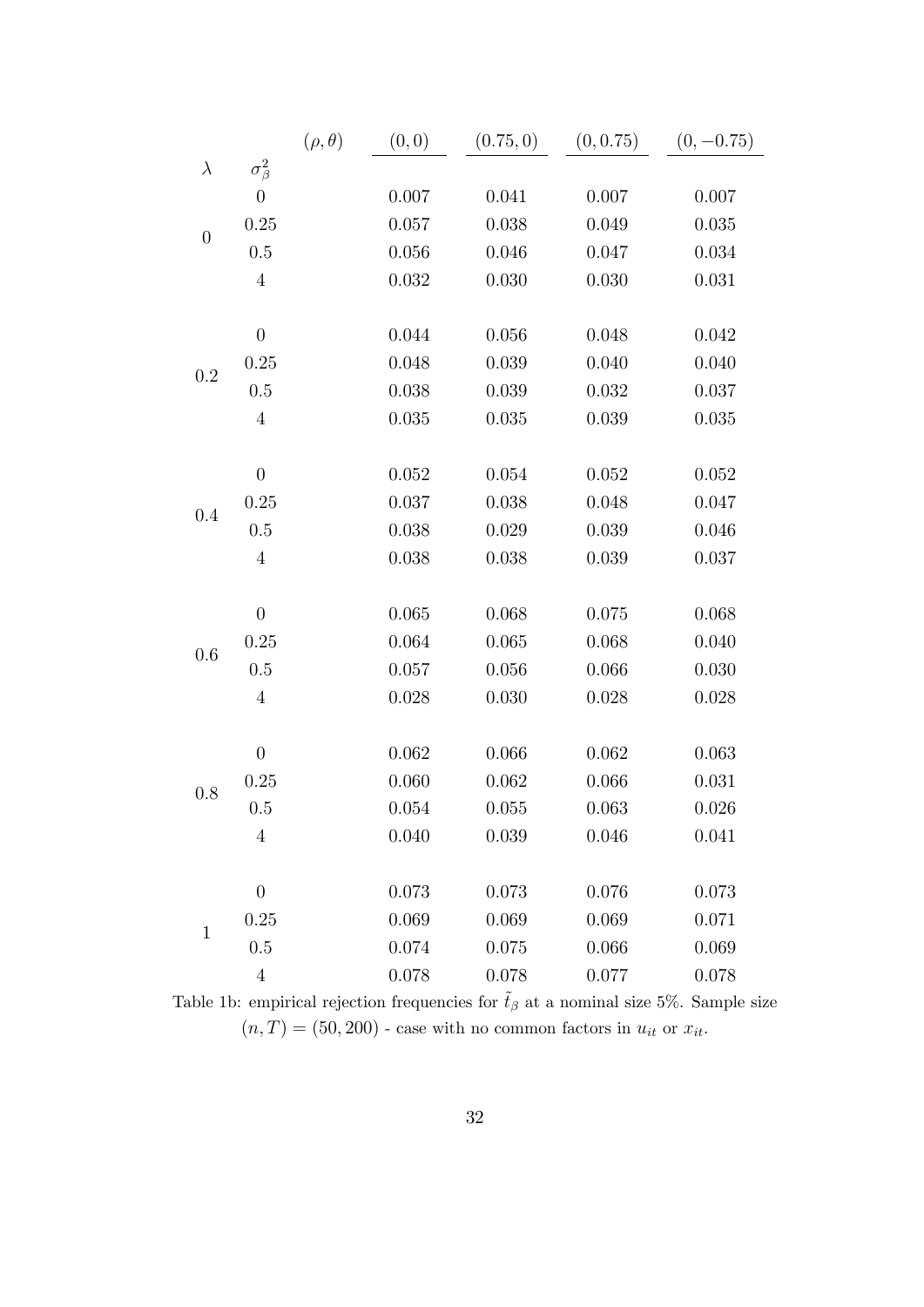|                  |                  | $(\rho, \theta)$ | (0, 0)    | (0.75, 0) | (0, 0.75) | $(0, -0.75)$ |
|------------------|------------------|------------------|-----------|-----------|-----------|--------------|
| $\lambda$        | $\sigma^2_\beta$ |                  |           |           |           |              |
|                  | $\boldsymbol{0}$ |                  | 0.009     | 0.029     | 0.009     | 0.009        |
|                  | 0.25             |                  | 0.055     | 0.046     | 0.055     | 0.053        |
| $\boldsymbol{0}$ | 0.5              |                  | 0.052     | 0.046     | 0.054     | 0.052        |
|                  | $\overline{4}$   |                  | 0.044     | 0.048     | 0.044     | 0.042        |
|                  |                  |                  |           |           |           |              |
|                  | $\theta$         |                  | 0.048     | 0.047     | 0.046     | 0.049        |
| 0.2              | 0.25             |                  | 0.053     | 0.048     | 0.047     | 0.048        |
|                  | 0.5              |                  | 0.051     | 0.046     | 0.051     | 0.053        |
|                  | $\overline{4}$   |                  | 0.044     | 0.048     | 0.044     | 0.044        |
|                  |                  |                  |           |           |           |              |
|                  | $\theta$         |                  | 0.057     | 0.057     | 0.056     | 0.056        |
| 0.4              | 0.25             |                  | 0.042     | 0.044     | 0.044     | 0.046        |
|                  | 0.5              |                  | 0.056     | 0.057     | 0.056     | 0.055        |
|                  | $\overline{4}$   |                  | 0.048     | 0.051     | 0.048     | 0.047        |
|                  |                  |                  |           |           |           |              |
|                  | $\theta$         |                  | 0.053     | 0.055     | 0.055     | 0.055        |
| 0.6              | 0.25             |                  | 0.052     | 0.055     | 0.056     | 0.044        |
|                  | 0.5              |                  | 0.055     | 0.057     | 0.056     | 0.050        |
|                  | $\overline{4}$   |                  | 0.045     | 0.042     | 0.045     | 0.043        |
|                  | $\theta$         |                  | $0.056\,$ | 0.055     | 0.054     | 0.054        |
|                  | 0.25             |                  | 0.055     | 0.054     | 0.054     | 0.056        |
| 0.8              | $0.5\,$          |                  | 0.058     | 0.056     | 0.057     | 0.057        |
|                  | $\overline{4}$   |                  | 0.048     | 0.048     | 0.049     | 0.046        |
|                  |                  |                  |           |           |           |              |
|                  | $\theta$         |                  | 0.060     | 0.061     | 0.061     | 0.060        |
|                  | 0.25             |                  | 0.058     | 0.058     | 0.056     | 0.057        |
| $\mathbf{1}$     | 0.5              |                  | 0.061     | 0.061     | 0.061     | 0.063        |
|                  | $\overline{4}$   |                  | 0.055     | 0.055     | 0.057     | 0.054        |

Table 1c: empirical rejection frequencies for  $\tilde{t}_{\beta}$  at a nominal size 5%. Sample size  $(n, T) = (100, 400)$  - case with no common factors in  $u_{it}$  or  $x_{it}$ .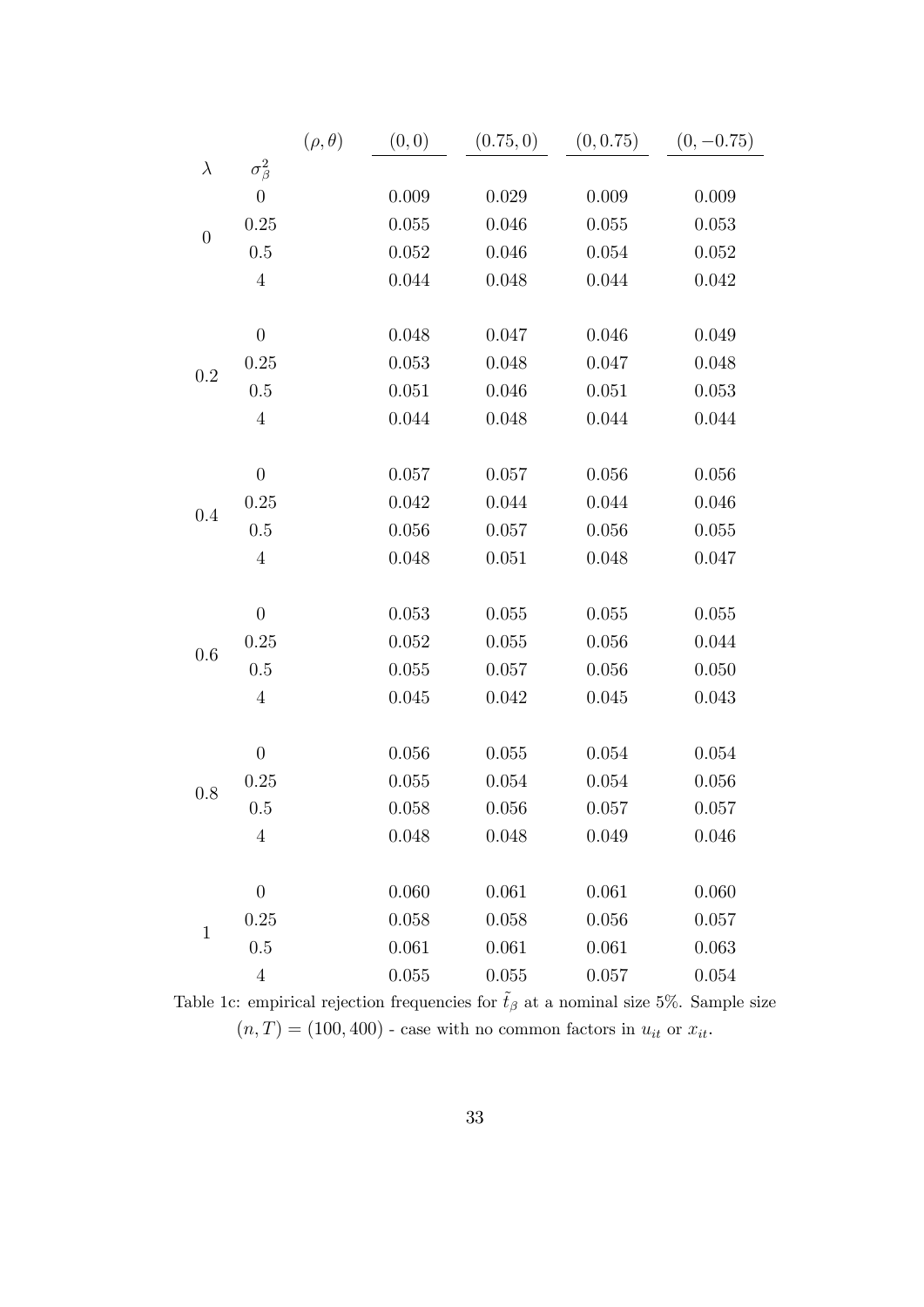|                  |                  | $(\rho, \theta)$ | (0, 0)    | (0.75, 0) | (0, 0.75) | $(0, -0.75)$ |
|------------------|------------------|------------------|-----------|-----------|-----------|--------------|
| $\lambda$        | $\sigma^2_\beta$ |                  |           |           |           |              |
|                  | $\boldsymbol{0}$ |                  | 1.000     | 1.000     | 0.997     | 1.000        |
|                  | 0.25             |                  | 1.000     | 0.998     | 0.993     | 1.000        |
| $\boldsymbol{0}$ | 0.5              |                  | 0.986     | 0.979     | 0.996     | 1.000        |
|                  | $\overline{4}$   |                  | 0.253     | 0.539     | 0.484     | 0.585        |
|                  |                  |                  |           |           |           |              |
|                  | $\boldsymbol{0}$ |                  | 0.999     | 1.000     | 0.976     | 1.000        |
| 0.2              | 0.25             |                  | 0.998     | 0.996     | 0.988     | 1.000        |
|                  | 0.5              |                  | 1.000     | 0.995     | 0.939     | 1.000        |
|                  | $\overline{4}$   |                  | 0.489     | 0.898     | 0.857     | 0.427        |
|                  |                  |                  |           |           |           |              |
|                  | $\boldsymbol{0}$ |                  | 0.999     | 0.998     | 0.916     | 1.000        |
| 0.4              | 0.25             |                  | 0.990     | 0.996     | 0.845     | 1.000        |
|                  | 0.5              |                  | 0.996     | 0.994     | 0.851     | 0.999        |
|                  | $\overline{4}$   |                  | 0.348     | 0.810     | 0.418     | 0.866        |
|                  |                  |                  |           |           |           |              |
|                  | $\theta$         |                  | 0.993     | 0.997     | 0.842     | 1.000        |
| 0.6              | 0.25             |                  | 0.993     | 0.982     | 0.839     | 1.000        |
|                  | 0.5              |                  | 0.984     | 0.996     | 0.675     | 0.995        |
|                  | $\overline{4}$   |                  | 0.374     | 0.687     | 0.451     | 0.110        |
|                  |                  |                  |           |           |           |              |
|                  | $\boldsymbol{0}$ |                  | 0.986     | 0.985     | 0.738     | 1.000        |
| 0.8              | 0.25             |                  | 0.988     | 0.965     | 0.644     | 1.000        |
|                  | 0.5              |                  | 0.996     | 0.988     | 0.660     | 0.970        |
|                  | $\overline{4}$   |                  | 0.569     | 0.765     | 0.423     | 0.409        |
|                  |                  |                  |           |           |           |              |
|                  | $\theta$         |                  | 0.974     | 0.980     | 0.673     | 1.000        |
| $\mathbf{1}$     | 0.25             |                  | 0.870     | 0.956     | 0.630     | 1.000        |
|                  | 0.5              |                  | $\!0.935$ | 0.892     | 0.503     | 1.000        |
|                  | $\overline{4}$   |                  | 0.934     | 0.491     | 0.611     | 0.972        |

Table 1d: empirical power  $\tilde{t}_{\beta}$  for  $H_0$ :  $\beta = 1$  under  $H_A$ :  $\beta = 2$ . Sample size  $(n, T) = (25, 100)$  case with no common factors in  $\boldsymbol{u}_{it}$  or  $\boldsymbol{x}_{it}.$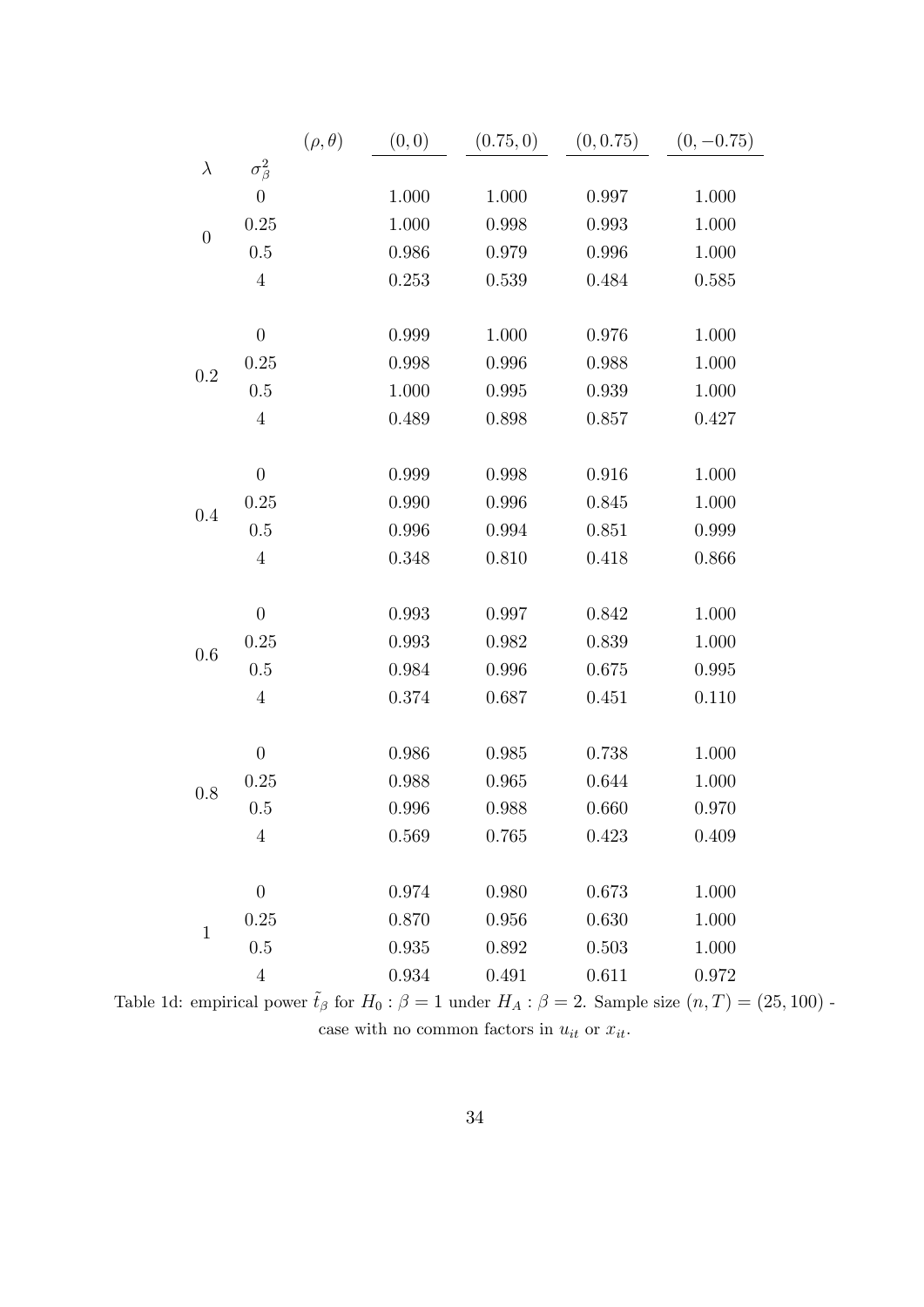|                  |                  | $(\rho, \theta)$ | (0, 0) | (0.75, 0) | (0, 0.75) | $(0, -0.75)$ |
|------------------|------------------|------------------|--------|-----------|-----------|--------------|
| $\lambda$        | $\sigma^2_\beta$ |                  |        |           |           |              |
|                  | $\boldsymbol{0}$ |                  | 0.025  | 0.064     | 0.026     | 0.044        |
|                  | 0.25             |                  | 0.050  | 0.052     | 0.061     | 0.028        |
| $\boldsymbol{0}$ | 0.5              |                  | 0.040  | 0.041     | 0.051     | 0.026        |
|                  | $\overline{4}$   |                  | 0.027  | 0.026     | 0.030     | 0.024        |
|                  |                  |                  |        |           |           |              |
|                  | $\boldsymbol{0}$ |                  | 0.035  | 0.048     | 0.032     | 0.026        |
| 0.2              | 0.25             |                  | 0.071  | 0.073     | 0.072     | 0.037        |
|                  | 0.5              |                  | 0.064  | 0.067     | 0.074     | 0.029        |
|                  | $\overline{4}$   |                  | 0.050  | 0.050     | 0.060     | 0.046        |
|                  |                  |                  |        |           |           |              |
|                  | $\theta$         |                  | 0.060  | 0.059     | 0.060     | 0.066        |
| 0.4              | 0.25             |                  | 0.068  | 0.067     | 0.067     | 0.044        |
|                  | $0.5\,$          |                  | 0.064  | 0.064     | 0.069     | 0.039        |
|                  | $\overline{4}$   |                  | 0.059  | 0.057     | 0.066     | 0.051        |
|                  |                  |                  |        |           |           |              |
|                  | $\boldsymbol{0}$ |                  | 0.070  | 0.071     | 0.073     | 0.076        |
| 0.6              | 0.25             |                  | 0.057  | 0.057     | 0.065     | 0.015        |
|                  | 0.5              |                  | 0.047  | 0.045     | 0.060     | 0.009        |
|                  | $\overline{4}$   |                  | 0.029  | 0.030     | 0.038     | 0.026        |
|                  |                  |                  |        |           |           |              |
|                  | $\boldsymbol{0}$ |                  | 0.079  | 0.077     | 0.076     | 0.086        |
| 0.8              | 0.25             |                  | 0.069  | 0.071     | 0.076     | 0.040        |
|                  | $0.5\,$          |                  | 0.067  | 0.068     | 0.074     | 0.036        |
|                  | $\overline{4}$   |                  | 0.045  | 0.046     | 0.050     | 0.042        |
|                  |                  |                  |        |           |           |              |
|                  | $\overline{0}$   |                  | 0.077  | 0.078     | 0.081     | 0.074        |
| $\mathbf{1}$     | 0.25             |                  | 0.072  | 0.072     | 0.068     | 0.089        |
|                  | 0.5              |                  | 0.072  | 0.072     | 0.072     | 0.084        |
|                  | $\overline{4}$   |                  | 0.093  | 0.094     | 0.086     | 0.094        |

Table 2a: empirical rejection frequencies for  $\tilde{t}_{\beta}$  at a nominal size 5%. Sample size  $(n,T) = (25, 100)$  - case with common factors in  $u_{it}, (\bar{\varphi}, \sigma_{\varphi}^2) = (1, 1).$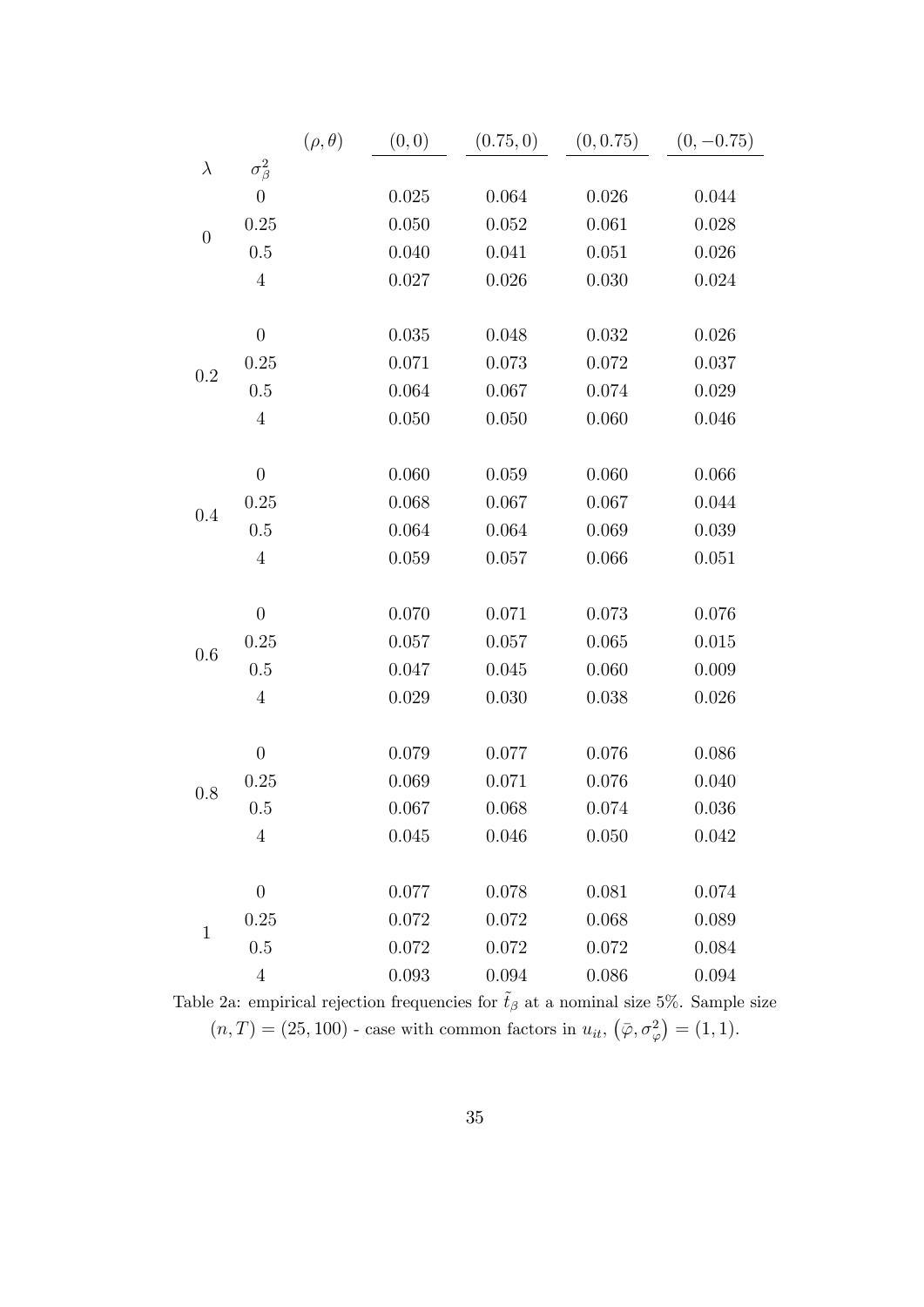|                  |                  | $(\rho, \theta)$ | (0, 0) | (0.75, 0) | (0, 0.75) | $(0, -0.75)$ |
|------------------|------------------|------------------|--------|-----------|-----------|--------------|
| $\lambda$        | $\sigma^2_\beta$ |                  |        |           |           |              |
|                  | $\boldsymbol{0}$ |                  | 0.009  | 0.026     | 0.009     | 0.002        |
| $\boldsymbol{0}$ | 0.25             |                  | 0.037  | 0.040     | 0.031     | 0.046        |
|                  | 0.5              |                  | 0.047  | 0.038     | 0.037     | 0.035        |
|                  | $\overline{4}$   |                  | 0.031  | 0.031     | 0.051     | 0.051        |
|                  |                  |                  |        |           |           |              |
|                  | $\theta$         |                  | 0.049  | 0.046     | 0.046     | 0.050        |
| 0.2              | 0.25             |                  | 0.038  | 0.037     | 0.039     | 0.043        |
|                  | 0.5              |                  | 0.034  | 0.036     | 0.049     | 0.048        |
|                  | $\overline{4}$   |                  | 0.042  | 0.042     | 0.046     | 0.041        |
|                  |                  |                  |        |           |           |              |
|                  | $\theta$         |                  | 0.055  | 0.056     | 0.060     | 0.056        |
| 0.4              | 0.25             |                  | 0.034  | 0.043     | 0.045     | 0.036        |
|                  | 0.5              |                  | 0.038  | 0.033     | 0.042     | 0.047        |
|                  | $\overline{4}$   |                  | 0.040  | 0.041     | 0.039     | 0.041        |
|                  |                  |                  |        |           |           |              |
|                  | $\theta$         |                  | 0.064  | 0.059     | 0.063     | 0.059        |
| 0.6              | 0.25             |                  | 0.058  | 0.062     | 0.062     | 0.056        |
|                  | 0.5              |                  | 0.058  | 0.059     | 0.059     | 0.050        |
|                  | $\overline{4}$   |                  | 0.044  | 0.045     | 0.050     | 0.037        |
|                  |                  |                  |        |           |           |              |
|                  | $\theta$         |                  | 0.073  | 0.072     | 0.063     | 0.062        |
| 0.8              | 0.25             |                  | 0.053  | 0.059     | 0.061     | 0.053        |
|                  | $0.5\,$          |                  | 0.054  | 0.053     | 0.059     | 0.048        |
|                  | $\overline{4}$   |                  | 0.037  | 0.037     | 0.047     | 0.040        |
|                  |                  |                  |        |           |           |              |
|                  | $\theta$         |                  | 0.069  | 0.069     | 0.070     | 0.068        |
| $\mathbf{1}$     | 0.25             |                  | 0.075  | 0.074     | 0.066     | 0.071        |
|                  | 0.5              |                  | 0.076  | 0.077     | 0.067     | 0.074        |
|                  | $\overline{4}$   |                  | 0.072  | 0.072     | 0.075     | 0.072        |

Table 2b: empirical rejection frequencies for  $\tilde{t}_{\beta}$  at a nominal size 5%. Sample size  $(n,T) = (50, 200)$  - case with common factors in  $u_{it}, (\bar{\varphi}, \sigma_{\varphi}^2) = (1, 1).$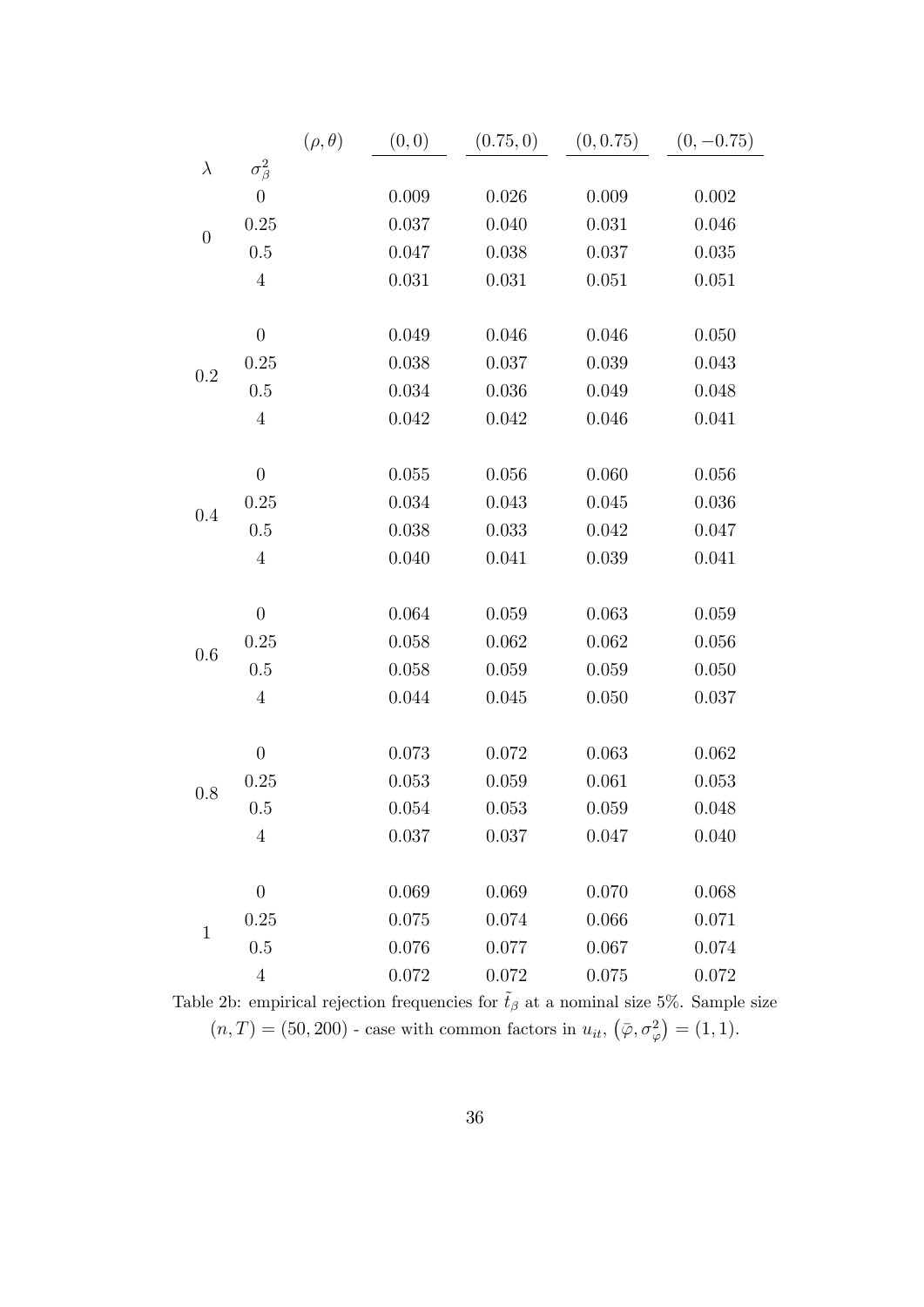|                  |                    | $(\rho, \theta)$ | (0, 0) | (0.75, 0)   | (0, 0.75) | $(0, -0.75)$ |
|------------------|--------------------|------------------|--------|-------------|-----------|--------------|
| $\lambda$        | $\sigma_{\beta}^2$ |                  |        |             |           |              |
|                  | $\overline{0}$     |                  | 0.006  | 0.012       | 0.009     | 0.002        |
|                  | 0.25               |                  | 0.047  | 0.047       | 0.051     | 0.046        |
| $\boldsymbol{0}$ | $0.5\,$            |                  | 0.049  | 0.049       | 0.046     | 0.045        |
|                  | $\overline{4}$     |                  | 0.051  | 0.051       | 0.051     | 0.051        |
|                  |                    |                  |        |             |           |              |
|                  | $\boldsymbol{0}$   |                  | 0.048  | 0.049       | 0.049     | 0.046        |
| 0.2              | 0.25               |                  | 0.051  | 0.053       | 0.050     | 0.050        |
|                  | 0.5                |                  | 0.050  | 0.051       | 0.048     | 0.047        |
|                  | $\overline{4}$     |                  | 0.047  | 0.046       | 0.048     | 0.044        |
|                  |                    |                  |        |             |           |              |
|                  | $\theta$           |                  | 0.054  | 0.055       | 0.054     | 0.058        |
| 0.4              | 0.25               |                  | 0.044  | 0.042       | 0.041     | 0.042        |
|                  | 0.5                |                  | 0.053  | 0.054       | 0.052     | 0.052        |
|                  | $\overline{4}$     |                  | 0.047  | 0.048       | 0.046     | 0.047        |
|                  |                    |                  |        |             |           |              |
|                  | $\boldsymbol{0}$   |                  | 0.054  | 0.051       | 0.053     | 0.053        |
| 0.6              | 0.25               |                  | 0.051  | 0.053       | 0.050     | 0.050        |
|                  | 0.5                |                  | 0.057  | 0.053       | 0.055     | 0.054        |
|                  | $\sqrt{4}$         |                  | 0.047  | 0.045       | 0.046     | 0.048        |
|                  |                    |                  |        |             |           |              |
|                  | $\boldsymbol{0}$   |                  | 0.056  | 0.056       | 0.056     | 0.056        |
| 0.8              | 0.25               |                  | 0.055  | 0.055       | 0.055     | 0.053        |
|                  | $0.5\,$            |                  | 0.056  | 0.056       | 0.054     | 0.055        |
|                  | $\overline{4}$     |                  | 0.049  | 0.051       | 0.048     | 0.051        |
|                  |                    |                  |        |             |           |              |
|                  | $\overline{0}$     |                  | 0.062  | 0.060       | 0.061     | 0.061        |
| $\mathbf{1}$     | 0.25               |                  | 0.054  | 0.057       | 0.056     | 0.058        |
|                  | 0.5                |                  | 0.061  | 0.061       | 0.061     | 0.059        |
|                  | $\overline{4}$     |                  | 0.054  | $\,0.054\,$ | 0.055     | 0.053        |

Table 2c: empirical rejection frequencies for  $\tilde{t}_{\beta}$  at a nominal size 5%. Sample size  $(n, T) = (100, 400)$  - case with common factors in  $u_{it}, (\bar{\varphi}, \sigma_{\varphi}^2) = (1, 1)$ .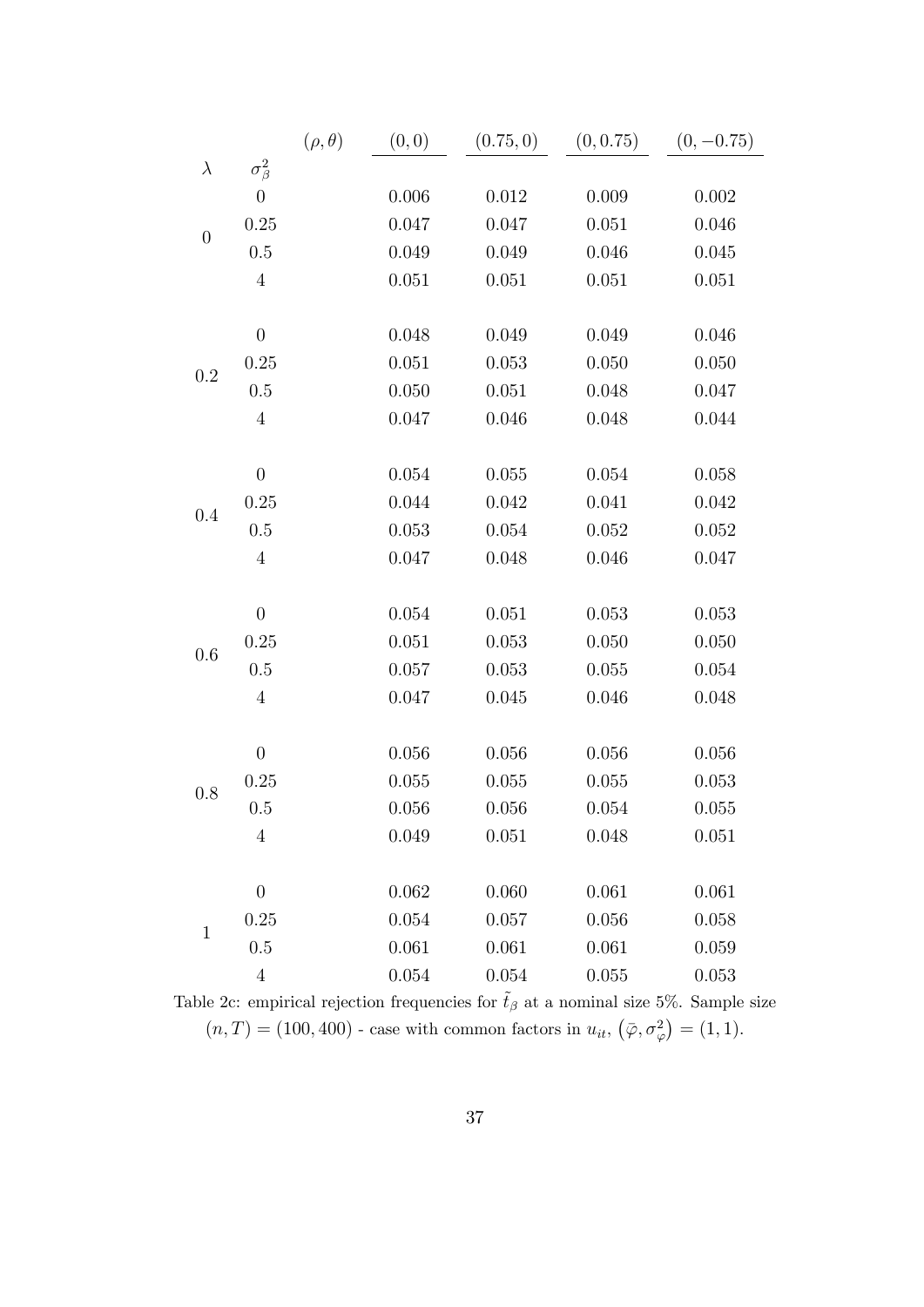|                  |                  | $(\rho, \theta)$ | (0, 0) | (0.75, 0) | (0, 0.75) | $(0, -0.75)$ |
|------------------|------------------|------------------|--------|-----------|-----------|--------------|
| $\lambda$        | $\sigma^2_\beta$ |                  |        |           |           |              |
|                  | $\overline{0}$   |                  | 1.000  | 1.000     | 1.000     | 1.000        |
| $\boldsymbol{0}$ | 0.25             |                  | 1.000  | 1.000     | 1.000     | 1.000        |
|                  | 0.5              |                  | 1.000  | 0.967     | 1.000     | 1.000        |
|                  | $\overline{4}$   |                  | 0.100  | 0.755     | 0.903     | 0.987        |
|                  |                  |                  |        |           |           |              |
|                  | $\boldsymbol{0}$ |                  | 1.000  | 1.000     | 1.000     | 1.000        |
| 0.2              | 0.25             |                  | 1.000  | 1.000     | 1.000     | 1.000        |
|                  | 0.5              |                  | 1.000  | 1.000     | 1.000     | 1.000        |
|                  | $\overline{4}$   |                  | 0.592  | 1.000     | 0.990     | 0.687        |
|                  |                  |                  |        |           |           |              |
|                  | $\boldsymbol{0}$ |                  | 1.000  | 1.000     | 1.000     | 1.000        |
| 0.4              | 0.25             |                  | 1.000  | 1.000     | 1.000     | 1.000        |
|                  | 0.5              |                  | 1.000  | 1.000     | 1.000     | 1.000        |
|                  | $\overline{4}$   |                  | 0.404  | 0.611     | 0.724     | 0.990        |
|                  |                  |                  |        |           |           |              |
|                  | $\boldsymbol{0}$ |                  | 1.000  | 1.000     | 1.000     | 1.000        |
| 0.6              | 0.25             |                  | 1.000  | 1.000     | 0.993     | 1.000        |
|                  | 0.5              |                  | 1.000  | 1.000     | 0.998     | 1.000        |
|                  | $\overline{4}$   |                  | 0.308  | 0.513     | 0.824     | 0.584        |
|                  |                  |                  |        |           |           |              |
|                  | $\boldsymbol{0}$ |                  | 1.000  | 1.000     | 0.993     | 1.000        |
| 0.8              | 0.25             |                  | 1.000  | 1.000     | 0.999     | 1.000        |
|                  | 0.5              |                  | 1.000  | 1.000     | 1.000     | 0.999        |
|                  | $\sqrt{4}$       |                  | 0.881  | 0.960     | 0.459     | 0.601        |
|                  |                  |                  |        |           |           |              |
|                  | $\overline{0}$   |                  | 1.000  | 1.000     | 0.997     | 1.000        |
| $\mathbf 1$      | 0.25             |                  | 1.000  | 1.000     | 0.999     | 1.000        |
|                  | 0.5              |                  | 1.000  | 1.000     | 0.997     | 1.000        |
|                  | $\overline{4}$   |                  | 0.998  | 0.607     | 1.000     | 0.822        |

Table 2d: empirical power  $\tilde{t}_{\beta}$  for  $H_0$ :  $\beta = 1$  under  $H_A$ :  $\beta = 2$ . Sample size  $(n, T) = (25, 100)$ . case with common factors in  $u_{it}$ ,  $(\bar{\varphi}, \sigma_{\varphi}^2) = (1, 1)$ .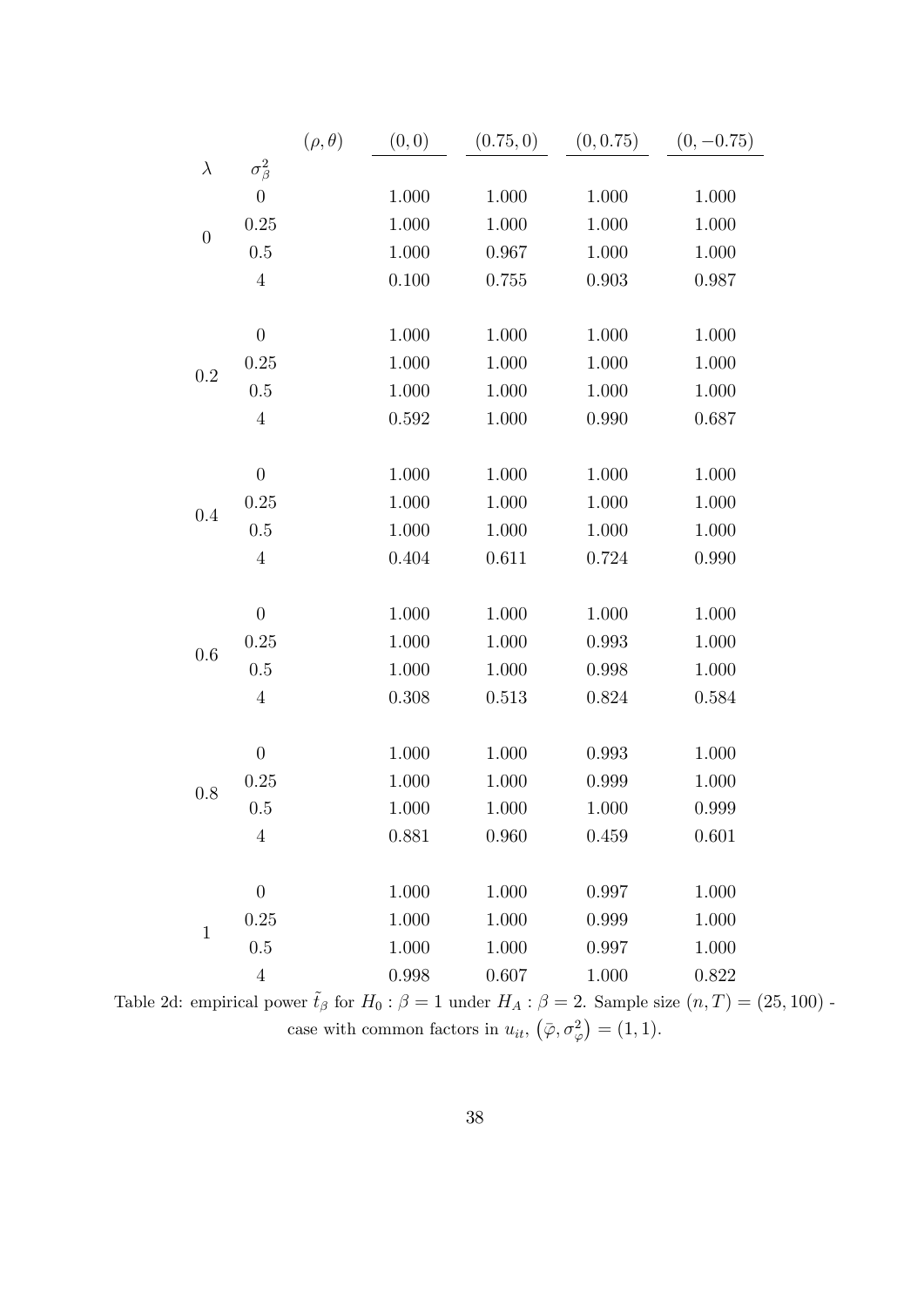|                  |                  | $(\rho, \theta)$ | (0, 0) | (0.75, 0)   | (0, 0.75) | $(0, -0.75)$ |
|------------------|------------------|------------------|--------|-------------|-----------|--------------|
| $\lambda$        | $\sigma^2_\beta$ |                  |        |             |           |              |
|                  | $\boldsymbol{0}$ |                  | 0.023  | 0.027       | 0.026     | 0.054        |
| $\boldsymbol{0}$ | 0.25             |                  | 0.100  | 0.017       | 0.046     | 0.046        |
|                  | 0.5              |                  | 0.099  | 0.143       | 0.044     | 0.013        |
|                  | $\sqrt{4}$       |                  | 0.093  | 0.170       | 0.019     | 0.008        |
|                  |                  |                  |        |             |           |              |
|                  | $\boldsymbol{0}$ |                  | 0.030  | 0.038       | 0.030     | 0.043        |
| 0.2              | 0.25             |                  | 0.092  | 0.054       | 0.066     | 0.040        |
|                  | 0.5              |                  | 0.092  | 0.122       | 0.029     | 0.078        |
|                  | $\sqrt{4}$       |                  | 0.074  | 0.013       | 0.067     | 0.013        |
|                  |                  |                  |        |             |           |              |
|                  | $\theta$         |                  | 0.063  | 0.065       | 0.064     | 0.075        |
| 0.4              | 0.25             |                  | 0.041  | 0.100       | 0.048     | 0.004        |
|                  | 0.5              |                  | 0.093  | 0.091       | 0.030     | 0.076        |
|                  | $\overline{4}$   |                  | 0.098  | 0.047       | 0.021     | 0.001        |
|                  |                  |                  |        |             |           |              |
|                  | $\boldsymbol{0}$ |                  | 0.077  | 0.068       | 0.077     | 0.071        |
| 0.6              | 0.25             |                  | 0.047  | 0.090       | 0.043     | 0.028        |
|                  | 0.5              |                  | 0.026  | $\,0.041\,$ | 0.108     | 0.005        |
|                  | $\sqrt{4}$       |                  | 0.047  | 0.022       | 0.017     | 0.001        |
|                  |                  |                  |        |             |           |              |
|                  | $\boldsymbol{0}$ |                  | 0.089  | 0.078       | 0.075     | 0.081        |
| 0.8              | 0.25             |                  | 0.067  | 0.070       | 0.082     | 0.026        |
|                  | 0.5              |                  | 0.090  | 0.040       | 0.120     | 0.047        |
|                  | $\overline{4}$   |                  | 0.095  | 0.027       | 0.019     | 0.001        |
|                  |                  |                  |        |             |           |              |
|                  | $\theta$         |                  | 0.089  | 0.091       | 0.082     | 0.068        |
| $\mathbf 1$      | 0.25             |                  | 0.067  | 0.067       | 0.069     | 0.033        |
|                  | 0.5              |                  | 0.049  | 0.057       | 0.039     | 0.021        |
|                  | $\overline{4}$   |                  | 0.019  | 0.045       | 0.068     | 0.082        |

Table 3a: empirical rejection frequencies for  $\tilde{t}_{\beta}$  at a nominal size 5%. Sample size  $(n,T) = (25, 100)$  - case with common factors in  $x_{it}$ ,  $(\bar{\vartheta}, \sigma_{\vartheta}^2) = (1, 1)$ .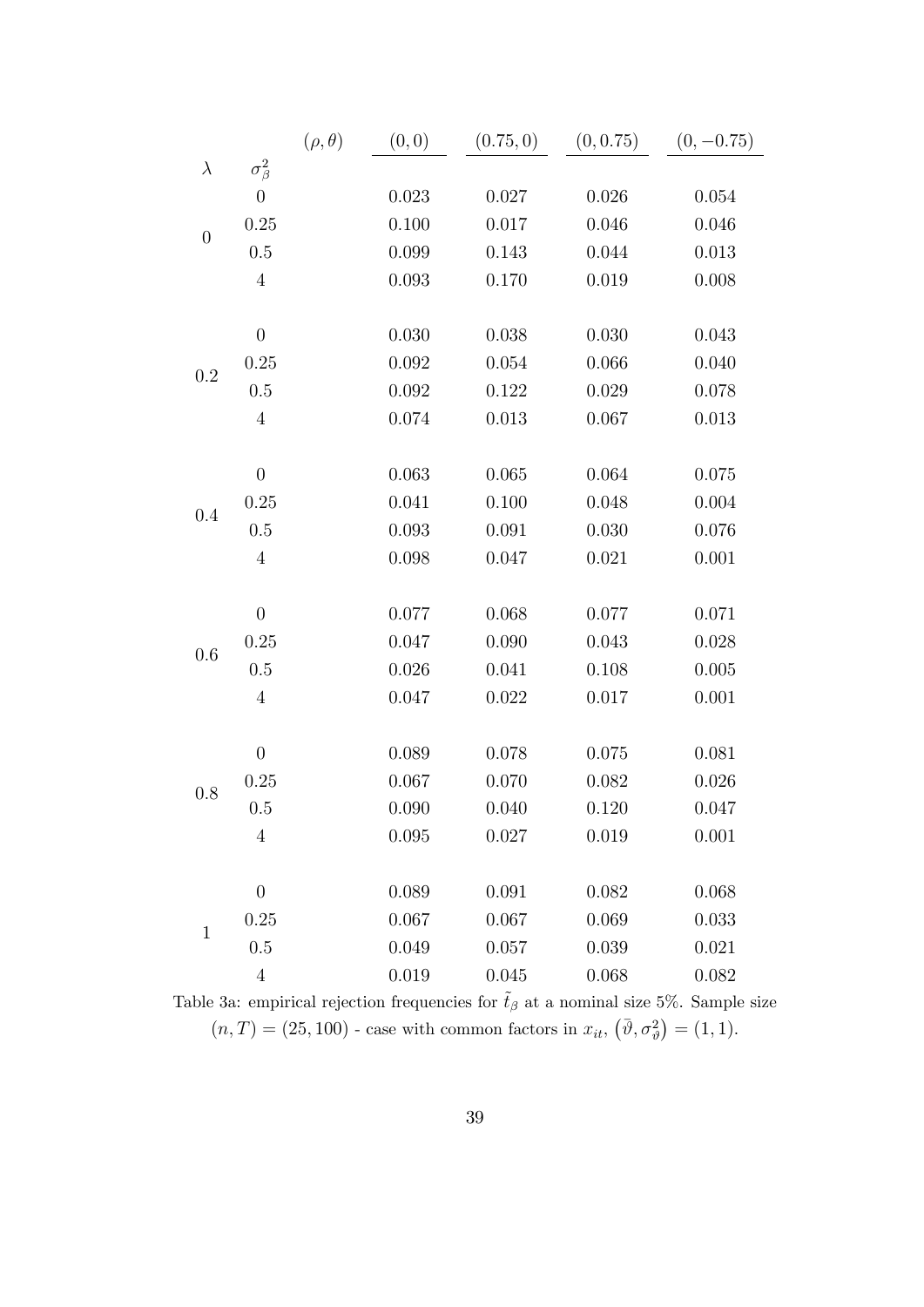|                  |                  | $(\rho, \theta)$ | (0, 0) | (0.75, 0)   | (0, 0.75) | $(0, -0.75)$ |
|------------------|------------------|------------------|--------|-------------|-----------|--------------|
| $\lambda$        | $\sigma^2_\beta$ |                  |        |             |           |              |
|                  | $\boldsymbol{0}$ |                  | 0.007  | 0.004       | 0.006     | 0.026        |
| $\boldsymbol{0}$ | 0.25             |                  | 0.073  | 0.009       | 0.004     | 0.001        |
|                  | 0.5              |                  | 0.015  | 0.010       | 0.007     | 0.007        |
|                  | $\overline{4}$   |                  | 0.006  | 0.085       | 0.020     | 0.098        |
|                  |                  |                  |        |             |           |              |
|                  | $\theta$         |                  | 0.038  | 0.041       | 0.046     | 0.052        |
| 0.2              | 0.25             |                  | 0.082  | 0.017       | 0.090     | 0.079        |
|                  | 0.5              |                  | 0.076  | 0.010       | 0.044     | 0.039        |
|                  | $\sqrt{4}$       |                  | 0.069  | 0.063       | 0.015     | 0.050        |
|                  |                  |                  |        |             |           |              |
|                  | $\theta$         |                  | 0.067  | 0.061       | 0.059     | 0.057        |
| 0.4              | 0.25             |                  | 0.022  | 0.064       | 0.097     | 0.026        |
|                  | 0.5              |                  | 0.109  | 0.019       | 0.043     | 0.010        |
|                  | $\overline{4}$   |                  | 0.042  | 0.072       | 0.101     | 0.004        |
|                  |                  |                  |        |             |           |              |
|                  | $\theta$         |                  | 0.055  | 0.061       | 0.075     | 0.059        |
| 0.6              | 0.25             |                  | 0.094  | 0.022       | 0.089     | 0.091        |
|                  | 0.5              |                  | 0.090  | 0.031       | 0.065     | 0.008        |
|                  | $\overline{4}$   |                  | 0.020  | 0.019       | 0.010     | 0.011        |
|                  |                  |                  |        |             |           |              |
|                  | $\theta$         |                  | 0.065  | 0.087       | 0.062     | 0.071        |
| 0.8              | 0.25             |                  | 0.039  | 0.042       | 0.040     | 0.065        |
|                  | $0.5\,$          |                  | 0.076  | 0.057       | 0.027     | 0.064        |
|                  | $\overline{4}$   |                  | 0.015  | $\,0.092\,$ | 0.050     | 0.055        |
|                  |                  |                  |        |             |           |              |
|                  | $\theta$         |                  | 0.057  | 0.060       | 0.069     | 0.065        |
| $\mathbf{1}$     | 0.25             |                  | 0.067  | 0.061       | 0.063     | 0.043        |
|                  | 0.5              |                  | 0.057  | 0.041       | 0.061     | 0.052        |
|                  | $\overline{4}$   |                  | 0.086  | 0.033       | 0.032     | 0.035        |

Table 3b: empirical rejection frequencies for  $\tilde{t}_{\beta}$  at a nominal size 5%. Sample size  $(n,T) = (50, 200)$  - case with common factors in  $x_{it}$ ,  $(\bar{\vartheta}, \sigma_{\vartheta}^2) = (1, 1)$ .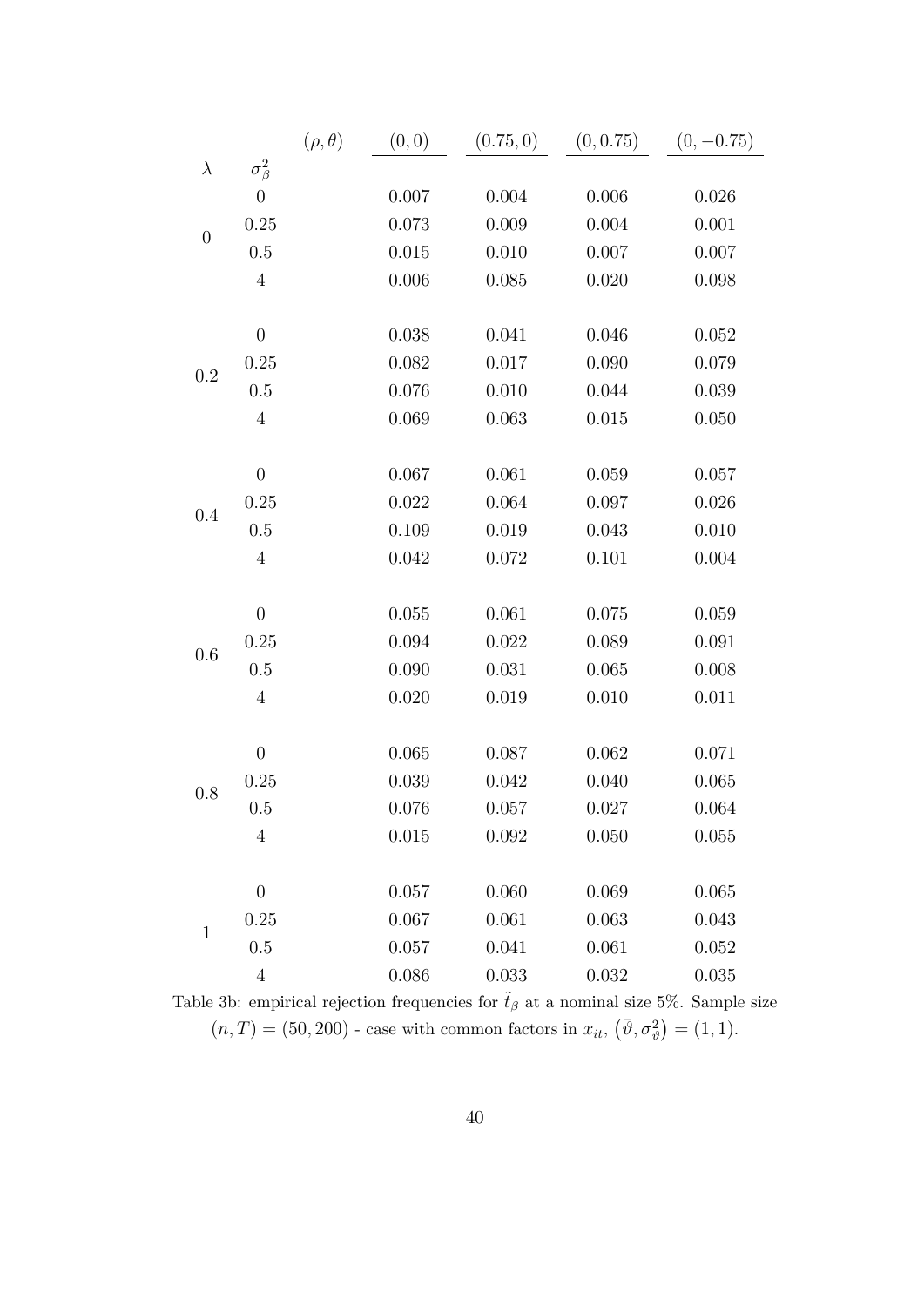|                  |                  | $(\rho, \theta)$ | (0, 0) | (0.75, 0) | (0, 0.75) | $(0, -0.75)$ |
|------------------|------------------|------------------|--------|-----------|-----------|--------------|
| $\lambda$        | $\sigma^2_\beta$ |                  |        |           |           |              |
|                  | $\boldsymbol{0}$ |                  | 0.004  | 0.007     | 0.007     | 0.012        |
| $\boldsymbol{0}$ | 0.25             |                  | 0.020  | 0.011     | 0.014     | 0.041        |
|                  | 0.5              |                  | 0.010  | 0.023     | 0.020     | 0.029        |
|                  | $\overline{4}$   |                  | 0.003  | 0.018     | 0.016     | 0.001        |
|                  |                  |                  |        |           |           |              |
|                  | $\boldsymbol{0}$ |                  | 0.003  | 0.018     | 0.016     | 0.001        |
| 0.2              | 0.25             |                  | 0.047  | 0.055     | 0.061     | 0.046        |
|                  | 0.5              |                  | 0.063  | 0.012     | 0.061     | 0.036        |
|                  | $\overline{4}$   |                  | 0.027  | 0.026     | 0.034     | 0.060        |
|                  |                  |                  |        |           |           |              |
|                  | $\theta$         |                  | 0.009  | 0.008     | 0.011     | 0.001        |
| 0.4              | 0.25             |                  | 0.046  | 0.054     | 0.054     | 0.052        |
|                  | $0.5\,$          |                  | 0.061  | 0.040     | 0.042     | 0.061        |
|                  | $\overline{4}$   |                  | 0.036  | 0.038     | 0.033     | 0.038        |
|                  |                  |                  |        |           |           |              |
|                  | $\boldsymbol{0}$ |                  | 0.058  | 0.061     | 0.054     | 0.050        |
| 0.6              | 0.25             |                  | 0.041  | 0.042     | 0.060     | 0.043        |
|                  | 0.5              |                  | 0.036  | 0.041     | 0.061     | 0.043        |
|                  | $\overline{4}$   |                  | 0.029  | 0.052     | 0.034     | 0.038        |
|                  |                  |                  |        |           |           |              |
|                  | $\theta$         |                  | 0.057  | 0.058     | 0.060     | 0.052        |
| 0.8              | 0.25             |                  | 0.043  | 0.050     | 0.060     | 0.046        |
|                  | $0.5\,$          |                  | 0.046  | 0.062     | 0.047     | 0.061        |
|                  | $\overline{4}$   |                  | 0.041  | 0.033     | 0.037     | 0.046        |
|                  |                  |                  |        |           |           |              |
|                  | $\overline{0}$   |                  | 0.052  | 0.059     | 0.060     | 0.056        |
| $\mathbf{1}$     | 0.25             |                  | 0.060  | 0.040     | 0.046     | 0.050        |
|                  | 0.5              |                  | 0.050  | 0.041     | 0.067     | 0.040        |
|                  | $\overline{4}$   |                  | 0.043  | 0.057     | 0.037     | 0.042        |

Table 3c: empirical rejection frequencies for  $\tilde{t}_{\beta}$  at a nominal size 5%. Sample size  $(n, T) = (100, 400)$  - case with common factors in  $x_{it}$ ,  $(\bar{\vartheta}, \sigma_{\vartheta}^2) = (1, 1)$ .